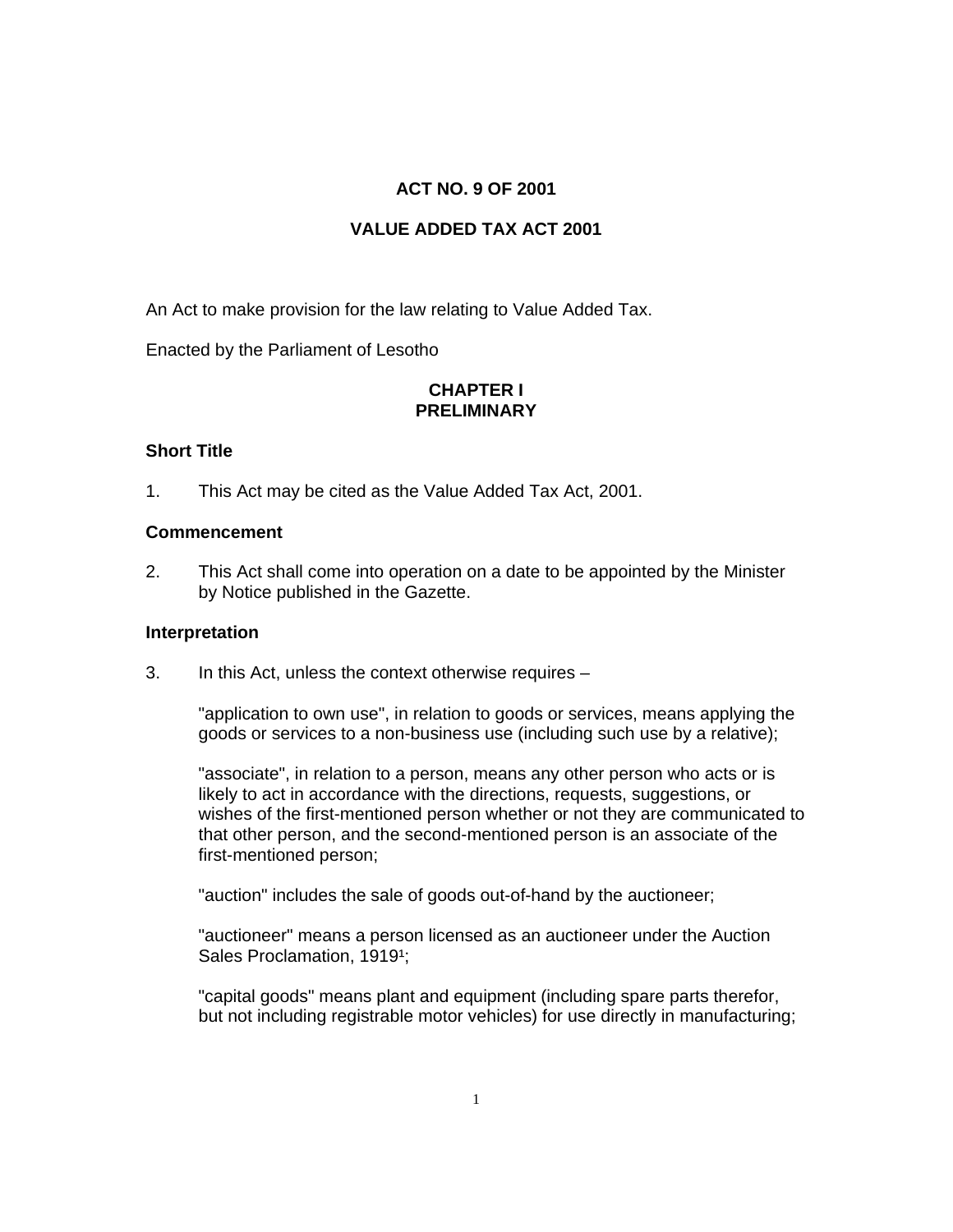"Commissioner" means the Commissioner of Value Added Tax appointed under section 74;

"company" means a body corporate or unincorporate, whether created or recognised under a law in force in Lesotho or elsewhere, but does not include a partnership or trust;

"consideration", in relation to a supply or import, means the total amount in money or kind paid or payable for the supply or import by any person, directly or indirectly, including any duties, levies, fees, or charges paid or payable on, or by reason of, the supply or import other than value added tax, reduced by any price discounts or rebates allowed and accounted for at the time of the supply or import;

"enterprise" means any undertaking in the ordinary course of which goods or services are supplied;

"exempt import" has the meaning in section 6(3);

"exempt supply" has the meaning in section 6(2);

"export" means –

- (a) in the case of goods, the delivery of the goods to, or the making available of the goods at, an address outside Lesotho as evidenced by documentary proof acceptable to the Commissioner; or
- (b) in the case of services, the supply of the services for use or consumption outside Lesotho as evidenced by documentary proof acceptable to the Commissioner, not being services which are supplied directly in connection with any movable or immovable property situated in Lesotho at the time of the supply;

"finance lease", in relation to goods, means the lease of the goods where –

- (a) the lease term exceeds 75% of the effective life of the goods for income tax purposes;
- (b) the lessee has an option to purchase the goods for a fixed or determinable price at the expiration of the lease; or
- (c) the estimated residual value of the goods to the lessor at the expiration of the lease term (including the period of any option to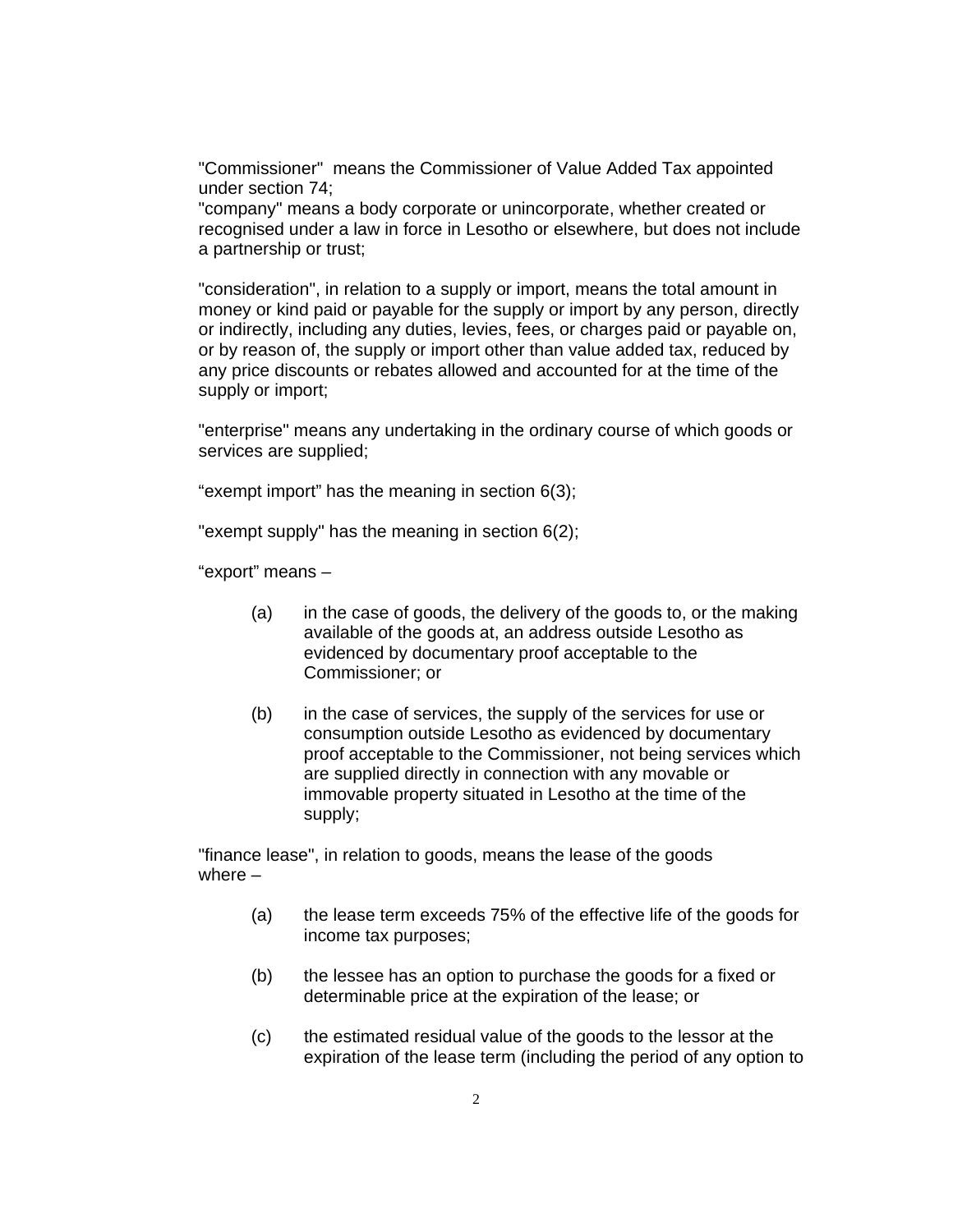renew) is less than 20% of its fair market value at the commencement of the lease;

"goods" means all kinds of tangible movable and immovable property, but does not include money;

"hire purchase agreement" means an agreement that is a hire purchase agreement for the purposes of the Hire-Purchase Act, 1974²;

"import" has the meaning in section 11(1);

"importer" means –

- (a) in relation to an import of goods, any person who owns, possesses, or has a beneficial interest in the goods at the time of the import; and
- (b) in relation to an import of services, the person to whom the services are provided;

"input tax" means value added tax paid or payable in respect of a taxable supply to, or a taxable import by, any person, but does not include additional tax;

"international agreement" means an agreement between Lesotho and a foreign government or a public international organisation;

"manufacturer" means a vendor who is licensed as a manufacturing enterprise under the Industrial Licensing Act, 1969<sup>3</sup>;

"manufacturing" means the substantial transformation of tangible movable property, but does not include construction, installation, assembly, transportation, power generation, or the provision of public utility services;

"Minister" means the Minister of Finance;

"money" means –

- (a) coins or paper currency that the Central Bank of Lesotho has issued as legal tender;
- (b) coins or paper currency of a foreign country which is used or circulated as currency; or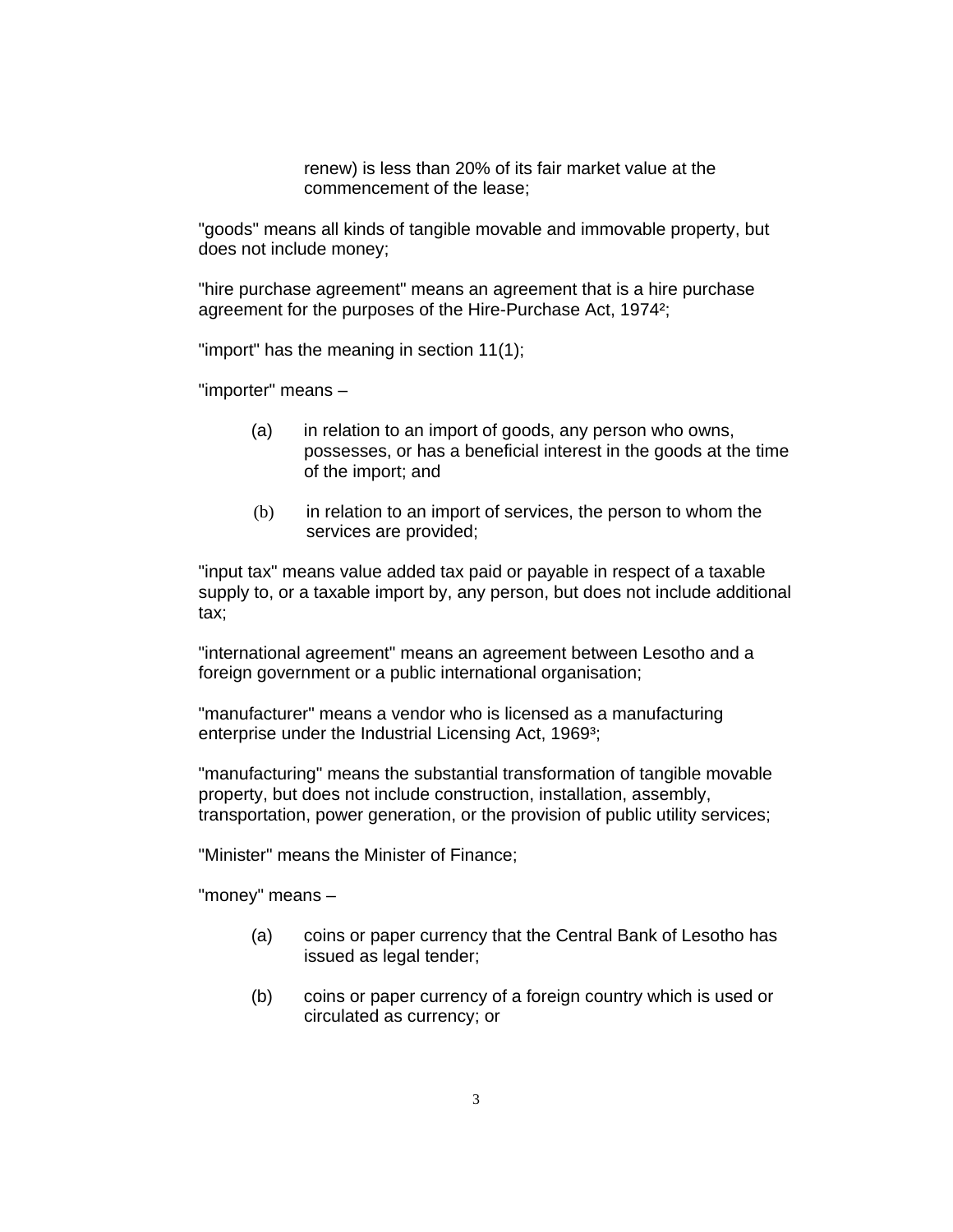(c) a bill of exchange, promissory note, bank draft, postal order, or money order,

other than coins or paper currency that is a collector's piece or is otherwise of numismatic interest;

"nominated person" has the meaning in section 79;

"objection decision" means a decision of the Commissioner on an objection filed by a person;

"officer" means the Commissioner, any person in the service of the Government who is appointed to an office or is employed in the Department of Value Added Tax, and any other person appointed by the Commissioner to perform functions related to the enforcement and administration of this Act;

"person" includes a partnership, company, trust, government, political subdivision of a government, or public international organisation;

"public international organisation" means an organisation listed in Schedule I to this Act;

"raw materials" means goods or services used directly in manufacturing that form part of the finished goods;

"relative", in relation to an individual, means an ancestor of the individual, a descendant of the individual's grandparents, or the spouse of the individual or of any of the foregoing;

"services" means anything that is not goods or money;

"tax" or "value added tax" means the tax chargeable under this Act;

"taxable import" has the meaning in section 13;

"taxable supply" has the meaning in section 12;

"taxable transaction" means a transaction subject to value added tax under this Act;

"taxable value", in relation to a taxable supply or taxable import, is determined under Chapter V of this Act;

"tax period" means the period of one month ending on the last day of each of the twelve months of the calendar year;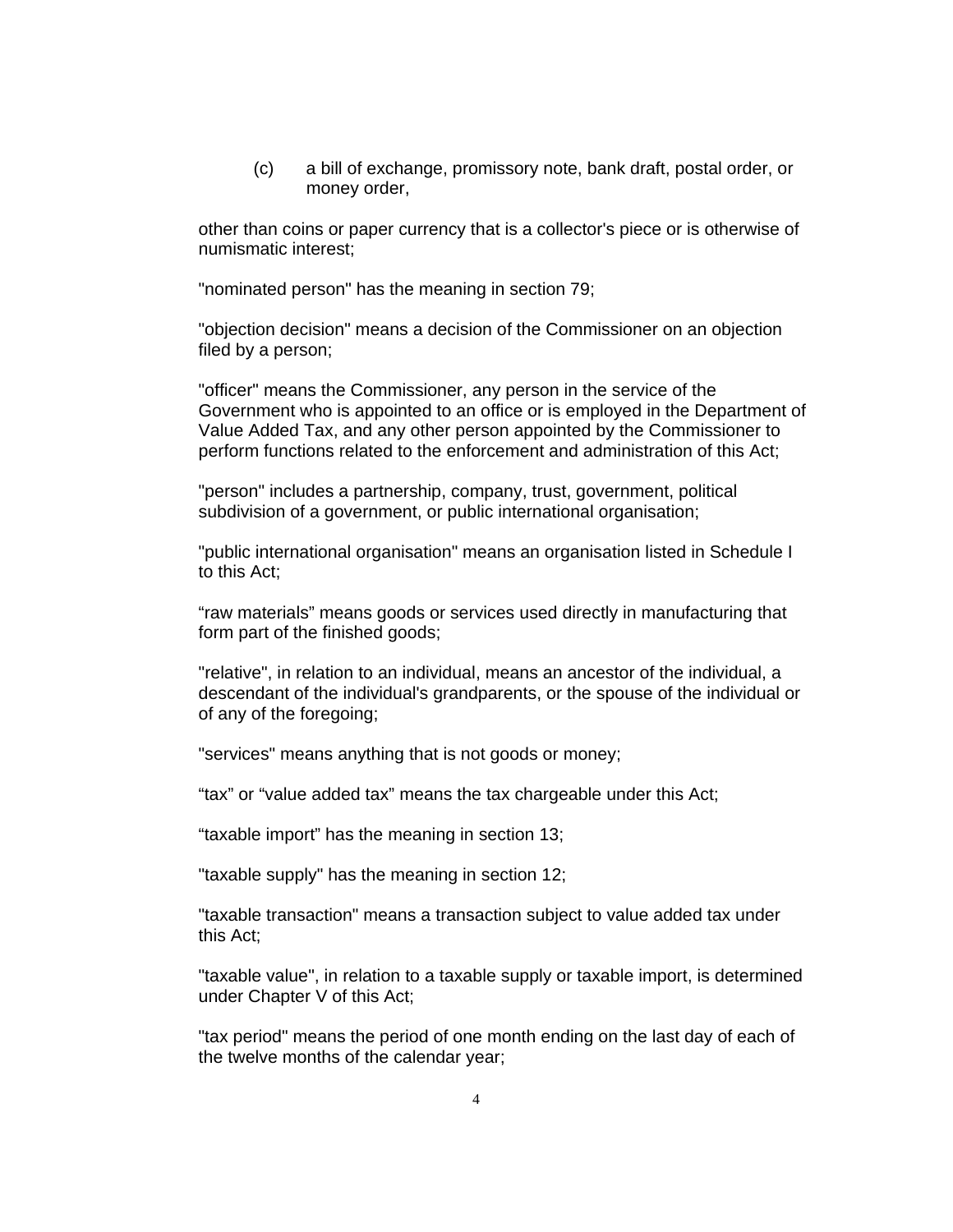"trust" means any relationship where property is under the control or management of a trustee; "trustee" includes –

- (a) an executor, administrator, tutor, or curator;
- (b) a liquidator or judicial manager;
- (c) a person having or taking on the administration or control of property subject to another person having a beneficial interest in the property;
- (d) a person acting in a fiduciary capacity; or
- (e) a person having the possession, control, or management of the property of a person under a legal disability;

"value added tax invoice" means an invoice required to be provided under section 24; and

"vendor" means a person who is, or is treated as, registered under this Act.

#### **Fair Market Value**

4. (1) In this section, "similar supply or import", in relation to a taxable supply or taxable import, means a supply or import that is identical to, or closely or substantially resembles, the first-mentioned supply or import, having regard to the characteristics, quality, quantity supplied, place of supply, functional components, and reputation of, and materials comprising, the goods or services the subject of that supply or import.

 (2) For the purposes of this Act, the fair market value of a taxable supply or taxable import at any date is the consideration in money which a similar supply or import would generally fetch if supplied or imported in similar circumstances at that date, being a supply or import freely offered and made between persons who are not associates.

 (3) Where the fair market value of a taxable supply or taxable import cannot be determined under subsection (2) for lack of a similar supply or import, the fair market value of the supply or import shall be such amount that, in the opinion of the Commissioner having regard to all the facts and circumstances of the supply or import, is the fair market value of the supply or import.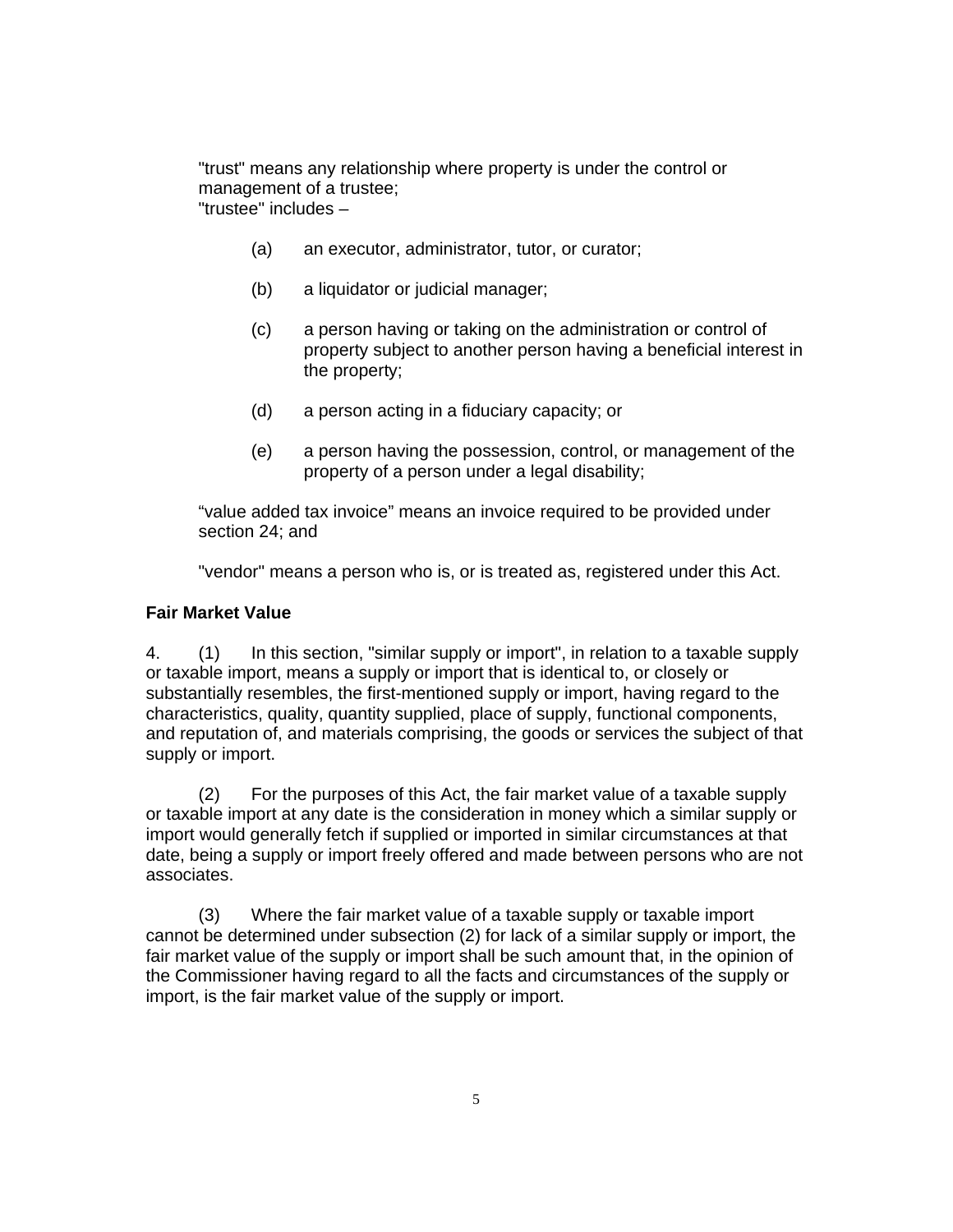# **CHAPTER II VALUE ADDED TAX**

# **Levy of Value Added Tax**

- 5. Subject to this Act, value added tax is hereby imposed on
	- (a) every taxable supply; and
	- (b) every taxable import.

# **Exempt Supplies and Exempt Imports**

6. (1) In this section,

"education services" means education provided by –

- (a) a pre-primary, primary, or secondary school;
- (b) a college or university; or
- (c) an institution established for the promotion of adult education, vocational training, technical education, or the education or training of physically or mentally handicapped persons, which is registered with the Ministry of Education;

"financial services" means -

- (a) granting, negotiating, and dealing with loans, credit, credit guarantees, and any security for money, including management of loans, credit, or credit guarantees by the grantor;
- (b) transactions concerning deposit and current accounts, payments, transfers, debts, cheques, and negotiable instruments, other than debt collection and factoring;
- (c) transactions relating to shares, stocks, bonds, and other securities, other than custodial services; or
- (d) management of investment funds; and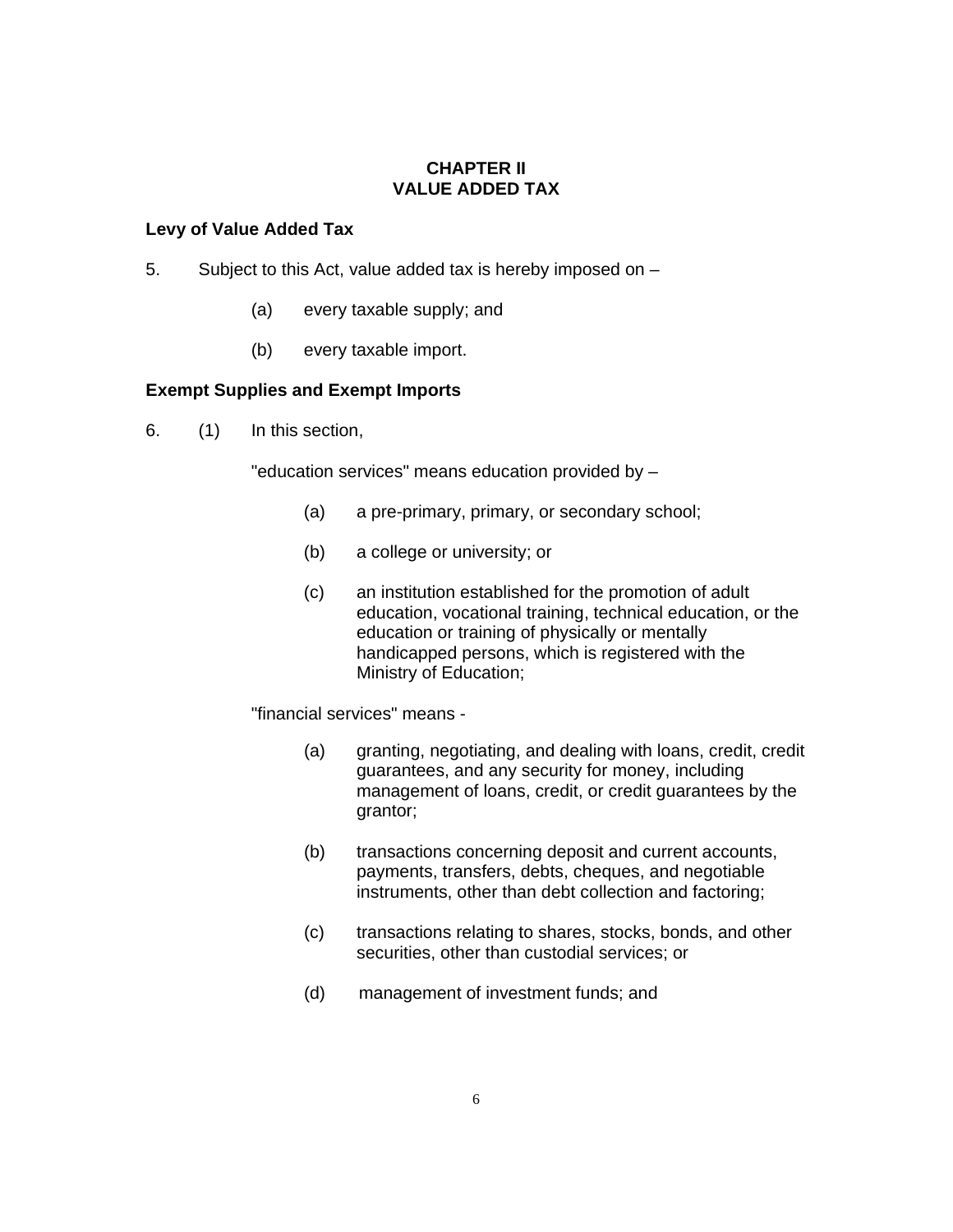"transportation services" means the transportation of fare-paying passengers and their personal effects by road.

- (2) Subject to subsection (4), the following supplies are exempt supplies
	- (a) a supply of public postal, transportation, medical or dental, financial, insurance, or education services;
	- (b) a supply of unimproved land;
	- (c) a supply by way of lease or letting of immovable property where –
		- (i) the tenant is a manufacturer; and
		- (ii) the property is used by the manufacturer principally for carrying on a manufacturing enterprise;
	- (d) a supply of water; and
	- (e) any supply prescribed by the Minister in regulations as an exempt supply.
- (3) The following imports are exempt imports
	- (a) an import of goods prescribed in Schedule II; and
	- (b) an import of goods or services that would be exempt under subsection (2) if supplied in Lesotho.

(4) Where, in the absence of this section, a supply of goods or services is a taxable supply subject to a zero rate, the supply shall not be treated as an exempt supply.

### **Persons Liable to Pay Tax**

- 7. (1) Except as otherwise provided by or under this Act, the value added tax payable –
	- (a) in the case of a taxable supply, is to be accounted for by the vendor making the supply; or
	- (b) in the case of a taxable import, is to be paid by the importer.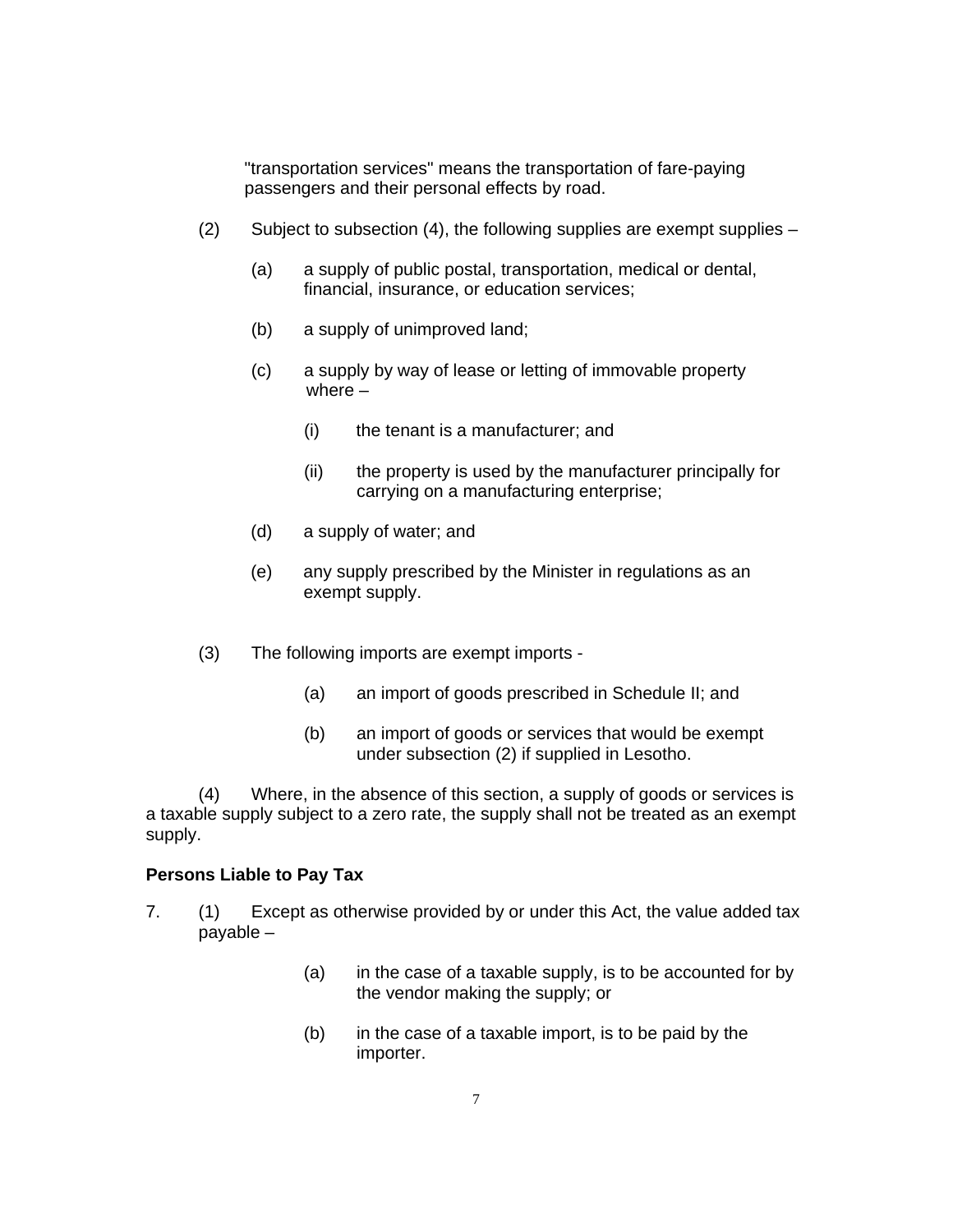(2) This Act shall bind the State, and no provision contained in any other law providing for an exemption from any tax or duty shall be construed as applying or referring, as the case may be, to the tax leviable under this Act unless such tax is specifically mentioned in such provision.

## **CHAPTER III SUPPLIES AND IMPORTS**

# **Supply of Goods or Services**

8.  $(1)$  In this section –

"benefit" includes any advantage or facility;

"employee" includes an office-holder; and

"employer" means any person who employs or remunerates an employee.

(2) Except as otherwise provided by or under this Act, a supply of goods means any arrangement under which the owner of the goods parts or will part with possession of the goods including an agreement of sale and purchase, but does not include consignments or a transfer of possession of goods to a person in a representative capacity.

(3) An application by a vendor of goods to own or exempt use is a supply of the goods, but only if the vendor has been allowed an input tax credit in respect of those goods.

(4) Except as otherwise provided by or under this Act, a supply of services means anything done that is not a supply of goods or money including –

- (a) the performance of services for another person;
- (b) the making available of any facility or advantage;
- (c) the toleration of any situation or the refraining from the doing of any act; or
- (d) the application by a vendor of services to own or exempt use, but only if the vendor has been allowed an input tax credit in respect of those services.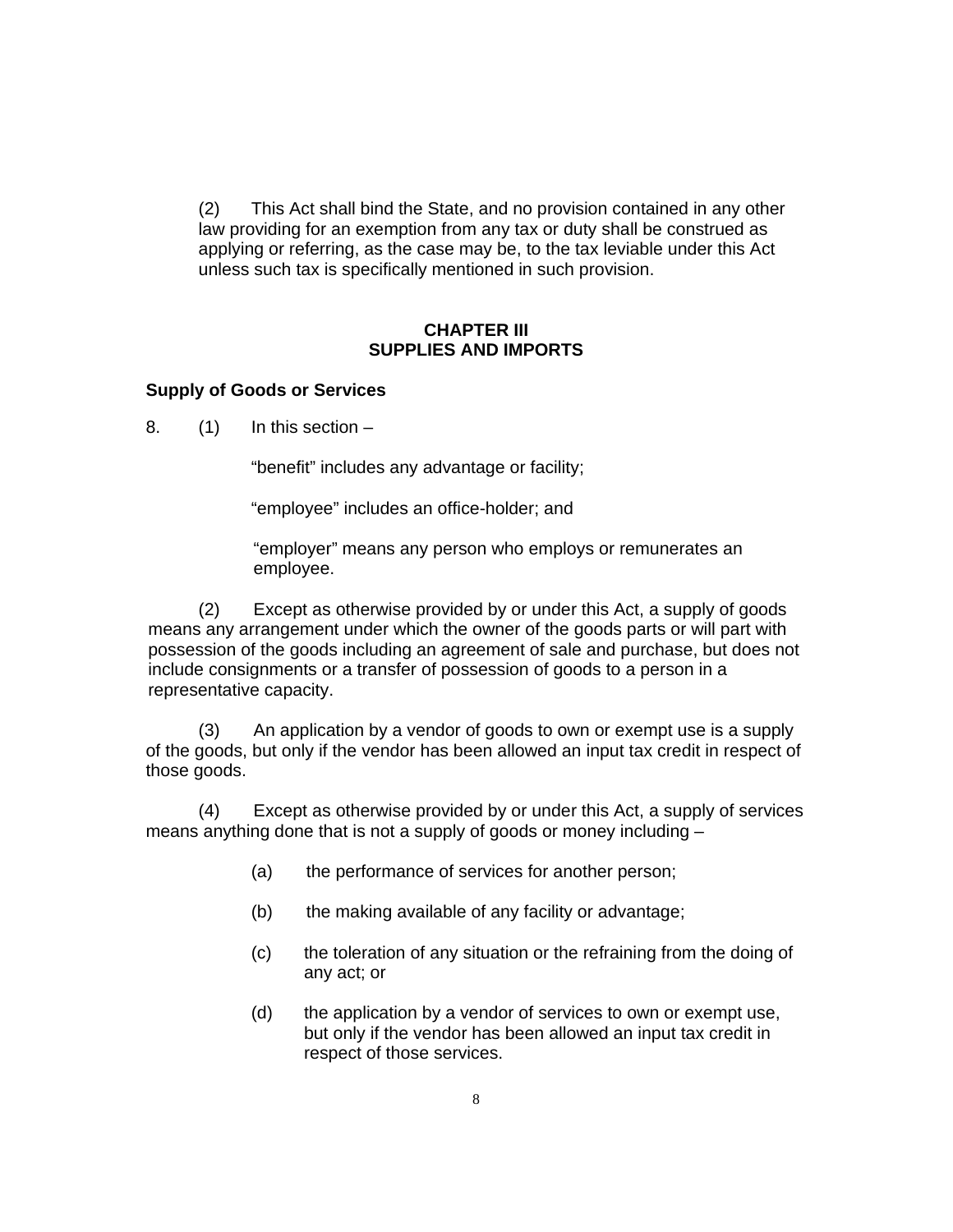(5) A supply of services made by an employee to an employer by reason of employment is not a supply made by the employee.

(6) A benefit provided by a vendor to an employee of the vendor that consists of a supply of goods or services is only treated as a supply of goods or services for the purposes of this Act if the vendor supplies the same goods or services for consideration in the course or furtherance of an enterprise carried on by the vendor.

(7) A supply of services incidental to the supply of goods is part of the supply of goods.

(8) A supply of goods incidental to the supply of services is part of the supply of services.

(9) A supply of services incidental to the import of goods is part of the import of goods.

(10) Regulations may provide that a supply is a supply of goods or services.

(11) Subject to subsections (12) and (13), a supply of goods or services –

- (a) made by a person as agent for another person ("the principal") is a supply by the principal; or
- (b) made to a person as agent for a principal is a supply to the principal.

(12) Subsection (11) does not apply to an agent's supply of services to the agent's principal.

(13) A supply of goods by auction is treated as a supply of goods for consideration by the auctioneer as vendor made in the course or furtherance of an enterprise carried on by the auctioneer.

### **Time of Supply**

9. (1) In this section, "rental agreement" means any agreement for the letting of goods other than a hire purchase agreement or finance lease.

(2) Subject to subsections (3) and (4), a supply of goods or services occurs –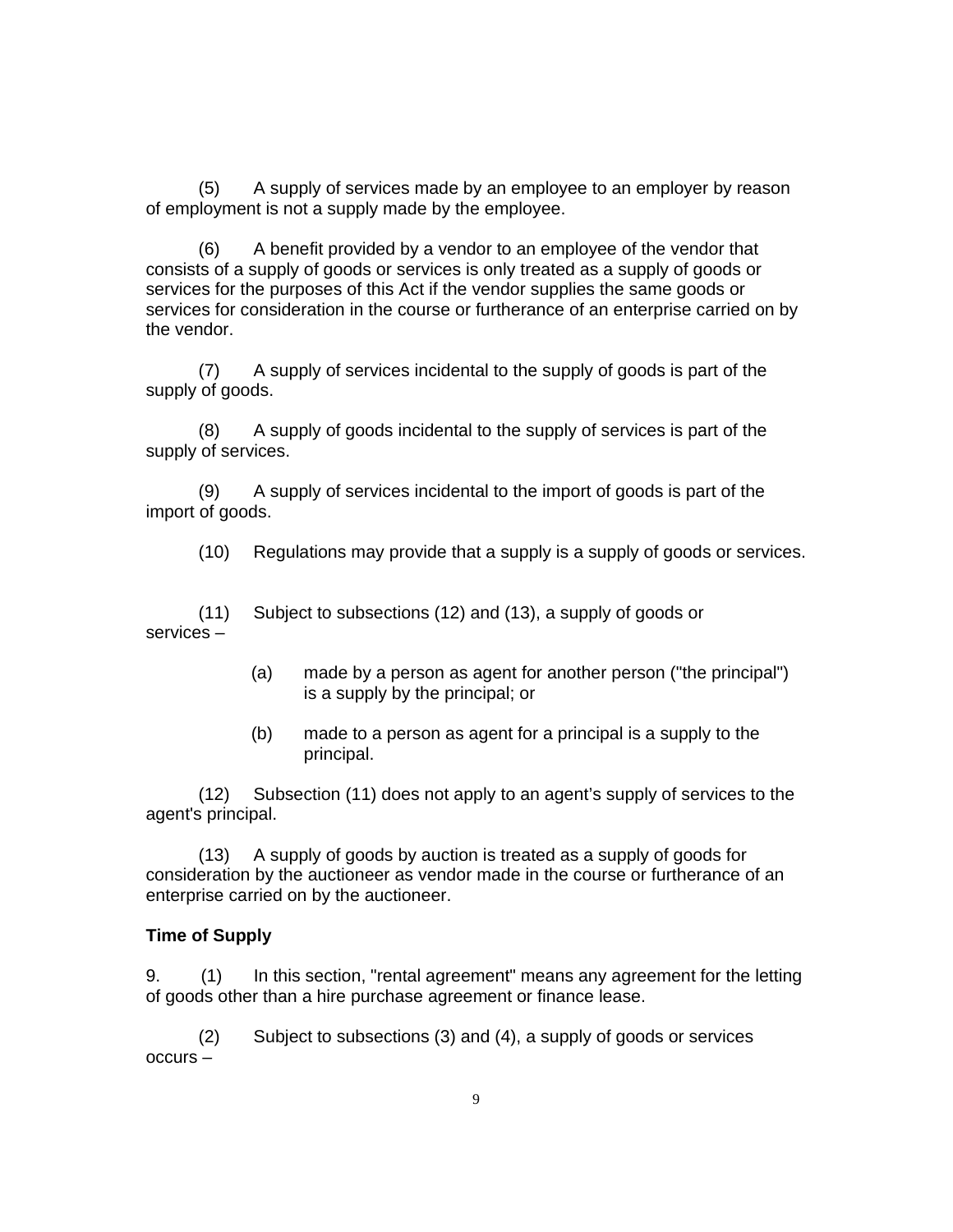- (a) where goods are supplied by auction (other than by way of a sale out-of-hand), on the date of the auction;
- (b) where the goods or services are applied to own or exempt use, on the date on which the goods or services are first applied to own or exempt use;
- (c) where the goods or services are supplied by way of gift, on the date on which ownership in the goods passes or the performance of the services is completed; or
- (d) in any other case, on the earliest of  $-$ 
	- (i) the date on which the goods are delivered or made available, or the performance of the services is completed;
	- (ii) the date on which the invoice for the supply is issued; or
	- (iii) the date on which payment (including part payment) for the supply is made.

(3) The supply of goods under a hire purchase agreement or finance lease occurs on the date of commencement of the hire or lease.

- $(4)$  Where
	- (a) goods are supplied under a rental agreement; or
	- (b) goods or services are supplied on a continuous basis under an agreement or law which provides for periodic payments, the goods or services are treated as successively supplied for successive parts of the period of the agreement or as determined by such law, and each successive supply occurs on the earlier of the date on which the payment is due or received.

 $(5)$  A person making a supply to which subsection  $(2)(b)$  or  $(c)$  applies, shall keep a record of the date on which the supply occurred as determined under this section.

## **Place of Supply**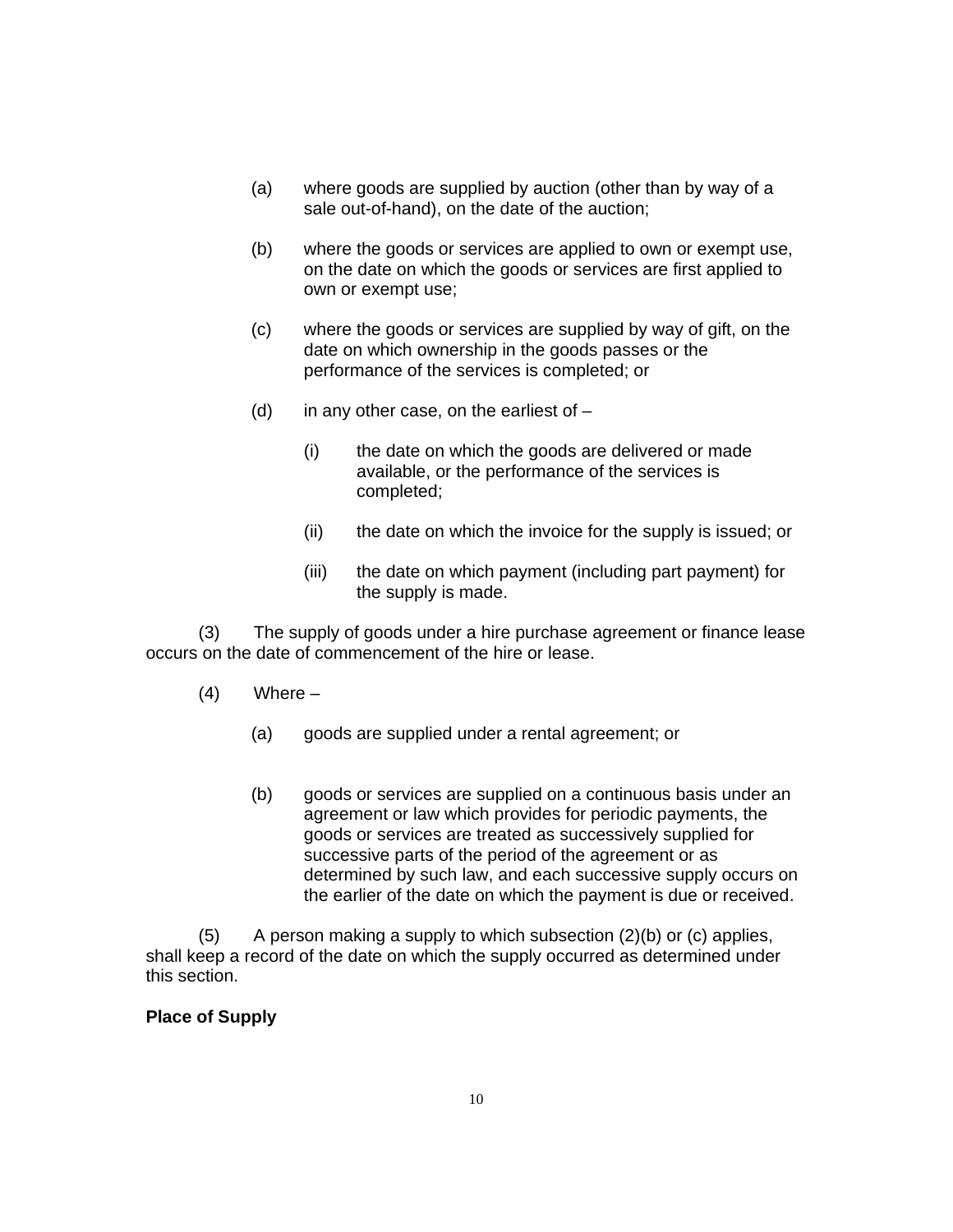10. (1) Except as otherwise provided by or under this Act, a supply of goods occurs at the place where the goods are delivered or made available by the supplier or, if the delivery or making available involves the goods being transported, the place where the goods are when the transportation commences.

(2) Except as otherwise provided by or under this Act, a supply of services occurs at the place of business from which the services are supplied.

(3) The supply of the following services occurs where the recipient uses or obtains the advantage of the services –

- (a) a transfer or assignment of a copyright, patent, license, trademark, or similar right;
- (b) the service of a consultant, engineer, lawyer, architect, or accountant, the processing of data or supplying information, or any similar service;
- (c) an advertising service;
- (d) the toleration of any situation or the refraining from the doing of any act;
- (e) the supply of personnel; or
- (f) the service of an agent in procuring for the agent's principal a service described in this subsection.

(4) The supply of cultural, artistic, sporting, educational, or similar activities, or services connected with movable property, occurs where the service is physically carried out, unless the service is described in subsection (3).

(5) A supply of services in connection with immovable property occurs at the place where the property is located, unless the service is described in subsection (3).

(6) A supply of services of, or incidental to, transport takes place where the transport occurs, unless the service is described in subsection (3).

(7) Services supplied from a place of business in Lesotho which would be treated as supplied outside Lesotho under subsections (3),(4),(5),or (6) are considered as supplied in Lesotho and are considered exported from Lesotho for the purposes of section 19(2).

# **Imports**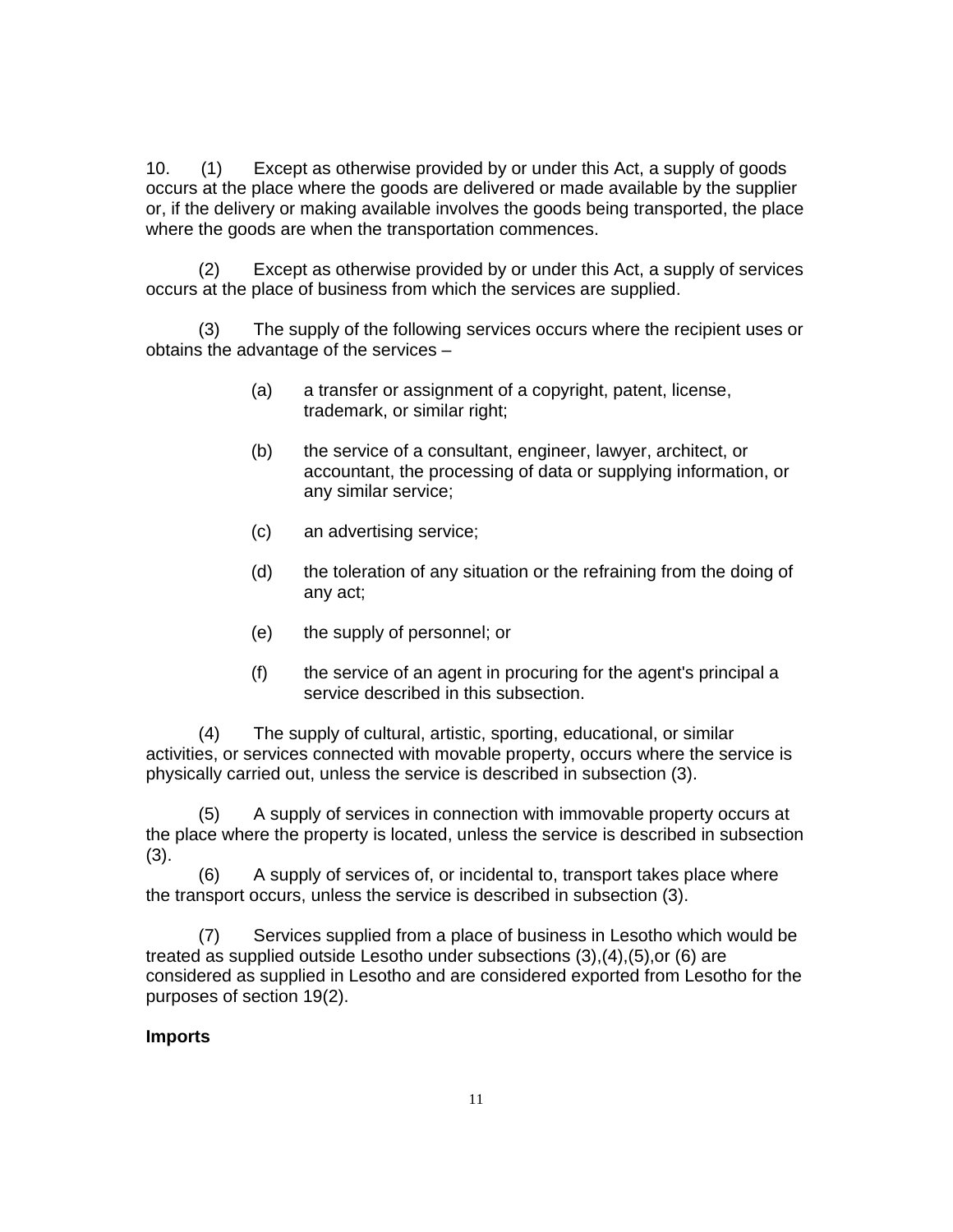- 11. (1) Import means
	- (a) in the case of goods, to bring or cause to be brought into Lesotho from a foreign country or place; or
	- (b) in the case of services, a supply of services by a person in the course or furtherance of an enterprise carried on outside Lesotho where the services are for use or consumption in Lesotho.
	- (2) An import of goods occurs
		- (a) where the goods require clearance under the Customs and Excise Act,  $1982<sup>4</sup>$ , on the date on which the clearance is made; or
		- (b) in any other case, on the date the goods are brought into Lesotho.
	- (3) An import of services occurs
		- (a) in the case of services related to an import of goods, on the date of the import of goods; or
		- (b) in any other case, on the date determined by applying section 9 to the import on the basis that the import is a supply of services.

## **CHAPTER IV TAXABLE SUPPLIES AND TAXABLE IMPORTS**

#### **Taxable Supply**

12. (1) A taxable supply means a supply of goods or services (other than an exempt supply) made in Lesotho by a vendor for consideration in the course or furtherance of an enterprise carried on by the vendor.

(2) A taxable supply includes a supply by way of an export of goods or services by a vendor for consideration in the course or furtherance of an enterprise carried on by the vendor.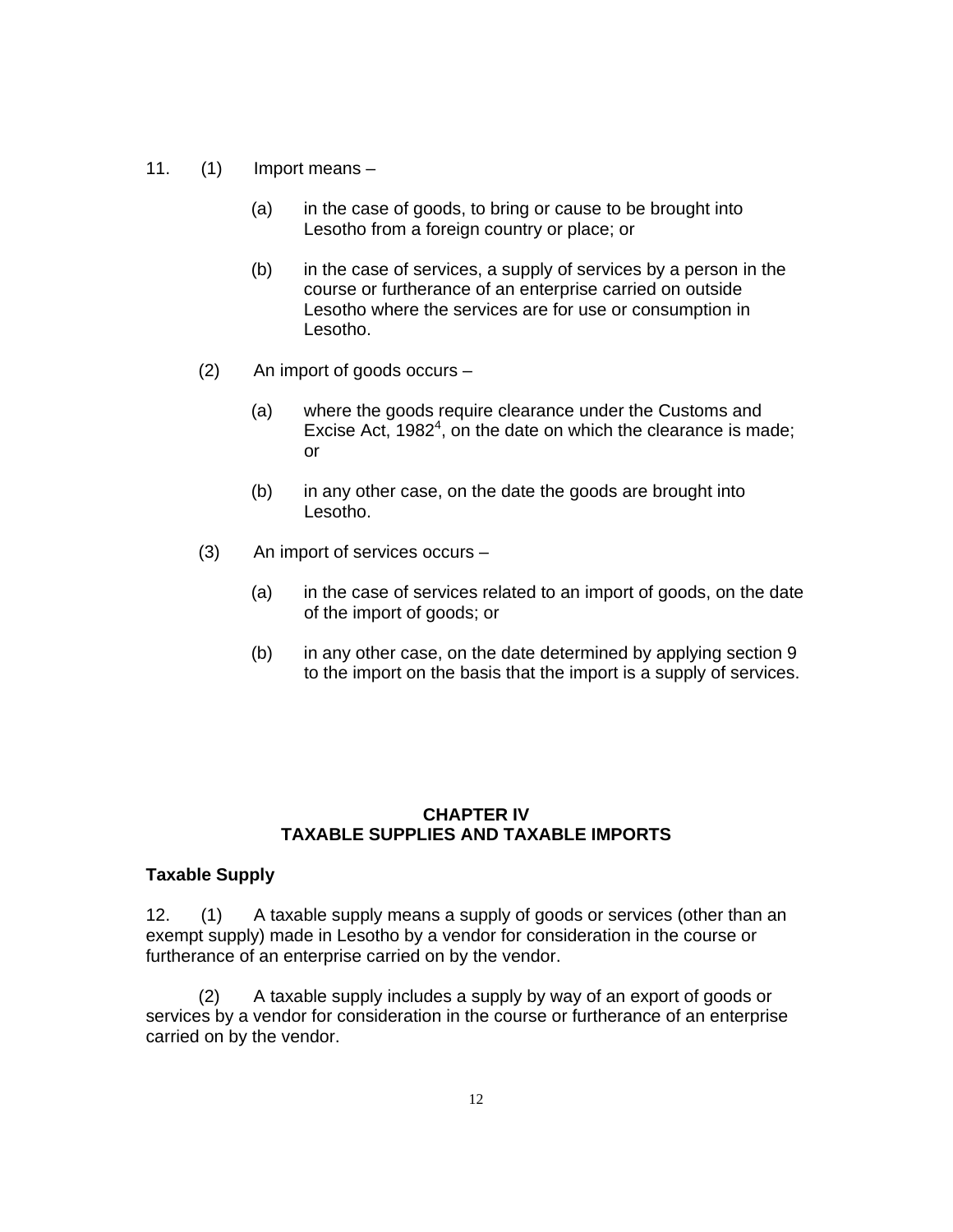(3) A supply is made in the course or furtherance of an enterprise carried on by a vendor if the supply is made by the vendor as part of, or incidental to, any independent economic activity of the vendor, whatever the purposes or results of that activity.

- (4) An enterprise does not include
	- (a) in the case of an individual, any activities carried on by that individual only as part of that individual's hobby or leisure activities; or
	- (b) in the case of any other person, any activities which, if carried on by an individual would come within paragraph (a).

(5) A supply is made for consideration if the person making the supply receives, directly or indirectly, payment for the supply, whether from the person supplied or any other person, including any payment wholly or partly in money or kind.

 . (6) A supply of goods or services referred to in section 8(3) or (4)(d) by a vendor is treated as a supply of the goods or services, as the case may be, in Lesotho by the vendor for consideration in the course or furtherance of an enterprise carried on by the vendor

(7) If goods have been supplied to a vendor for the purpose of the vendor's enterprise, the vendor's supply of those goods for reduced consideration is treated as a supply for consideration.

(8) A supply of services by a vendor for reduced consideration being services ordinarily supplied by the vendor in the course or furtherance of an enterprise carried on by the vendor is treated as a supply for consideration.

(9) A supply is made for reduced consideration if the supply is made for no consideration or for a consideration that is less than the fair market value of the supply to –

- (a) an associate;
- (b) an employee where section 8(6) applies; or
- (c) any other person other than a supply of goods for use only as trade samples.

### **Taxable Import**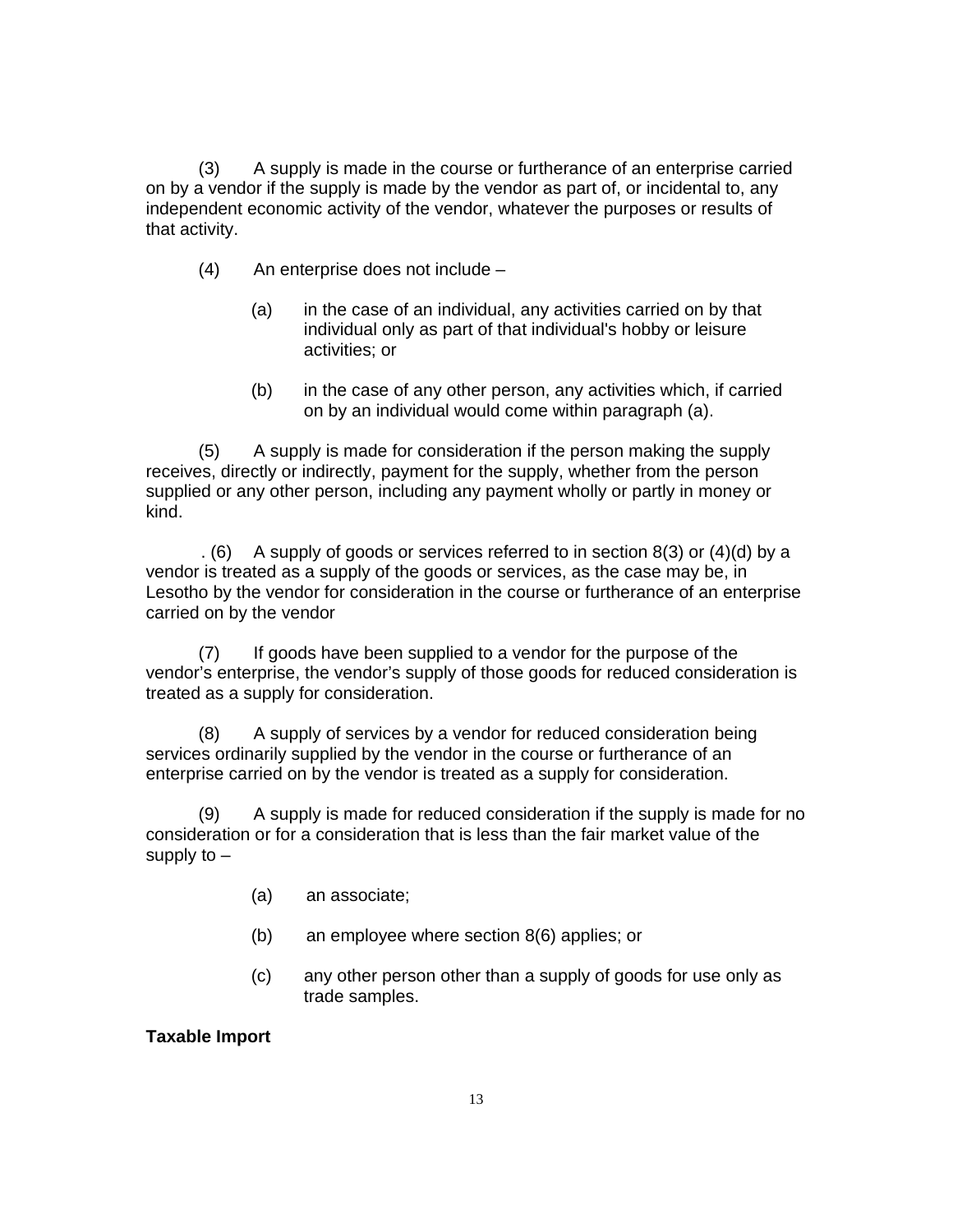13. An import of goods or services is a taxable import unless it is an exempt import.

### **CHAPTER V TAXABLE VALUE**

### **Taxable Value of a Taxable Supply**

14. (1) Except as otherwise provided by or under this Act, the taxable value of a taxable supply is the consideration for that supply.

- (2) The taxable value of
	- (a) a taxable supply of goods under a hire purchase agreement or finance lease; or
	- (b) a taxable supply for reduced consideration within section 12(7),(8)and(9),

is the fair market value of the supply at the time of the supply.

 (3) The taxable value of a taxable supply by way of an application of goods or services to own or exempt use is the lesser of –

- (a) the consideration paid or payable by the vendor for those goods or services; or
- (b) the fair market value of the supply.

(4) Subject to subsection (5), the taxable value of a taxable supply of used goods purchased from a person who is not a vendor by a vendor whose enterprise involves the re-supply of such goods in substantially the same state is equal to the excess (if any) of -

### **A - B**

where,

**A** is the consideration for which the goods are supplied by the vendor; and

**B** is the consideration for which the goods were acquired by the vendor.

(5) The Minister may make Regulations for the determination of the taxable value of a taxable supply of used goods.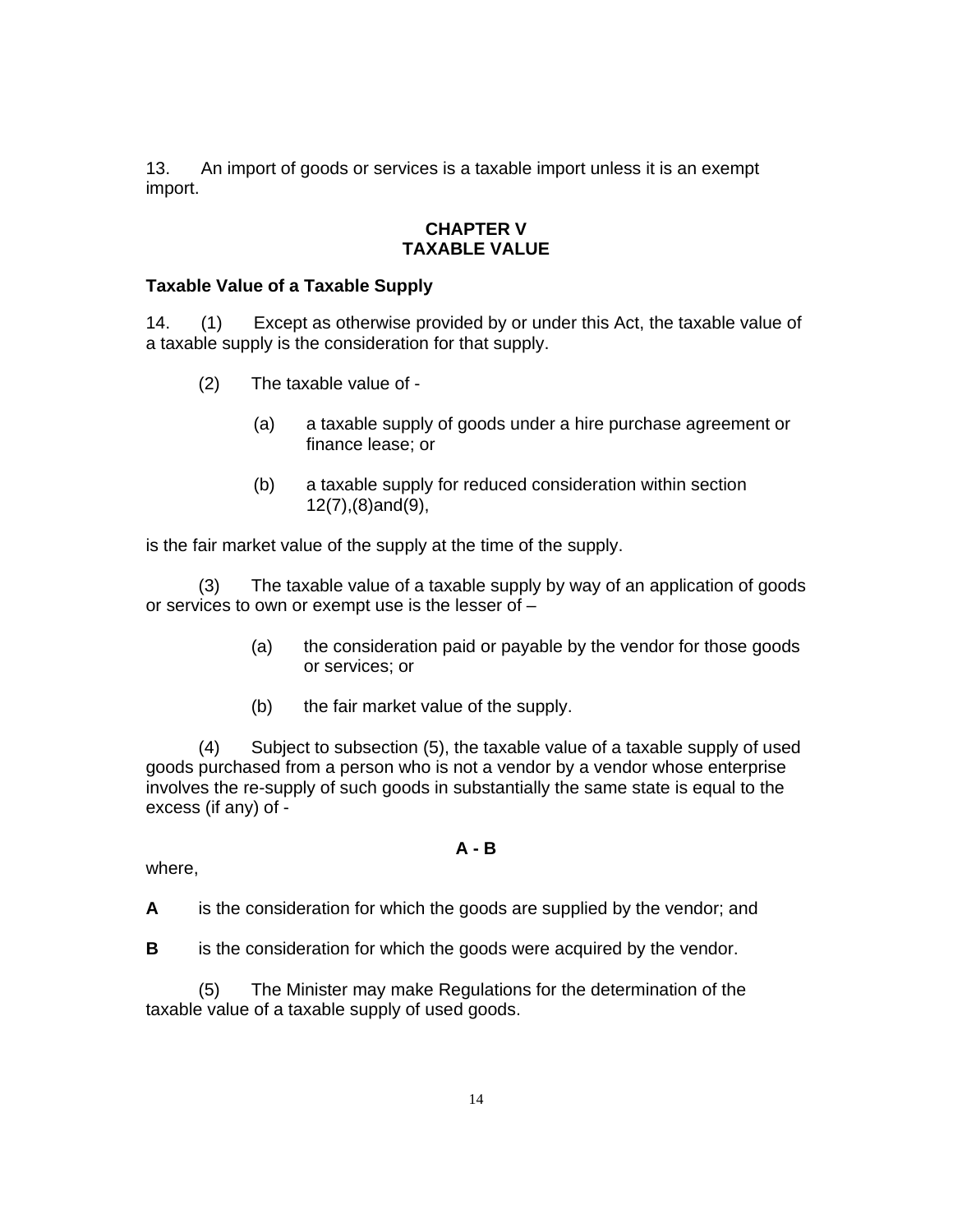(6) If a taxable supply is made without a separate amount of the price being identified as a payment of tax, the taxable value of that supply is the price reduced by an amount equal to the price multiplied by the tax fraction.

(7) For the purposes of subsection (1), consideration in kind is valued at fair market value at the time of the supply.

(8) In this section, "tax fraction", in relation to a taxable supply, means the fraction calculated in accordance with the following formula –

## **r (100+r)**

where **r** is the rate of tax applicable under section 19(1) to the supply.

### **Adjustments**

15. (1) This section applies where, in relation to a taxable supply by a vendor -

- (a) the supply is cancelled;
- (b) the taxation of the supply changes because the nature of the supply has been fundamentally varied or altered;
- (c) the previously agreed consideration for the supply has been altered by agreement with the recipient of the supply, whether due to an offer of a discount or for any other reason; or
- (e) the goods or part thereof have been returned to the vendor, and the vendor making the supply has -
- (f) provided a value added tax invoice in relation to the supply and the amount shown therein as the value added tax charged on the supply is incorrect as a result of the occurrence of any one or more of the above-mentioned events; or
- (g) filed a value added tax return for the tax period in which the supply occurred and has accounted for an incorrect amount of value added tax on that supply as a result of the occurrence of any one or more of the abovementioned events.

(2) Where subsection (1) applies, the vendor making the supply shall make an adjustment as specified in subsection (3) or (4).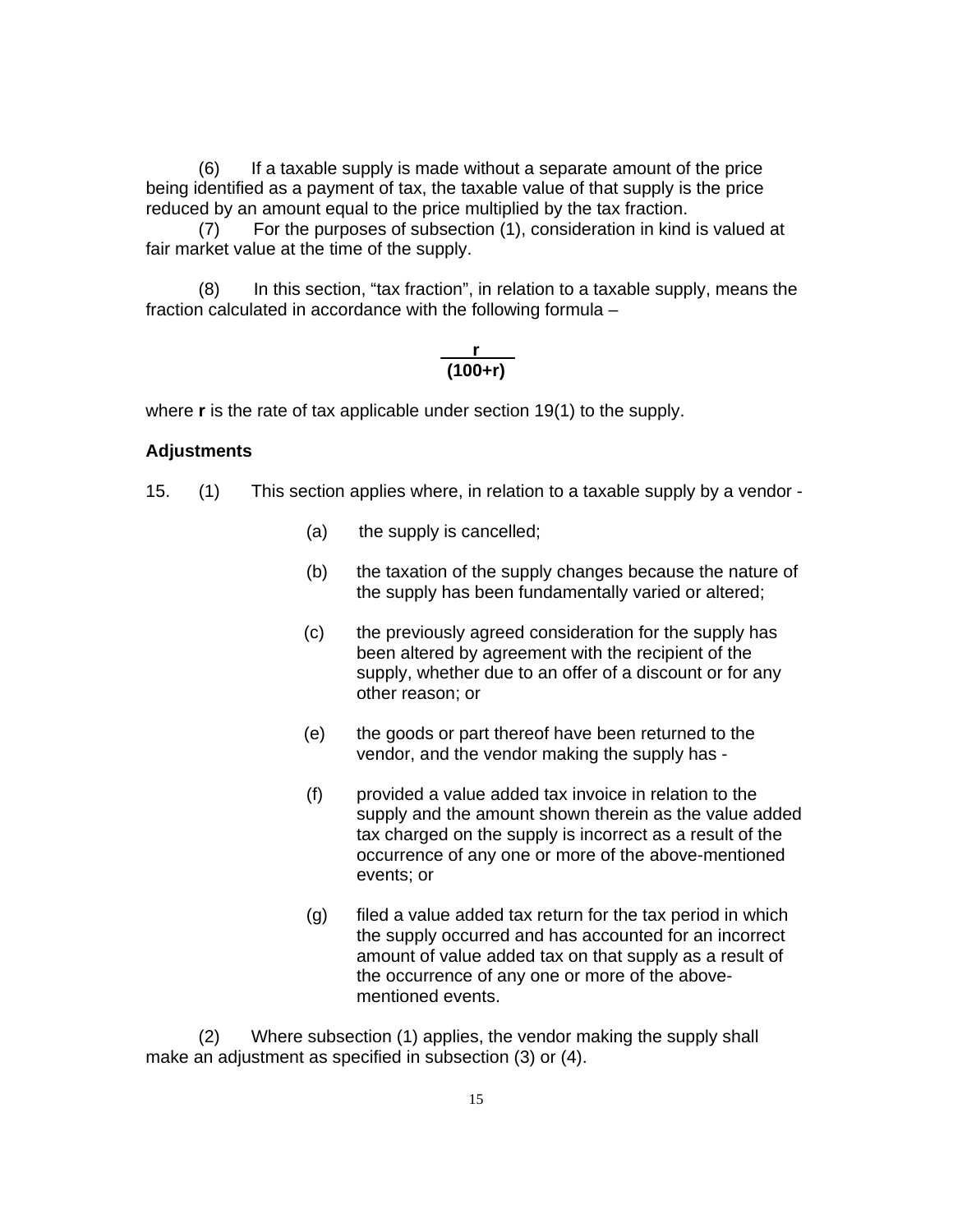(3) Where the value added tax properly chargeable in respect of the supply exceeds the value added tax paid by the vendor making the supply, the amount of the excess is treated as value added tax charged by the vendor in respect of a taxable supply made in the tax period in which the event referred to in subsection (1) occurred.

(4) Subject to subsection (5), where the value added tax paid by the vendor making the supply exceeds the value added tax properly chargeable in respect of the supply, the vendor making the supply shall be allowed an input tax credit for the amount of the excess in the tax period in which the event referred to in subsection (1) occurred.

(5) No credit is allowed under subsection (4) unless the amount of the excess value added tax has been repaid by the vendor to the recipient of the supply, whether in cash or as a credit against any amount owing to the vendor by the recipient.

## **Taxable Value of a Taxable Import**

16. (1) Subject to subsection (4), the taxable value of a taxable import of goods is the sum of -

- (a) the value of the goods ascertained for the purposes of customs or excise duty under the Customs and Excise Act, 1982 whether or not any duty is payable on those goods;
- (b) the amount of customs or excise duty, or any other fiscal charge (other than value added tax payable under this Act), if any, payable on those goods; and
- (c) the value of any services to which section 8(9) applies which is not otherwise included in the taxable value under paragraph (a), including any services giving rise to commission, packaging, transportation, insurance, or warranty expenses payable on, or by reason of, the import.

(2) Subject to subsection (3), the taxable value of a taxable import of services is the consideration for the import.

(3) The taxable value of a taxable import of services from an associate for no consideration or for a consideration that is less than fair market value is the fair market value of the import at the time of the import.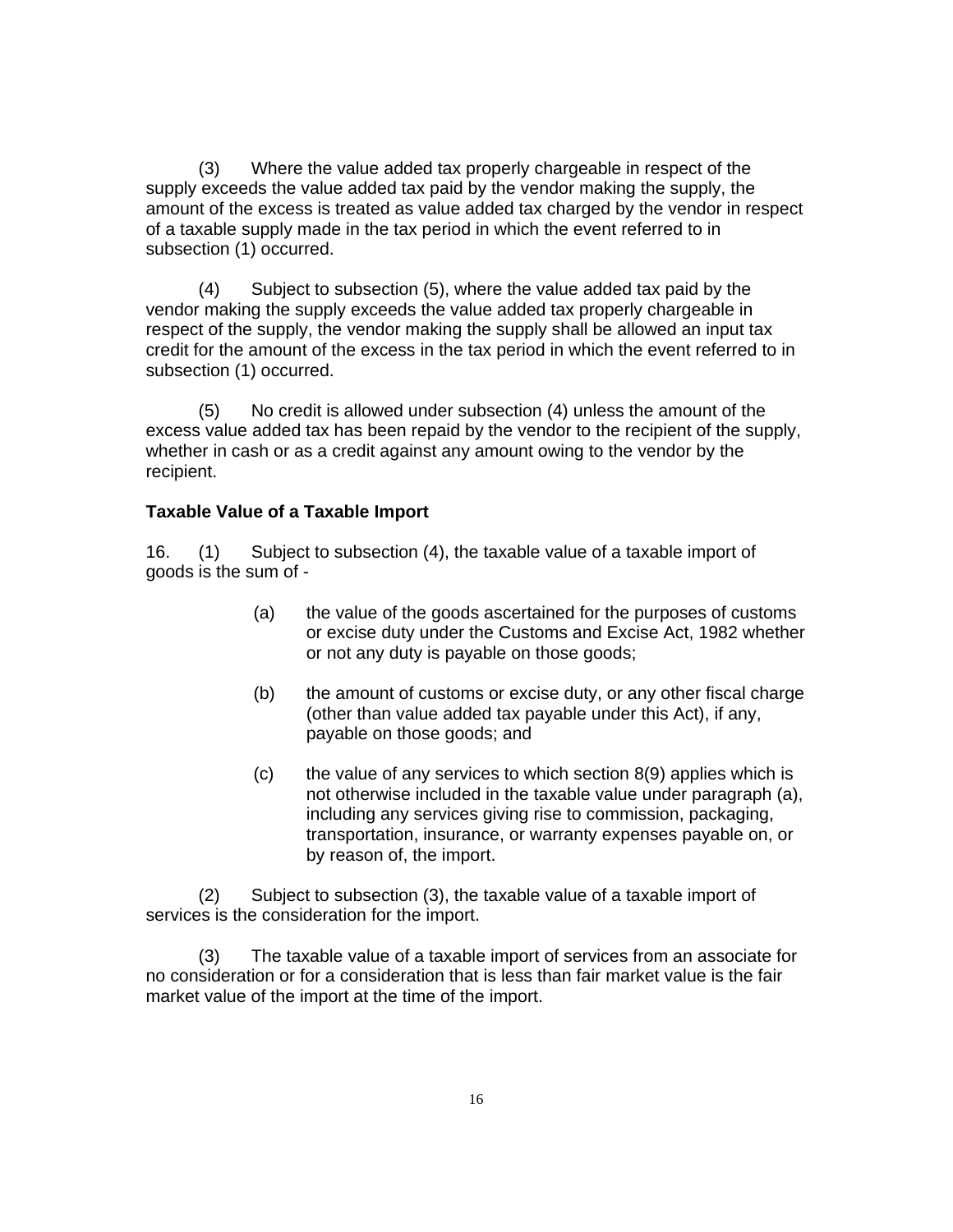(4) The taxable value of a taxable import of goods for no consideration or for a consideration that is less than fair market value is the fair market value at the time of the import.

### **CHAPTER VI VENDORS**

## **Registration of Vendors**

17. (1) A person who is not already registered is required to apply to be registered as a vendor -

- (a) within fourteen days of the end of any period of twelve months if during that period the person made taxable supplies the taxable value of which exceeded the registration threshold set out in subsection (2); or
- (b) at the beginning of any period of twelve months where there are reasonable grounds to expect that the total taxable value of taxable supplies to be made by the person during that period will exceed the registration threshold set out in subsection (2).

(2) The registration threshold is the amount prescribed for the time being by the Minister by notice in the Gazette and the Minister may prescribe different registration thresholds in respect of the supply of goods and the supply of services.

(3) Notwithstanding subsection (1), a national, regional, or local public authority or body that carries on an enterprise is required to apply for registration at the date of commencing to carry on the enterprise.

 (4) For purposes of subsection (1) and paragraphs (b) and (c) of this subsection -

- (a) the term "taxable supplies" means supplies that would be taxable supplies if the person making the supply were a vendor;
- (b) the taxable value of the person's supplies is determined under section 14; and
- (c) in determining whether the registration threshold is exceeded, regard shall be had to the value of taxable supplies made by the person and associates of the person.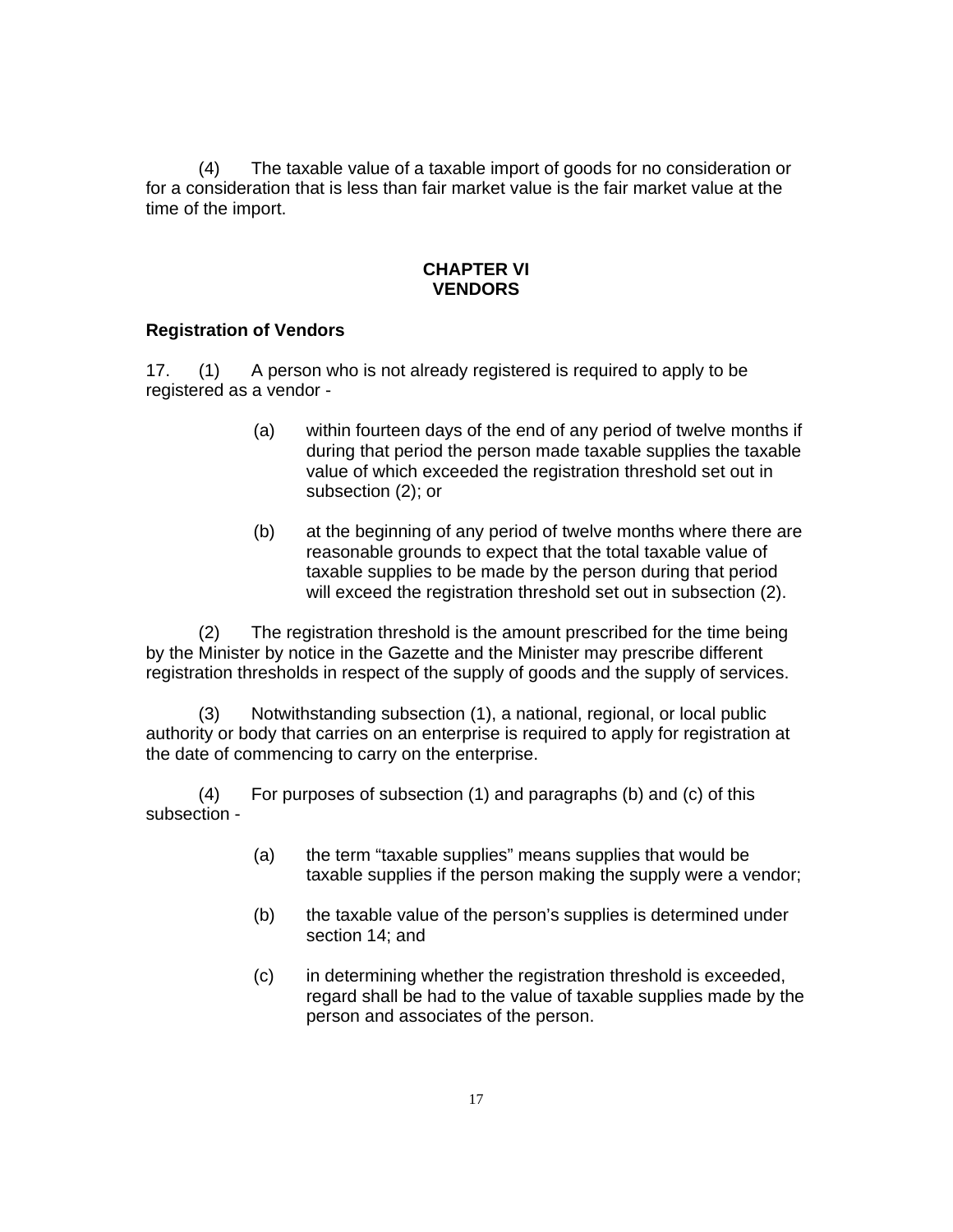(5) A person supplying goods or services for consideration in the course or furtherance of an enterprise carried on by the person, other than a person solely making exempt supplies, who is not required by subsection (1), (3), or (6) to apply for registration may apply to the Commissioner to be registered and, at the discretion of the Commissioner, the Commissioner may register the person and issue the person with a value added tax registration certificate.

(6) Notwithstanding subsection (1), a person who is an auctioneer is required to apply for registration on the date on which the person becomes an auctioneer.

(7) An application for registration shall be in the form approved by the Commissioner and the applicant shall provide such further information as the Commissioner may require.

(8) The Commissioner shall register a person who applies for registration in accordance with subsection (1), (3), or (6) and issue to the person a value added tax registration certificate unless the Commissioner is satisfied that the person is not eligible to apply for registration for the purposes of the Act.

(9) A value added tax registration certificate issued under this section shall state the name and other relevant details of the vendor, the nature of the vendor's trading activities, the date on which the registration takes effect, the taxpayer identification number of the vendor, and any other matters as the Commissioner may prescribe.

(10) The Commissioner may register a person whom the Commissioner has reasonable grounds to believe is required to apply for registration under this section but who has failed to do so.

(11) Registration under this section takes effect from the date of registration as specified in the value added tax registration certificate or such later date as the Commissioner may determine.

(12) A person who is required to apply to be registered under this section but who has failed to do so is treated as registered for the purposes of this Act (other than subsection (1)) from the beginning of the tax period immediately following the period in which the requirement to apply for registration arose or from such other time as the Commissioner may determine.

- (13) The Commissioner may
	- (a) impose conditions or limitations on a registration; or
	- (b) suspend, or modify the conditions or limitations on, a registration.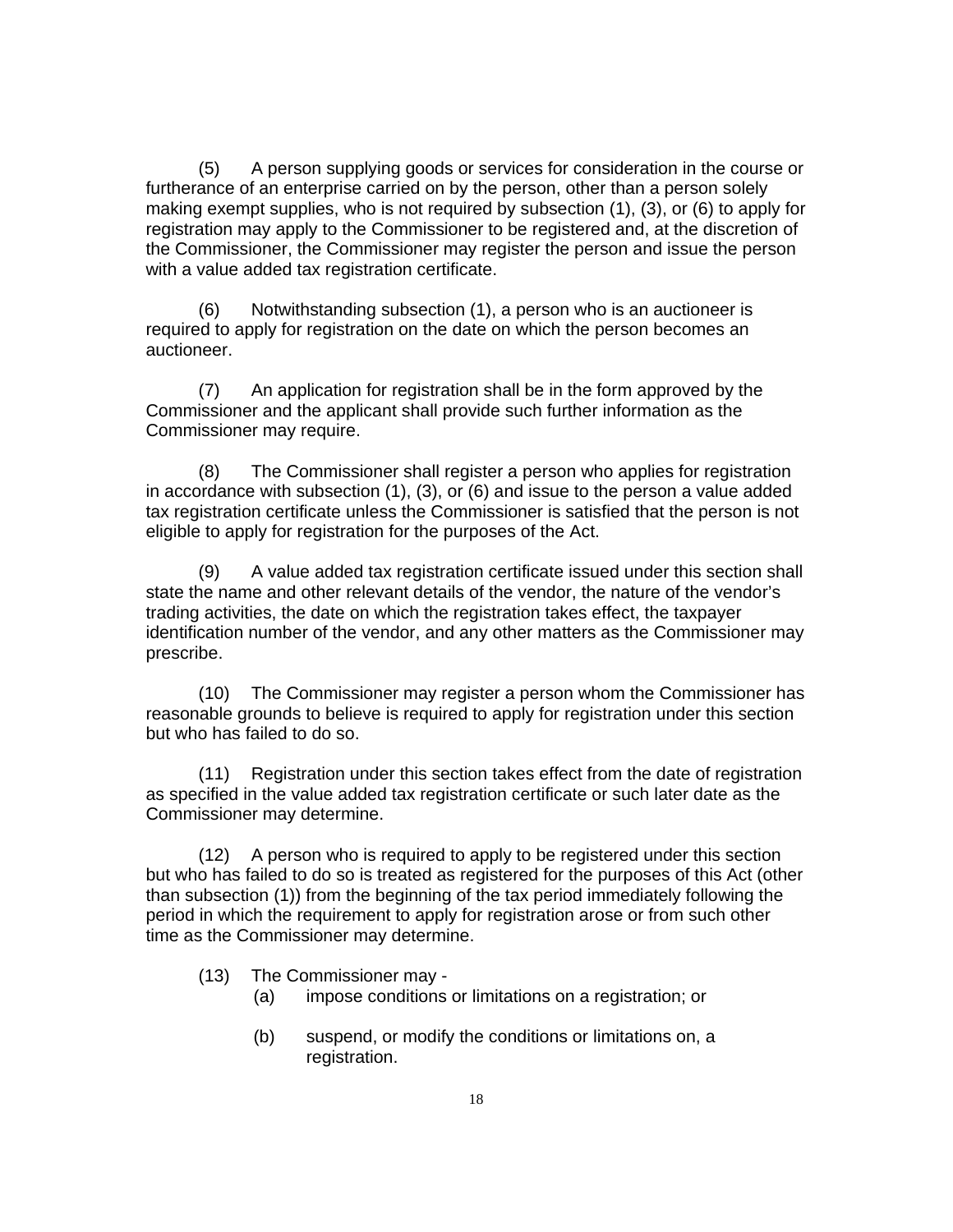- (14) The Commissioner shall serve a notice in writing on a person
- $of -$
- (a) a decision to refuse to register the person under subsection (5) or (8);
- (b) a decision to register a person under subsection (10); or
- (c) a decision under subsection (13) relating to the person's registration, within twenty one days of making the decision.

(15) A person dissatisfied with a decision referred to in subsection (14) may only challenge the decision under Part II of Chapter VIII of this Act on the basis that the decision is an assessment.

(16) A vendor shall notify the Commissioner in writing of any change in the name, commercial name, address, or place of business of the vendor and such notification shall be made within fourteen days of the change occurring.

# **Cancellation of Registration**

18. (1) A vendor is required to apply in writing to the Commissioner to have the vendor's registration cancelled if the vendor has ceased to make taxable supplies.

(2) An application under subsection (1) shall be made within fourteen days after ceasing to make such supplies.

(3) Subject to subsection (4), a vendor (other than a vendor required to apply for registration under section 17(3) or (6)) may apply in writing to have the vendor's registration cancelled if, with respect to the most recent twelve month period, the taxable value of taxable supplies made by the vendor during that period does not exceed the registration threshold in section 17.

(4) In the case of a vendor who applied for registration under section 17(5), an application under subsection (3) may only be made after the expiration of two years from the date of registration.

- (5) The Commissioner shall cancel the registration of
	- (a) a vendor who has properly applied for cancellation of registration under subsection (1) or (3); or
	- (b) a vendor who has not applied for cancellation of registration but, in relation to whom, the Commissioner is satisfied that the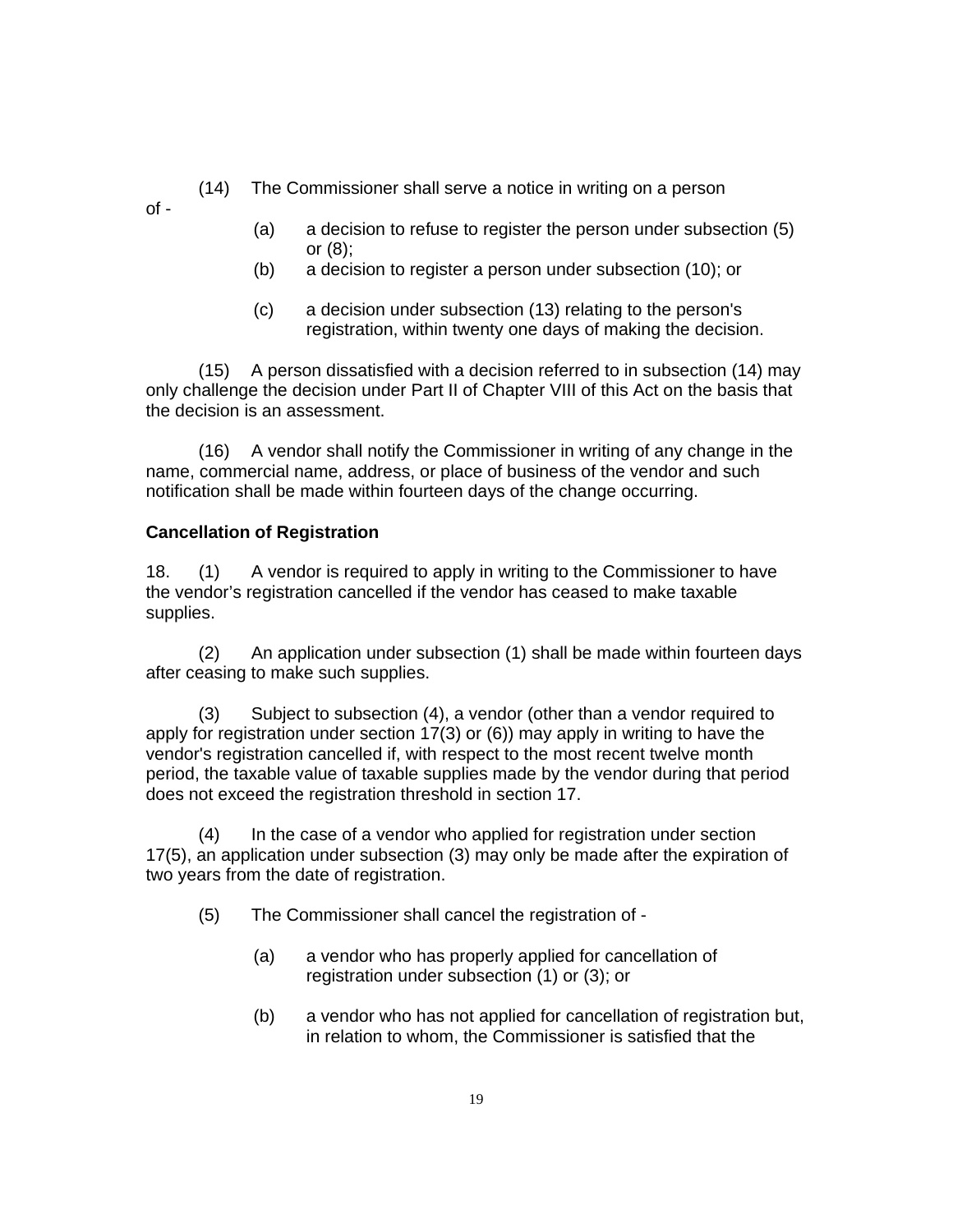vendor is neither required nor entitled under section 17 to apply for registration.

(6) The Commissioner may cancel the registration of a vendor who is not required to apply for registration under section 17 where the vendor -

- (a) is in breach of the conditions or limitations attaching to the registration;
- (b) has no fixed place of abode or business;
- (c) has not kept proper accounting records relating to any enterprise carried on by the vendor;
- (d) has not submitted regular and reliable value added tax returns as required by section 27; or
- (e) is not, in the opinion of the Commissioner, a fit and proper person to be registered.

(7) The Commissioner shall give a vendor notice in writing of a decision to cancel or to refuse to cancel a registration within fourteen days of making the decision.

(8) The cancellation of a registration takes effect from the date specified by the Commissioner in the notice of cancellation.

(9) A person dissatisfied with a decision referred to in subsection (7) may only challenge the decision under Part II of Chapter VIII of this Act on the basis that the decision is an assessment.

(10) A vendor whose registration is cancelled under this section is treated as having made a taxable supply equal to the fair market value of all goods on hand (including raw materials) at the date the registration is cancelled, but only if an input tax credit was claimed with respect to the goods.

(11) The obligations and liabilities under this Act (including the filing of returns required by section 27) of any person in respect of anything done or omitted to be done by that person while the person is a vendor is not affected by cancellation of the person's registration.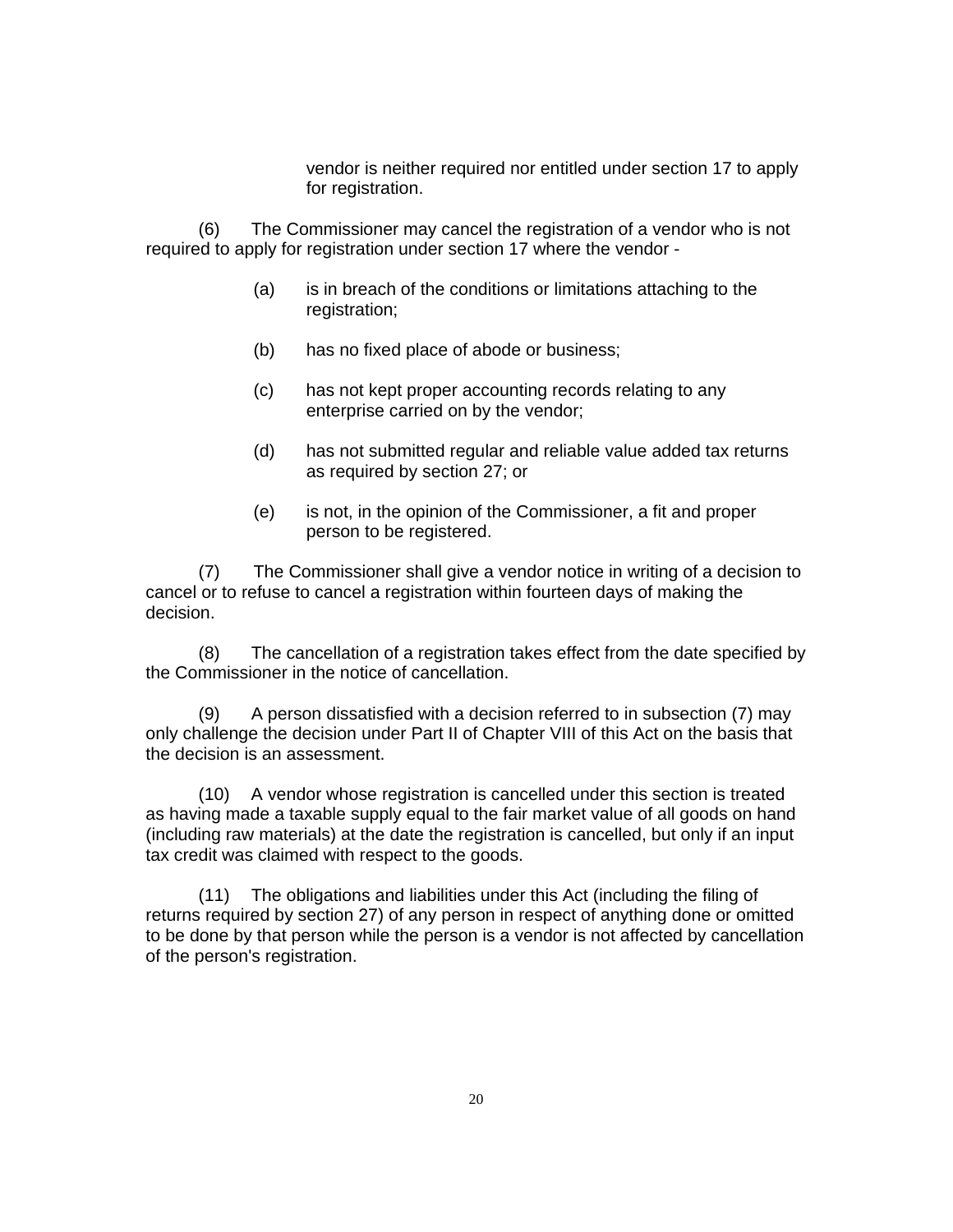## **CHAPTER VII CALCULATION OF VALUE ADDED TAX PAYABLE**

## **Calculation of Value Added Tax Payable on a Taxable Transaction**

19. (1) Subject to subsection (2), the value added tax payable on a taxable transaction is calculated by applying the relevant rate of value added tax to the taxable value of the transaction.

(2) The rate of value added tax imposed on an export of goods or services from Lesotho by a vendor is zero.

(3) The rates of value added tax shall be prescribed by regulation but shall not exceed four rates, including a zero rate.

# **Calculation of Value Added Tax Payable on the Invoice Method for a Tax Period**

20. (1) Subject to sections 21 and 22, the value added tax payable by a vendor for a tax period is calculated according to the following formula:

## **A - B**

where,

- **A** is the total value added tax payable in respect of taxable supplies made by the vendor during the tax period; and
- **B** is the total input tax payable by the vendor during the tax period and allowed as a credit under this Act.

(2) In the event of **B** exceeding **A** in subsection (1), a refund of value added tax is only allowed pursuant in section 46.

(3) For purposes of subsection (1), a taxable supply is made on the date determined under section 9.

# **Calculation of Value Added Tax Payable on the Cash Method for a Tax Period**

21. (1) Where ninety per cent or more of the total taxable value of taxable supplies made by a vendor consists of the supply of services, the vendor may apply, in writing, to the Commissioner to calculate value added tax payable under the cash method as provided for in this section and, if the Commissioner considers it appropriate to do so, the Commissioner may grant the application by notice in writing with effect from the date specified in the notice.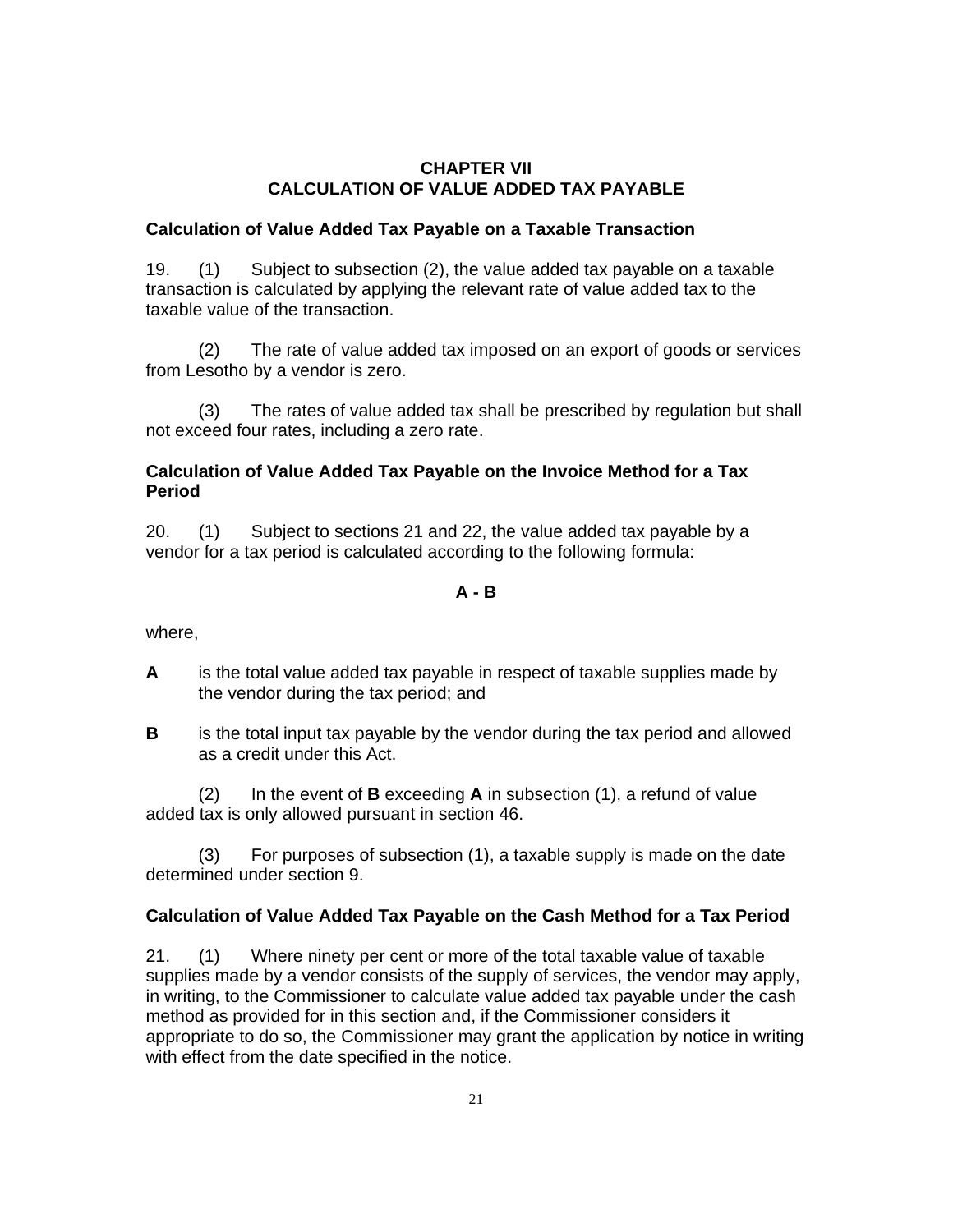(2) If a vendor has been granted permission under subsection (1), the value added tax payable by the vendor for a tax period is calculated on a cash basis according to the following formula -

#### **A - B**

where -

- **A** is the total value added tax received by the vendor during the tax period in respect of taxable supplies made by the vendor; and
- **B** is the total input tax paid by the vendor during the tax period and allowed as a credit under this Act.
	- (3) For purposes of subsection (2)
		- (a) value added tax on a taxable supply shall be accounted for in the tax period in which the tax attributable to any payment or other consideration for the supply is received; and
		- (b) input tax shall be claimed as a credit in the tax period in which the tax attributable to any payment or the consideration for the supply or import is made and the credit is otherwise allowable under this Act.

(4) Where a vendor who has been granted permission under subsection (1) to use the cash method becomes insolvent, the vendor must, within two months of the date of insolvency, account for the tax payable on all taxable supplies made up to the date of insolvency that has not otherwise been accounted for, less any credit for input tax allowable under this Act that has not been claimed before the date of insolvency.

(5) A vendor who has been granted permission under subsection (1) may apply in writing to the Commissioner for permission to cease using the cash method and, if the Commissioner considers it appropriate to do so, the Commissioner may grant the application by notice in writing with effect from the date specified in the notice.

(6) A vendor may not make an application under subsection (5) within two years of being granted permission under subsection (1) to use the cash method.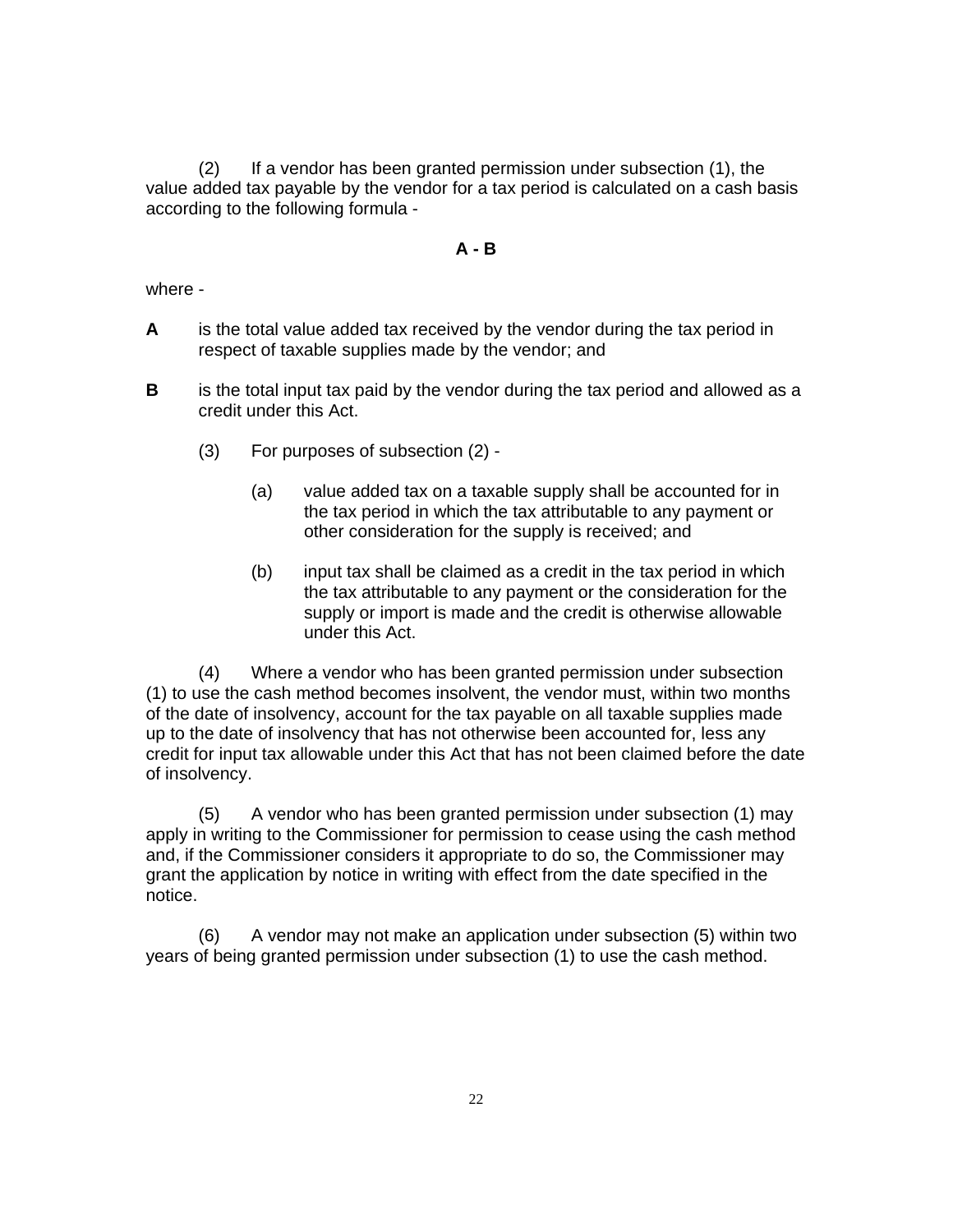(7) A vendor who has been granted permission under subsection (1) shall notify the Commissioner immediately if the taxable value of the vendor's taxable supplies of services is less than ninety per cent of the total taxable value of all taxable supplies made by the vendor and, if the Commissioner considers it appropriate to do so, the Commissioner may, by notice in writing, require the vendor to account for tax under section 20 from the date specified in the notice.

(8) A person dissatisfied with a decision referred to in subsections (1), (5), or (7) may only challenge the decision under Part II of Chapter VIII of this Act on the basis that the decision is an assessment.

# **Consequences of a Change in Accounting Method**

22. (1) If a vendor changes from the method of accounting provided under section 20 (referred to as the "invoice method") to the method of accounting provided under section 21 (referred to as the "cash method"), the vendor is liable in the first tax period in which the change occurs for an amount of tax calculated in accordance with the following formula -

# **C - D**

where -

- **C** is the total amount of input tax credited in relation to amounts due by the vendor but not paid at the time of the change in accounting method; and
- **D** is the total amount of value added tax accounted for in relation to amounts due to the vendor but not received at the time of the change in accounting method.

(2) The amount determined under subsection (1) is in addition to the amount determined under section 21 for that tax period.

 (3) If a vendor changes from the cash method of accounting provided under section 21 to the invoice method of accounting provided under section 20, the vendor is liable in the first tax period in which the change occurs for an amount of tax calculated in accordance with the following formula -

# **E - F**

where -

**E** is the total tax on taxable supplies that would have been accounted for on amounts due to the vendor at the time of change in accounting method if the vendor had been accounting for tax under the invoice method; and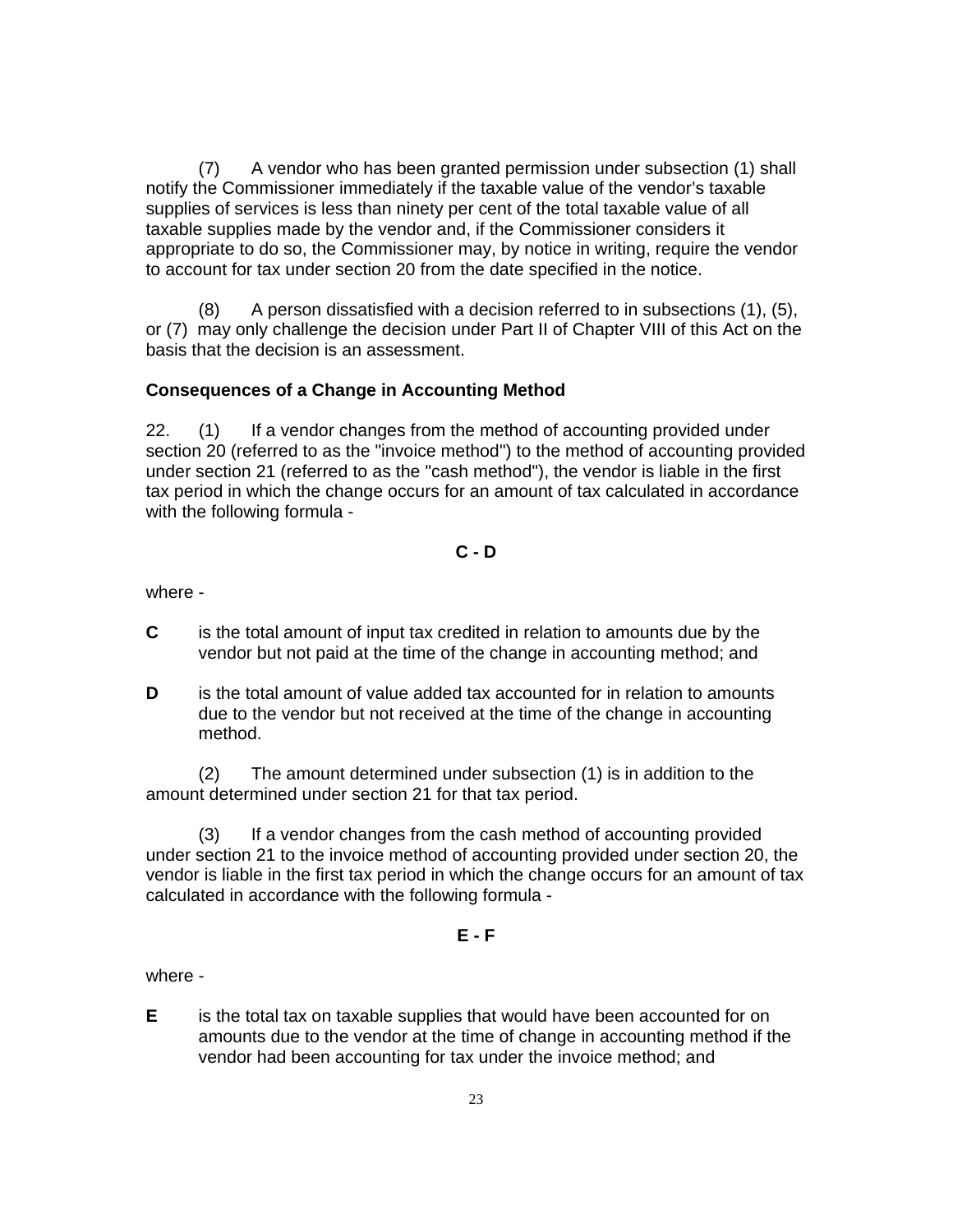**F** is the total input tax that would have been credited on amounts due by the vendor at the time of change in accounting method if the vendor had been accounting for tax under the invoice method.

(4) The amount determined under subsection (3) is in addition to the amount determined under section 20.

If the amount determined under subsection  $(1)$  or  $(3)$  is a negative amount, the amount shall be refunded to the vendor by the Commissioner in accordance with section 46.

(6) The Commissioner may impose conditions on the approval of a change in accounting method from the invoice method to the cash method or from the cash method to the invoice method, including a requirement that the vendor submit a list of its debtors and creditors as of the end of the tax period immediately preceding the period in which the change occurs.

### **Credit for Input Tax**

- 23. (1) A credit is allowed to
	- (a) a vendor for input tax payable or paid in respect of
		- (i) where the vendor is a manufacturer, a taxable supply to, or a taxable import by, the vendor for use in manufacturing goods to be supplied by the vendor in taxable supplies; or
		- (ii) where the vendor makes taxable supplies of construction services, a taxable supply to, or a taxable import by, the vendor for use in making those supplies; or
		- (iii) in any other case, a taxable supply to, or taxable import by the vendor where, in the course of making taxable supplies, the vendor acquires the goods or services for re-supply in substantially the same state.
	- (b) a person on becoming registered under section 17 for input tax paid in respect of -
		- (i) goods on hand at the date of registration held for resupply in substantially the same state in the course of making taxable supplies on or after the date of registration;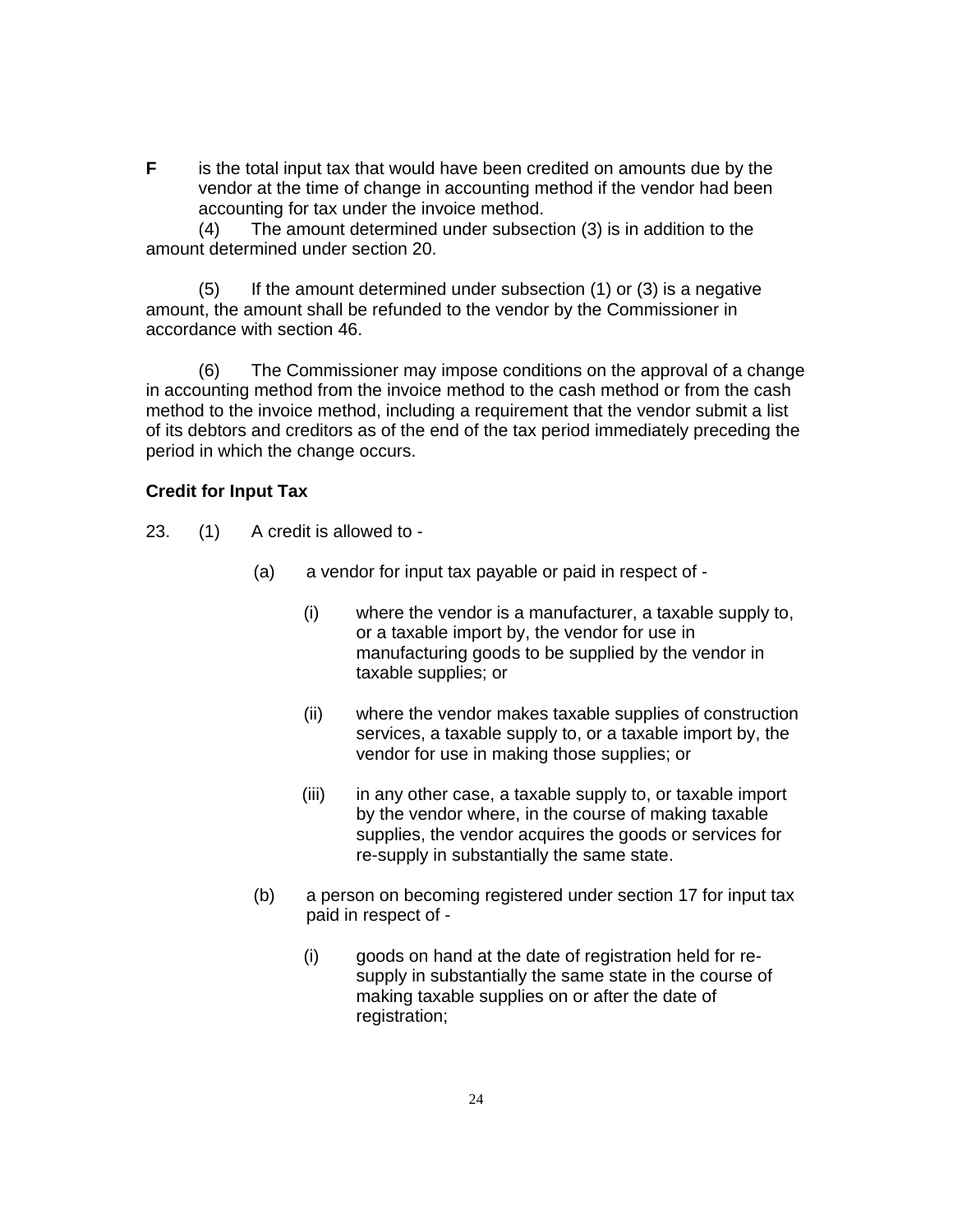- (ii) a supply to, or an import by, the person before the date of registration of goods or services used as raw materials in manufacturing goods supplied by the person in a taxable supply on or after the date of registration;
- (iii) a supply to, or an import by, the person before the date of registration of services held for re-supply in substantially the same state in a taxable supply on or after the date of registration;
- (iv) a supply to, or an import by, the vendor before the date of registration of goods or services for use by the person in making taxable supplies of construction services on or after the date of registration:

Provided the goods or services were acquired by that person not more than two months before the date of registration and an application for the credit is made within two months after the registration date.

(2) Where a supply to, or an import by, a person of goods or services is partly for a use set out in subsection (1) and partly for another use, the amount of the input tax allowed as a credit is that part of the input tax that relates to the use set out in subsection (1).

- (3) An input tax credit allowed
	- (a) under subsection  $(1)(a)$ 
		- (i) where the vendor accounts for tax under section 20, arises on the date the goods or services are supplied to, or imported by, the vendor; or
		- (ii) where the vendor accounts for tax under section 21, arises on the date the tax is paid; or
	- (b) under subsection (1)(b) arises on the date registration takes effect.

 (4) Subject to subsection (5), an input tax credit allowed under subsection (1) may not be claimed until the tax period in which the vendor has -

(a) a value added tax invoice; or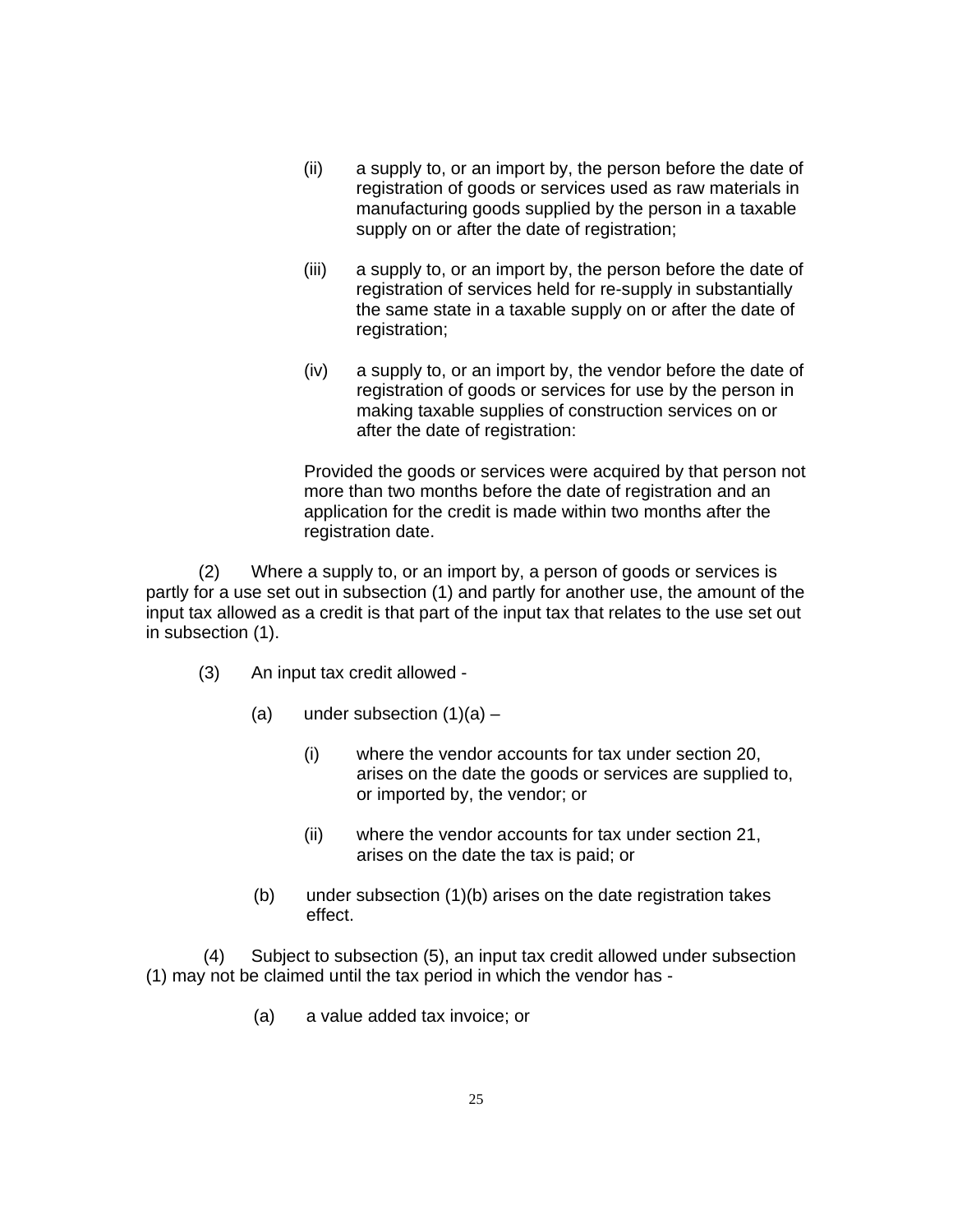(b) a bill of entry or other document prescribed under the Customs and Excise Act, 1982,

evidencing the amount of input tax payable or paid.

(5) Where a vendor to whom subsection (1) applies does not have a value added tax invoice evidencing the input tax payable or paid, the Commissioner may allow an input tax credit in the tax period in which the credit arises where the Commissioner is satisfied -

- (a) that the vendor took all reasonable steps to acquire a value added tax invoice;
- (b) that the failure to acquire a value added tax invoice was not the fault of the vendor; and
- (c) that the amount of input tax claimed by the vendor is correct.
- (6) For purposes of this section, no input tax credit is allowable-
	- (a) for tax on purchases of used goods if the taxable value of a taxable supply of those goods is determined under section 14(4); or
	- (b) for any tax that is refundable under section 47.

(7) In this section "construction services" means any services forming an integral part of, are preparatory to, or are for rendering complete, the construction, alteration, repair, extension, or demolition of buildings, structures, or any works forming part of immovable property.

(8) No input tax credit is allowed to the extent provided for in the Regulations made under this Act.

### **Value Added Tax Invoices**

24. (1) A vendor making a taxable supply to another vendor shall provide that other vendor, at the time of the supply, with an original value added tax invoice for the supply.

(2) The vendor making a supply referred to in subsection (1) shall retain one copy of the value added tax invoice for the supply.

(3) A vendor who has not received a value added tax invoice as required by subsection (1) may request the vendor who has made the supply to provide a value added tax invoice in respect of the supply.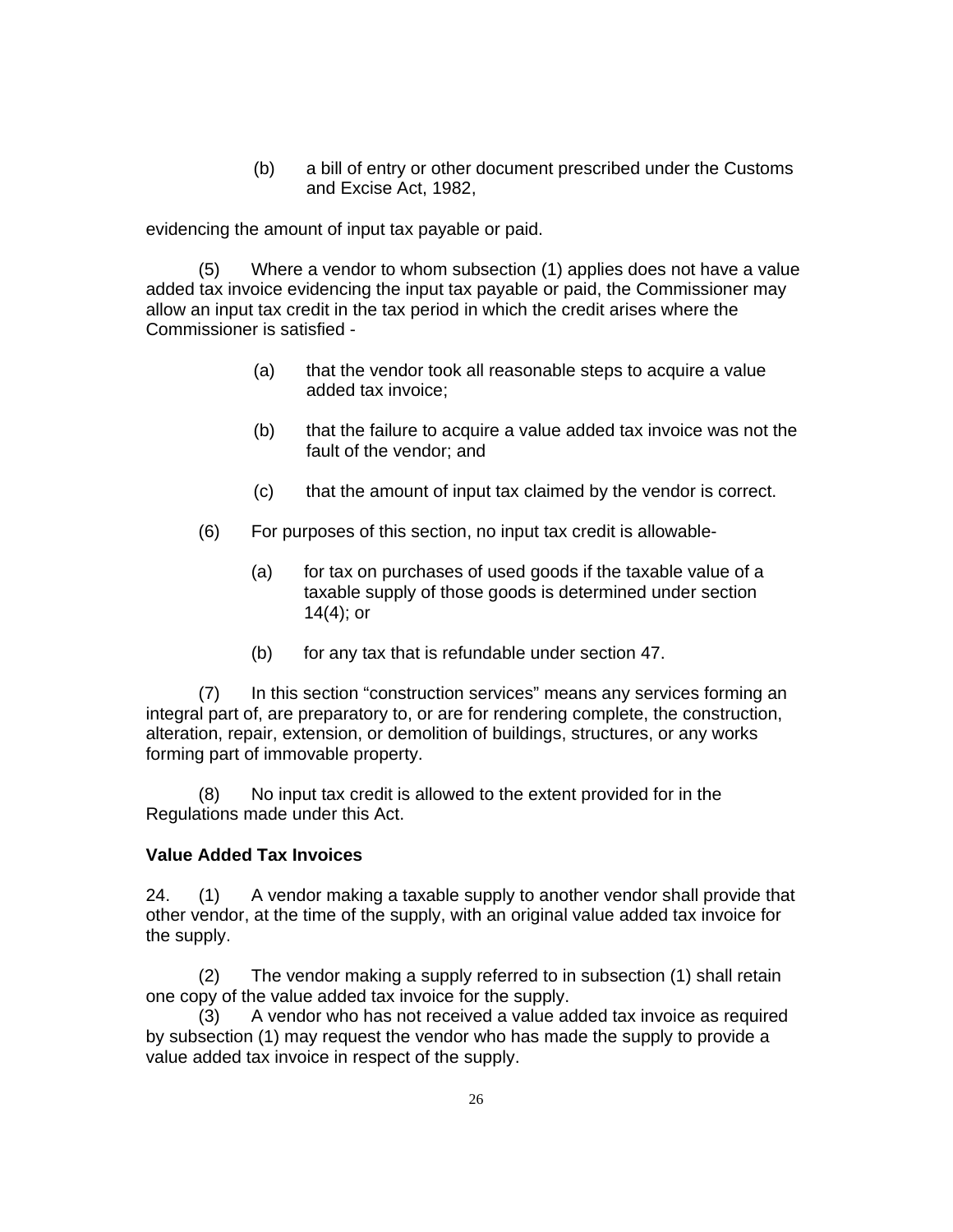$(4)$  A vendor to whom section 23 $(1)(b)$  applies (referred to as a "newly registered vendor") may request a vendor, who has supplied goods or services to the newly registered vendor in the circumstances specified in section 23(1)(b), to provide a value added tax invoice in respect of the supply.

- (5) A request for a value added tax invoice
	- (a) under subsection (3), shall be made within sixty days after the date of the supply; or
	- (b) under subsection (4), shall be made within sixty days of the date of registration.

(6) A vendor who receives a request under subsection (3) or (4) shall comply with the request within fourteen days after receiving that request.

(7) A value added tax invoice shall not be provided to a person in circumstances other than those specified in subsection (1) or (6).

(8) A value added tax invoice is an invoice containing the particulars specified in Schedule III.

(9) Where a vendor claims to have lost the original tax invoice for a taxable supply to the vendor, the supplier may provide a copy clearly marked copy.

# **Credit and Debit Notes**

25. (1) Where a value added tax invoice has been issued in the circumstances specified in section 15(1)(e) and the amount shown in that value added tax invoice as value added tax charged for the supply exceeds the value added tax properly chargeable for the supply, the vendor making the supply shall provide the recipient of the supply with a credit note containing the particulars specified in Schedule III.

(2) Where a value added tax invoice has been issued in the circumstances specified in section 15(1)(e) and the value added tax properly chargeable for the supply exceeds the amount shown in that invoice as value added tax charged for the supply, the vendor making the supply shall provide the recipient of the supply with a debit note containing the particulars specified in Schedule III.

(3) A credit or debit note shall not be provided to a person in circumstances other than those specified in this section, except that a copy clearly marked as such may be provided if the person receiving the original credit or debit note so requests because the original has been lost.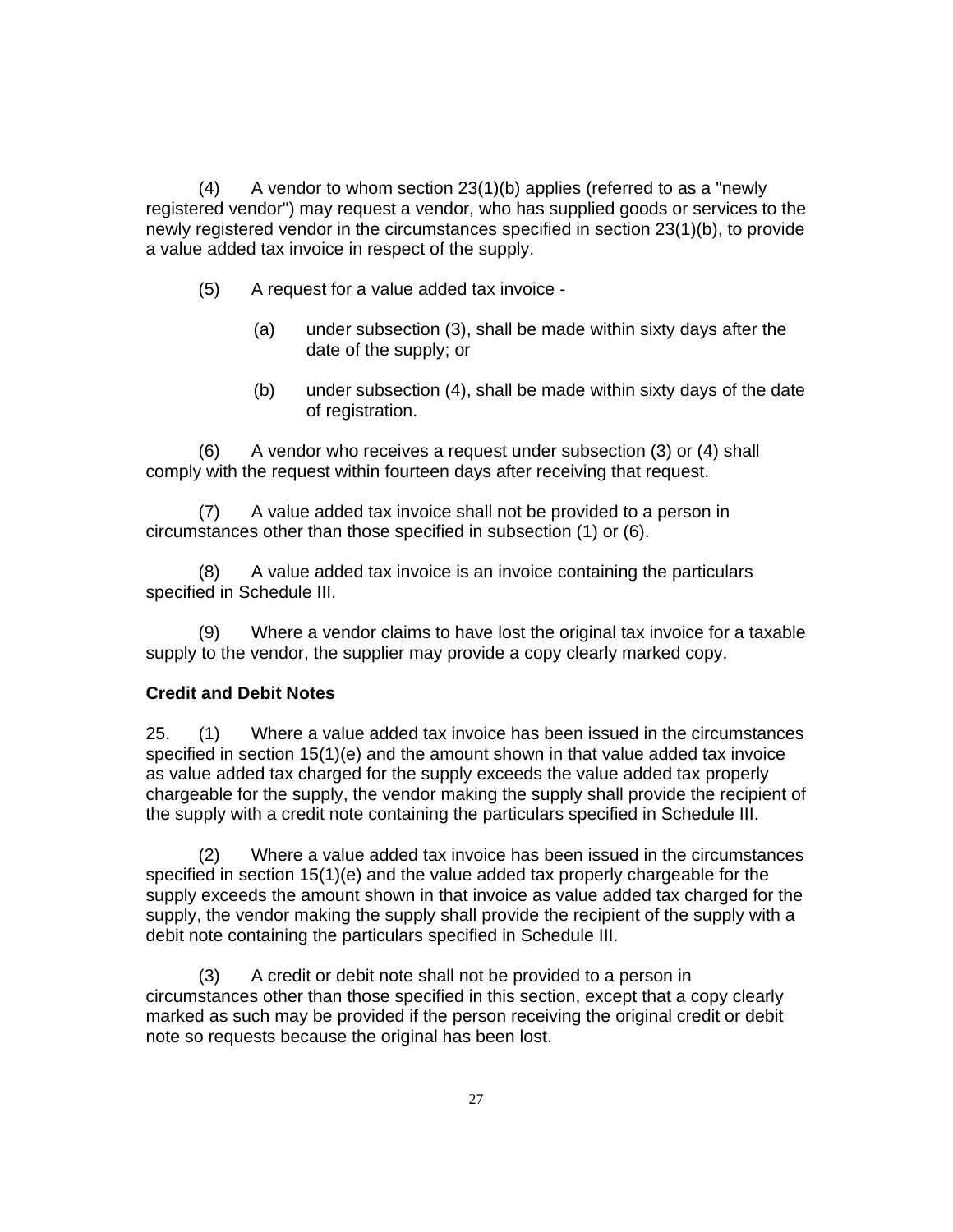(4) A vendor who has not received a credit or debit note within sixty days of the occurrence of the event giving rise to the application of section 15 may request the vendor making the supply to provide a credit or debit note as required under this section.

(5) A vendor who receives a request under subsection (4) shall comply with the request within fourteen days after receiving the request.

# **Bad Debts**

26. (1) Subject to subsection (6), a vendor is allowed a credit for the value added tax paid in respect of a taxable supply made by the vendor where the whole or part of the consideration for the supply is subsequently treated as a bad debt.

(2) The amount of the credit allowed under subsection (1) is the amount of the value added tax paid in respect of the supply which corresponds to the amount of the debt treated as bad.

- (3) The credit arises on the later of
	- (a) the date on which the bad debt was written off in the accounts of the vendor; or
	- (b) twelve months after the end of the tax period in which the value added tax was paid in respect of the supply.

 (4) Where any amount in respect of which a credit has been allowed in accordance with subsection (1) is at any time wholly or partly recovered by the vendor, the vendor is treated as having charged value added tax in respect of a taxable supply made during the tax period in which the bad debt is wholly or partly recovered, being an amount of value added tax calculated according to the following formula -

$$
\frac{A \times B}{C}
$$

where,

**A** is the amount allowed as a credit under subsection (1);

**B** is the amount of the bad debt recovered; and

**C** is the amount of the bad debt written off.

(5) The credit allowed under this section is to be added to component **B** in the formula in section 20(1) for the purposes of calculating the tax payable by the vendor for the tax period in which the credit arises and for the purposes of the application of section 46(3).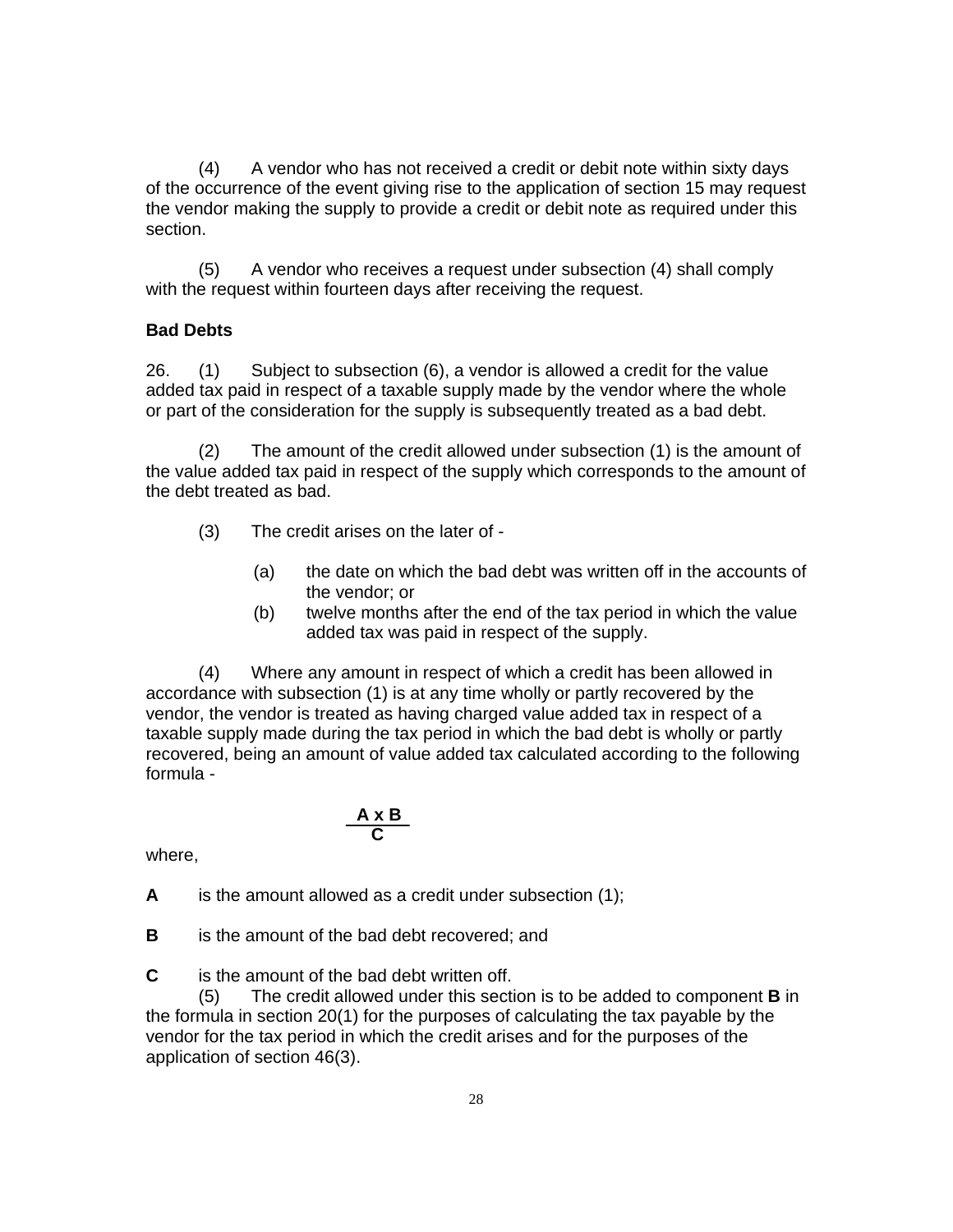- (6) A credit is allowed under subsection (1) only if
	- (a) the taxable supply was made to a person other than a vendor; or
	- (b) the taxable supply was made to a purchaser who is a vendor and the person claiming the credit under subsection (1) issues a credit note to the purchaser listing the amount of the bad debt claimed under the formula in subsection (2).

## **CHAPTER VIII PROCEDURE AND ADMINISTRATION**

# **PART I RETURNS AND ASSESSMENTS**

## **Returns**

27. (1) A vendor shall file a value added tax return for each tax period with the Commissioner within twenty days after the end of the period.

(2) A value added tax return shall be in the form prescribed by the Commissioner and state the value added tax payable by the vendor for the tax period to which it relates.

(3) In addition to any return required under subsection (1), the Commissioner may require any person, whether or not a vendor, to file with the Commissioner (whether on that person's behalf or as agent or trustee of another person) such further or other return, in the prescribed form, as and when required by the Commissioner for the purposes of this Act.

Upon application in writing by a vendor, the Commissioner may, where good cause is shown by the vendor, extend the period in which a value added tax return is to be filed.

(5) The granting of an extension of time under subsection (4) shall not alter the due date for payment of tax under section 37.

(6) A person dissatisfied with a decision of the Commissioner under subsection (3) or (4) relating to any return required to be furnished by that person may challenge the decision only under Part II of Chapter VIII on the basis that the return is an assessment.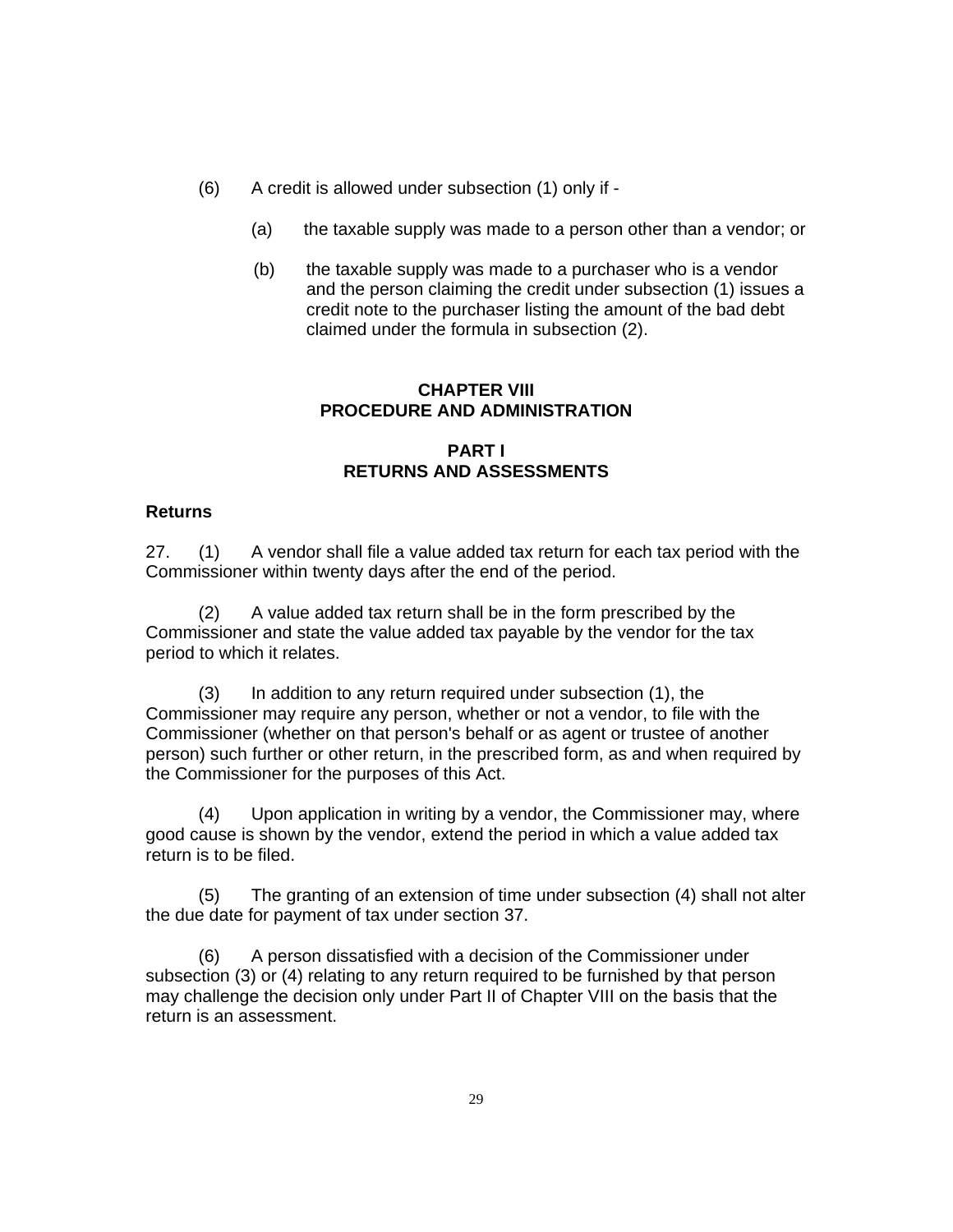#### **Assessments**

- 28. (1) Where
	- (a) a person fails to file a return as required by section 27;
	- (b) the Commissioner is not satisfied with a return filed by a person; or
	- (c) the Commissioner has reasonable grounds to believe that a person will become liable to pay value added tax under this Act but is unlikely to pay the amount due,

the Commissioner may make an assessment of the amount of value added tax payable by the person.

(2) An assessment under subsection (1)(a) or (c) may be made at any time.

- (3) An assessment under subsection (1)(b)
	- (a) where fraud, or gross or wilful neglect has been committed by, or on behalf of, the person, may be made at any time; or
	- (b) in any other case, shall be made within four years after the date the return was filed by the person.

(4) The Commissioner may, based on the information available, estimate the value added tax payable by a person for the purposes of making an assessment under subsection (1).

(5) Where an assessment has been made under this section, the Commissioner shall serve notice of the assessment on the person assessed, which notice shall state -

- (a) the value added tax payable;
- (b) the date the value added tax is due and payable; and
- (c) the time, place, and manner of objecting to the assessment.

(6) The Commissioner may, within the time limits set out in subsection (7), amend an assessment by making such alterations or additions to the assessment as the Commissioner considers necessary, and the Commissioner shall serve notice of the amended assessment on the person assessed.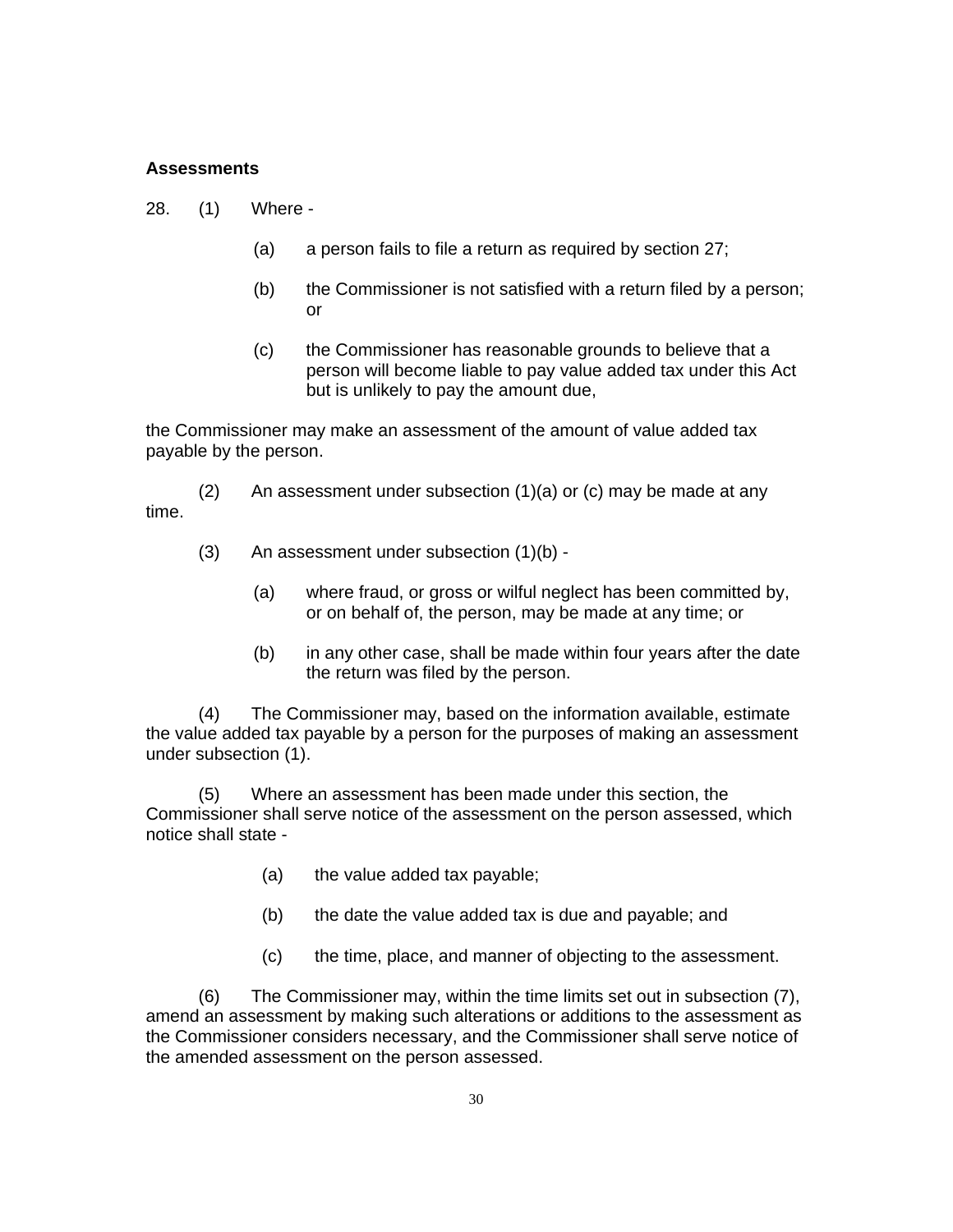- (7) The time limits for amending an assessment are
	- (a) where fraud, or gross or wilful neglect has been committed by, or on behalf of, the person assessed in respect of the period of assessment, the assessment may be amended at any time; or
	- (b) in any other case, the assessment may be amended within four years after service of the notice of assessment.

(8) An amended assessment is treated in all respects as an assessment under this Act.

# **Deemed Assessments**

29. (1) Where a vendor has filed a value added tax return for a tax period, the Commissioner is deemed to have made an assessment of the value added tax payable by the vendor for that tax period, being the amount so specified in the return.

(2) Where an importer has paid value added tax pursuant to section 37(1)(c) in respect of a taxable import, the Commissioner is deemed to have made an assessment of the value added tax payable by the importer in respect of the import, being the amount of value added tax so paid.

(3) A deemed assessment under subsection (1) is treated as served on the vendor on the due date for filing of the value added tax return, or the actual date the return is filed, whichever is the later; and a deemed assessment under subsection (2) is treated as served on the importer on the due date for payment of the value added tax, or the actual date the value added tax is paid, whichever is the later.

(4) A vendor or importer may, within four years after service of the deemed notice of assessment, apply to the Commissioner for an amendment of the assessment.

(5) An application under subsection (4) shall be in writing and specify in detail the grounds upon which it is made; and after considering the application, the Commissioner may amend the assessment or disallow the application.

(6) The Commissioner shall serve the vendor or importer with a notice in writing of the decision on the application for amendment of an assessment.

(7) If the Commissioner has not made a decision under subsection (5) within sixty days of the application being filed, the Commissioner is deemed to have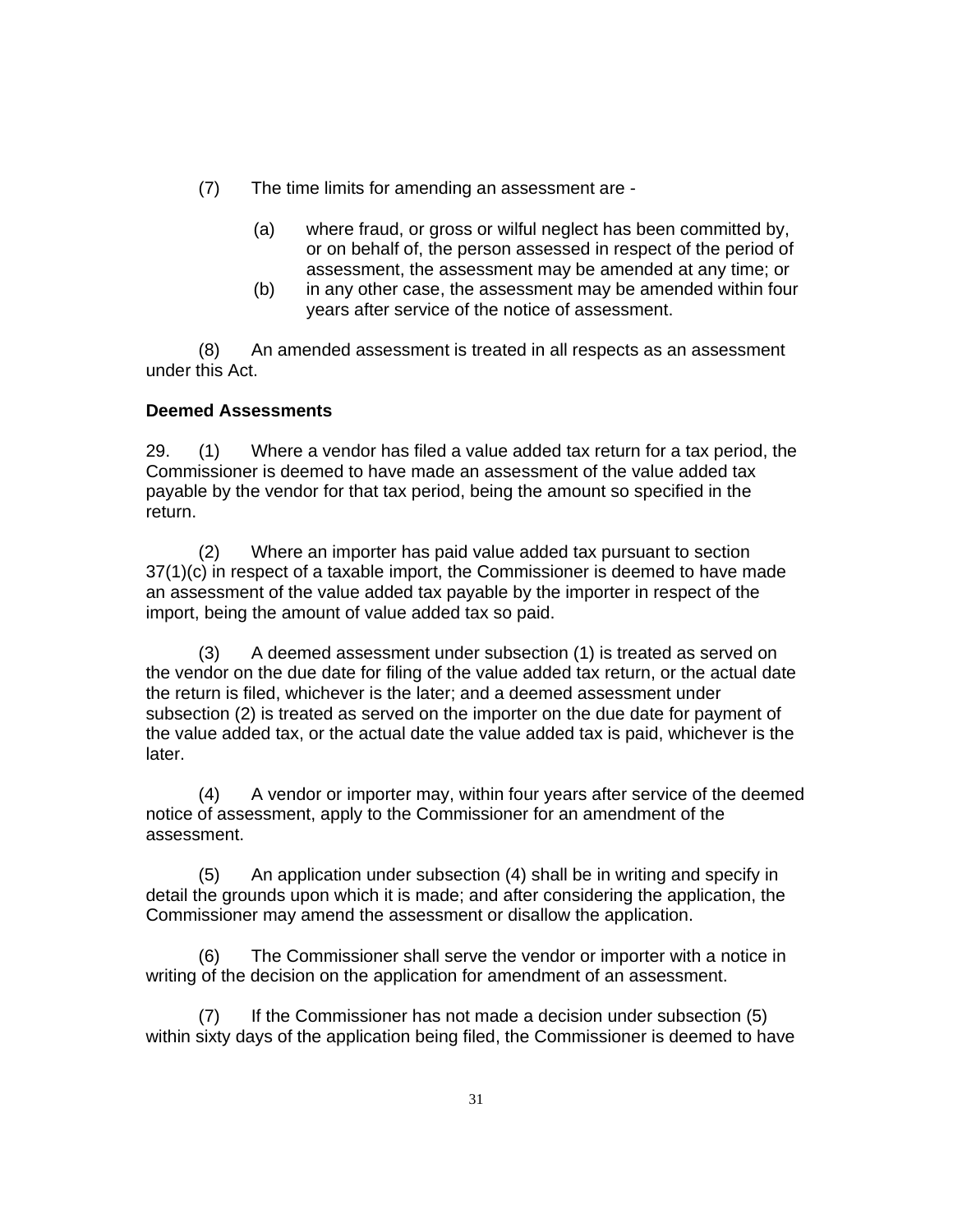made a decision to disallow the application and to have served notice of the decision on the sixtieth day.

- (8) For all purposes of this Act
	- (a) an application under subsection (4) is treated as an objection; and
	- (b) the Commissioner's decision under subsection (5) or deemed decision under subsection (7) is treated as an objection decision.

#### **General Provisions Relating to Assessments**

30. (1) The production of a notice of assessment or a certified copy of a notice of assessment is receivable in any proceedings as conclusive evidence of the due making of the assessment and, except in proceedings under Part II of Chapter VIII relating to the assessment, that the amount and all particulars of the assessment are correct.

(2) No assessment or other document purporting to be made, issued, or executed under this Act shall -

- (a) be quashed or deemed to be void or voidable for want of form; or
- (b) be affected by reason of mistake, defect, or omission therein,

if it is, in substance and effect, in conformity with this Act and the person assessed, or intended to be assessed or affected by the document is designated in it according to common understanding.

#### **PART II OBJECTIONS AND APPEALS**

#### **Interpretation**

31. In this Part, "Tribunal" means the Administrative Tribunal for Tax Appeals established under section 203 of the Income Tax Act, 1993<sup>5</sup>.

#### **Objection to Assessment**

32. (1) A person who is dissatisfied with an assessment may file an objection to the assessment with the Commissioner within thirty days after the service of the notice of assessment.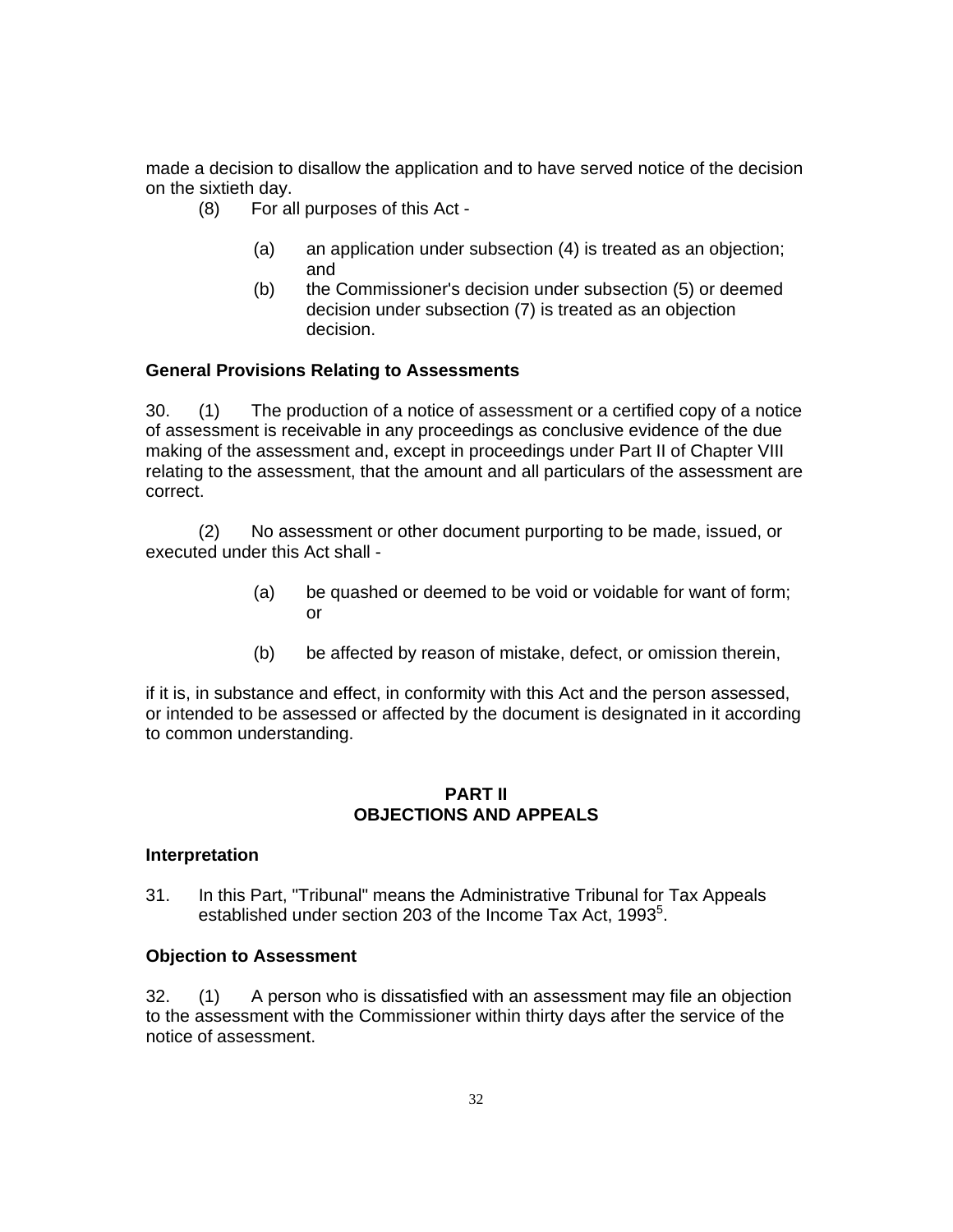(2) An objection shall be in writing and specify in detail the grounds upon which it is made.

(3) After considering the objection, the Commissioner may allow the objection in whole or part and amend the assessment accordingly, or disallow the objection.

(4) The Commissioner shall serve the person objecting with notice in writing of the objection decision.

(5) If the Commissioner has not made an objection decision within sixty days of the objection being filed, the Commissioner is deemed to have made a decision to disallow the objection and to have served the person objecting with notice of the decision on the sixtieth day.

### **Appeal to Tribunal**

33. (1) The Tribunal shall hear and consider appeals from persons with respect to objection decisions.

(2) A person dissatisfied with an objection decision may, within thirty days after being served with notice of the objection decision, file a notice of appeal with the Tribunal and shall serve a copy of the notice of appeal on the Commissioner.

(3) In an appeal to the Tribunal against an objection decision, the person appealing is limited to the grounds set out in the person's objection, unless the Tribunal grants the person leave to add new grounds.

- (4) In deciding an appeal, the Tribunal may make an order
	- (a) affirming, reducing, increasing, or varying the assessment under appeal; or
	- (b) remitting the assessment for reconsideration by the Commissioner in accordance with the directions or recommendations of the Tribunal.

(5) No member of the Tribunal shall be an officer of the Department of Value Added Tax.

(6) A member assigned under section 206(2) of the Income Tax Act, 1993 to hear an appeal under this section shall have significant experience in value added tax matters.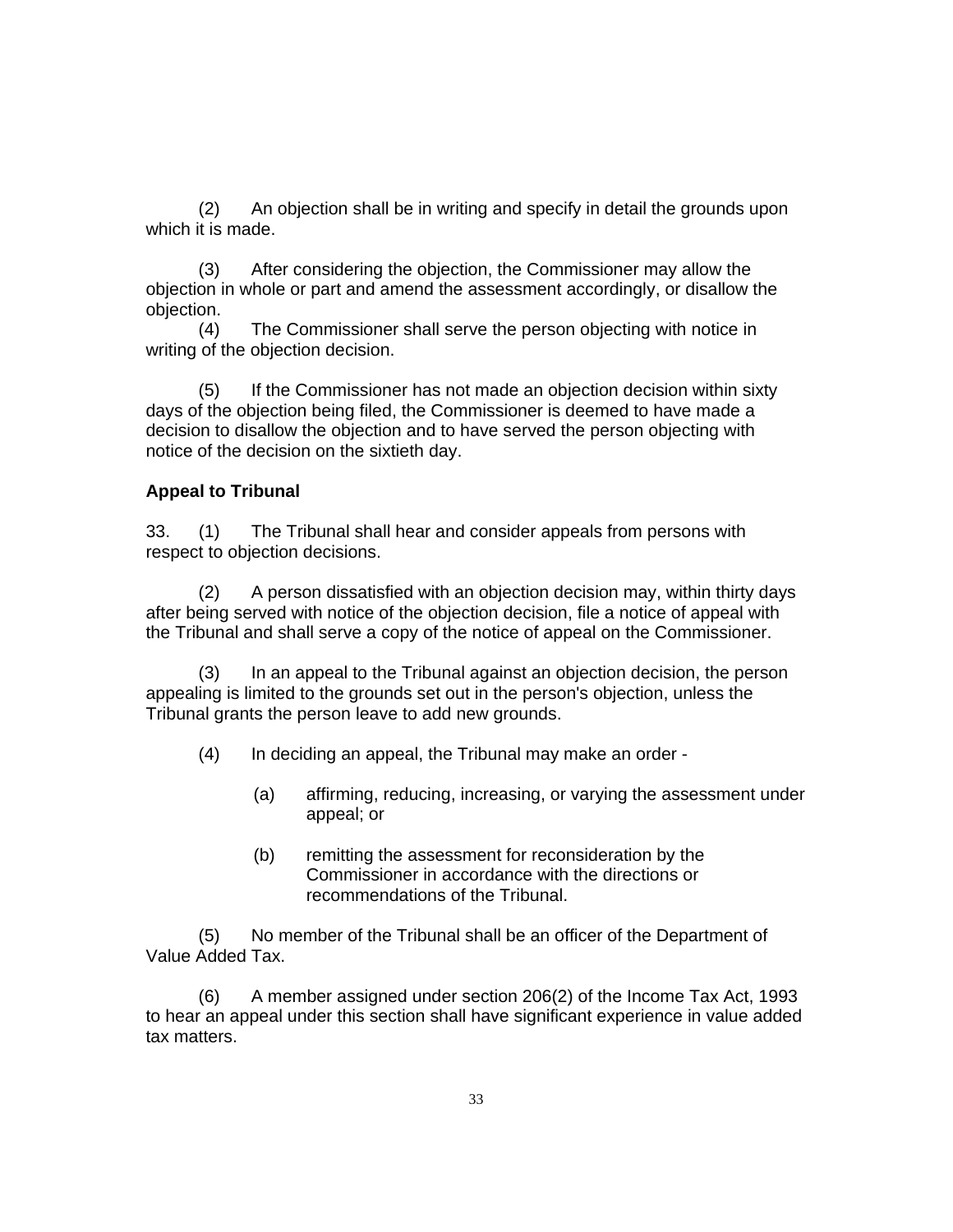## **Appeal to High Court of Lesotho**

34. (1) A party to a proceeding before the Tribunal who is dissatisfied with the decision of the Tribunal may, within thirty days after being notified of the decision, file a notice of appeal with the Registrar of the High Court; and the party so appealing shall serve a copy of the notice of appeal on the other party to the proceeding before the Tribunal.

(2) An appeal to the High Court may be made on questions of law only, and the notice of appeal shall state the question or questions of law that will be raised on the appeal.

## **Appeal to Court of Appeal**

35. (1) A party to a proceeding before the High Court may, with special leave of the Court of Appeal, appeal the decision of the High Court to the Court of Appeal.

(2) Notice of an appeal under subsection (1) shall be filed with the Registrar of the Court of Appeal by the party appealing within thirty days of being notified of the decision of the High Court; and that party shall serve a copy of the notice of appeal on the other party to the proceeding before the High Court.

## **Burden of Proof**

36. The burden of proving that an assessment is excessive is on the person assessed.

### **PART III COLLECTION AND RECOVERY**

### **Due Date for Payment of Value Added Tax**

- 37. (1) Value added tax payable under this Act is due and payable
	- (a) in the case of a taxable supply by a vendor in respect of a tax period, on the date the return for the tax period is to be filed;
	- (b) in the case of an assessment issued under this Act, on the date specified in the notice of assessment; or
	- (c) in any other case, on the date the taxable transaction occurs as determined under this Act.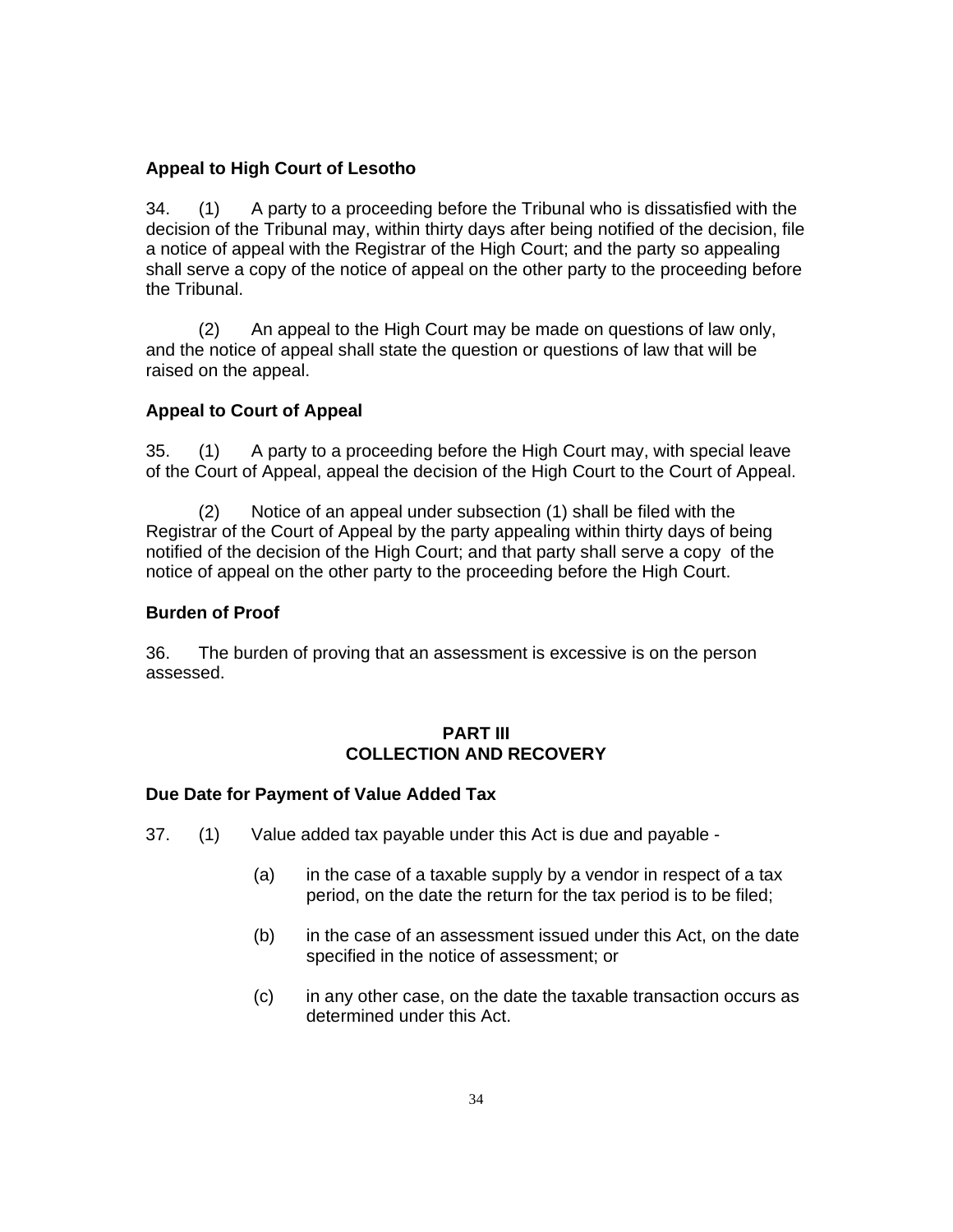(2) The value added tax payable by a vendor under subsection (1)(a) is determined in accordance with Chapter VII of this Act.

(3) Where an objection to, or notice of appeal against, an assessment has been filed, the value added tax payable under the assessment is due and payable, and may be recovered, notwithstanding that objection or appeal.

(4) Upon written application by a person liable for value added tax, the Commissioner may, where good cause is shown, extend the time for payment of the tax beyond the date on which it is due and payable under this section, or make such other arrangements as appropriate to ensure payment of the value added tax due.

(5) If a person liable for value added tax fails to pay the tax by the due date, the Director of Immigration shall, on the written direction of the Commissioner, prevent the person from leaving Lesotho until the person makes -

- (a) payment in full; or
- (b) an arrangement satisfactory to the Commissioner for the payment of the tax.

(6) A letter by the Commissioner to the Director of Immigration that value added tax, for an amount specified in the letter, is due and payable by the person referred to in subsection (5) is sufficient authority for the Director of Immigration to act in pursuance of that subsection.

(7) Payment of the tax specified in the letter referred to in subsection (6) to a customs or immigration officer or the production of a document signed by the Commissioner stating that the tax has been paid or secured shall be sufficient authority for allowing such person to leave Lesotho.

#### **Value Added Tax as a Debt Due to the Lesotho Government**

38. (1) Value added tax due and payable under this Act is a debt due to the Government of Lesotho and is payable to the Commissioner by the person liable for the tax as determined under the Act.

(2) The Commissioner, the Director of Customs and Excise, and the Director of Postal Services may make such arrangements as they consider appropriate to facilitate the collection of value added tax on the import of goods.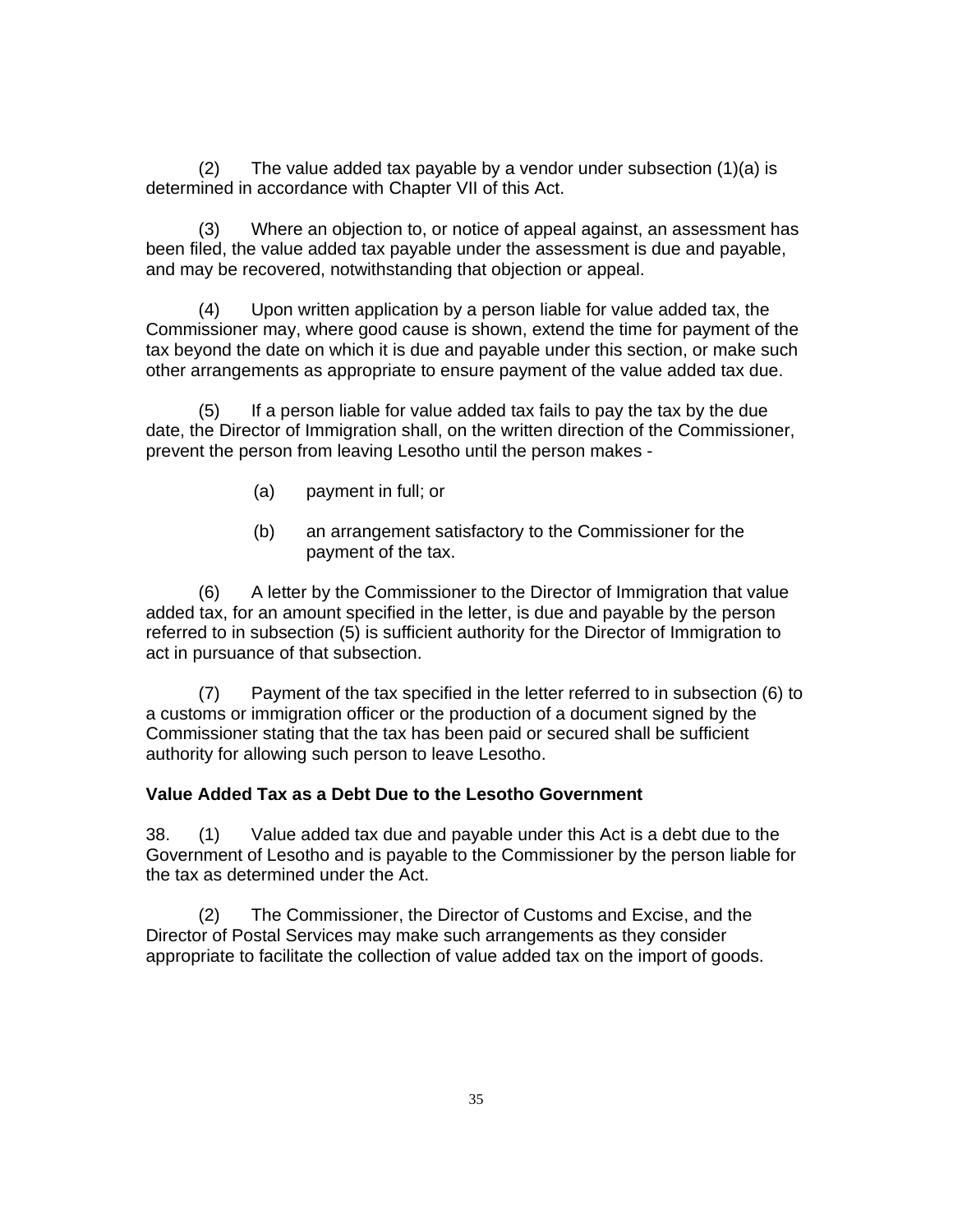(3) If a person fails to pay value added tax when it is due and payable, the Commissioner may institute an action in a court of competent jurisdiction for the recovery of the value added tax and where the Commissioner institutes an action under this section, judgement shall be delivered within sixty days from the date of institution of the action.

(4) The action referred to in subsection (3) may be instituted in the Subordinate Court having jurisdiction over the person, notwithstanding any provision of the Subordinate Courts Order, 1988<sup>6</sup> to the contrary.

(5) The Commissioner may take any action as is reasonably necessary to ensure the collection and recovery of value added tax.

(6) A person against whom an action is brought under subsection (3) may only challenge the correctness of the amount due under an assessment in accordance with Part II of Chapter VIII or under a deemed assessment in accordance with section 29.

## **Security**

39. (1) Where it appears to the Commissioner as necessary to do so for the protection of the revenue, the Commissioner may require any person, as a condition of the person making a taxable supply or taxable import, to give security of such amount and in such manner as the Commissioner may determine for the payment of value added tax which is or may become due by the person.

(2) Where it appears to the Commissioner as necessary to do so for the protection of the revenue, the Commissioner may require any person, as a condition of the person claiming a refund of overpaid tax under section 46 resulting from excess credits for input tax under section 23(1)(a)(ii), to give security of such amount and in such manner as the Commissioner may determine for the payment of value added tax which is or may become due by the person.

(3) Where any security is required to be given under this Act, the security may be given by bond, cash, or both bond and cash and is subject to such conditions as the Commissioner may reasonably require.

(4) Security payable under this Act shall, for all purposes of this Act, be treated as value added tax and may be assessed by the Commissioner in the same manner as any other value added tax payable under this Act and an assessment under this subsection shall, for all purposes, be treated as an assessment under this Act.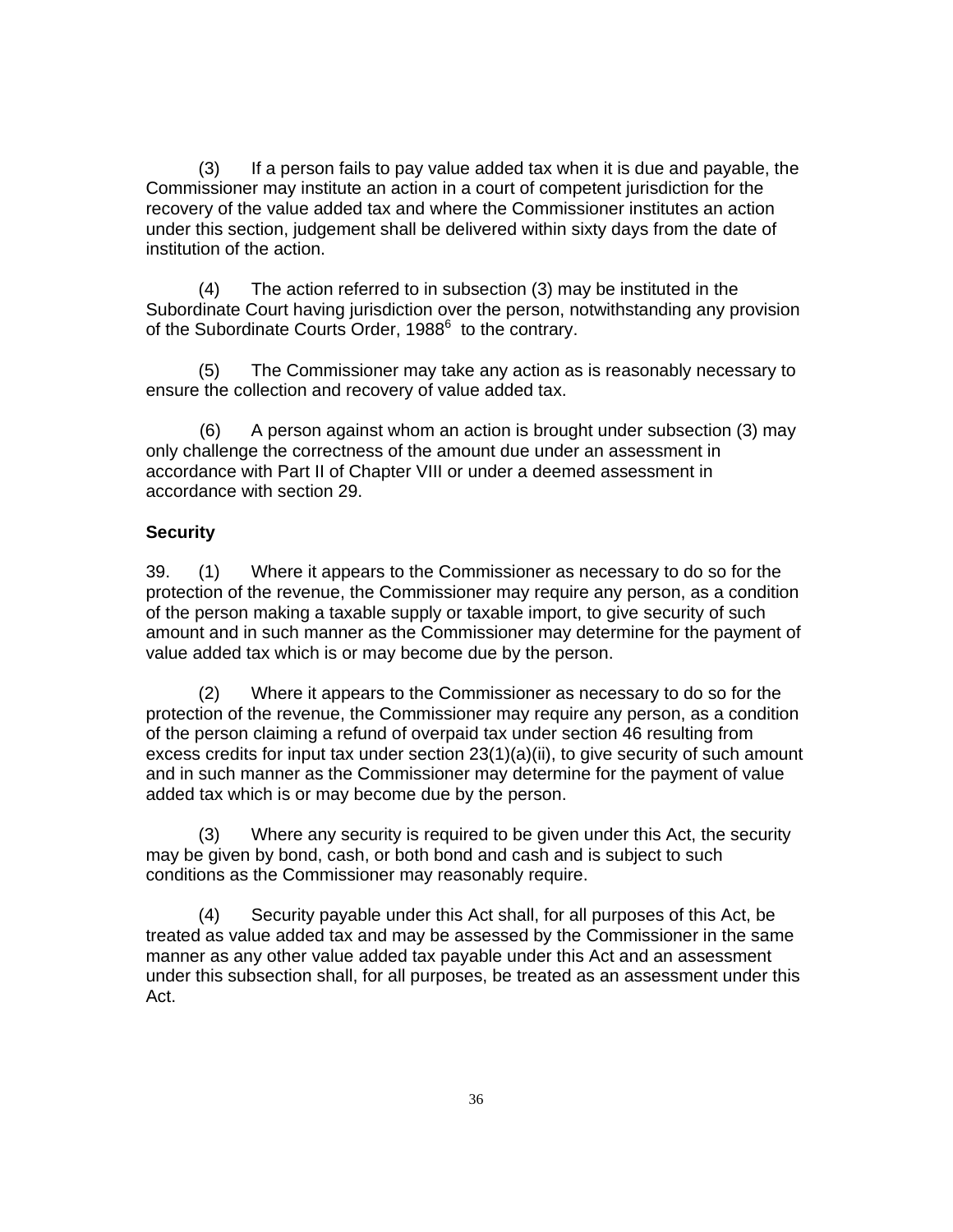### **Preferential Claim to Assets**

40. From the date on which value added tax becomes due and payable, the Commissioner has a preferential claim, as provided in the Insolvency Proclamation, 1957<sup>6</sup>, upon the assets of the person liable to pay the tax until the tax is paid.

#### **Seizure of Goods**

41. (1) The Commissioner may seize any goods in respect of which the Commissioner has reasonable grounds to believe that value added tax that is, or will become, due and payable in respect of the supply or import of those goods has not been, or will not be, paid.

(2) The Commissioner may seize any vehicle used in the removal or carriage of goods liable to be seized under subsection (1) unless it is shown that such vehicle was so used without the consent or knowledge of the owner of that vehicle or other person lawfully in possession or charge thereof; and at the discretion of the Commissioner, the vehicle may be sold by public auction or may be dealt with in such other manner as the Commissioner may direct.

(3) Goods that have been seized under this section shall be stored in a place approved by the Commissioner for the storage of such goods.

(4) Where goods have been seized under subsection (1), the Commissioner shall, as soon as practicable after the seizure, serve on the owner of the goods or the person who had custody or control of the goods immediately before seizure, a notice in writing -

- (a) identifying the goods;
- (b) stating that the goods have been seized under this section and the reason for seizure; and
- (c) setting out the terms of subsections (7), (8), and (9).

(5) The Commissioner is not required to serve a notice under subsection (4) if, after making reasonable enquiries, the Commissioner does not have sufficient information to identify the person on whom the notice should be served.

(6) Where subsection (5) applies, the Commissioner may serve a notice under subsection (4) on a person claiming the goods, provided the person has given the Commissioner sufficient information to enable such a notice to be served.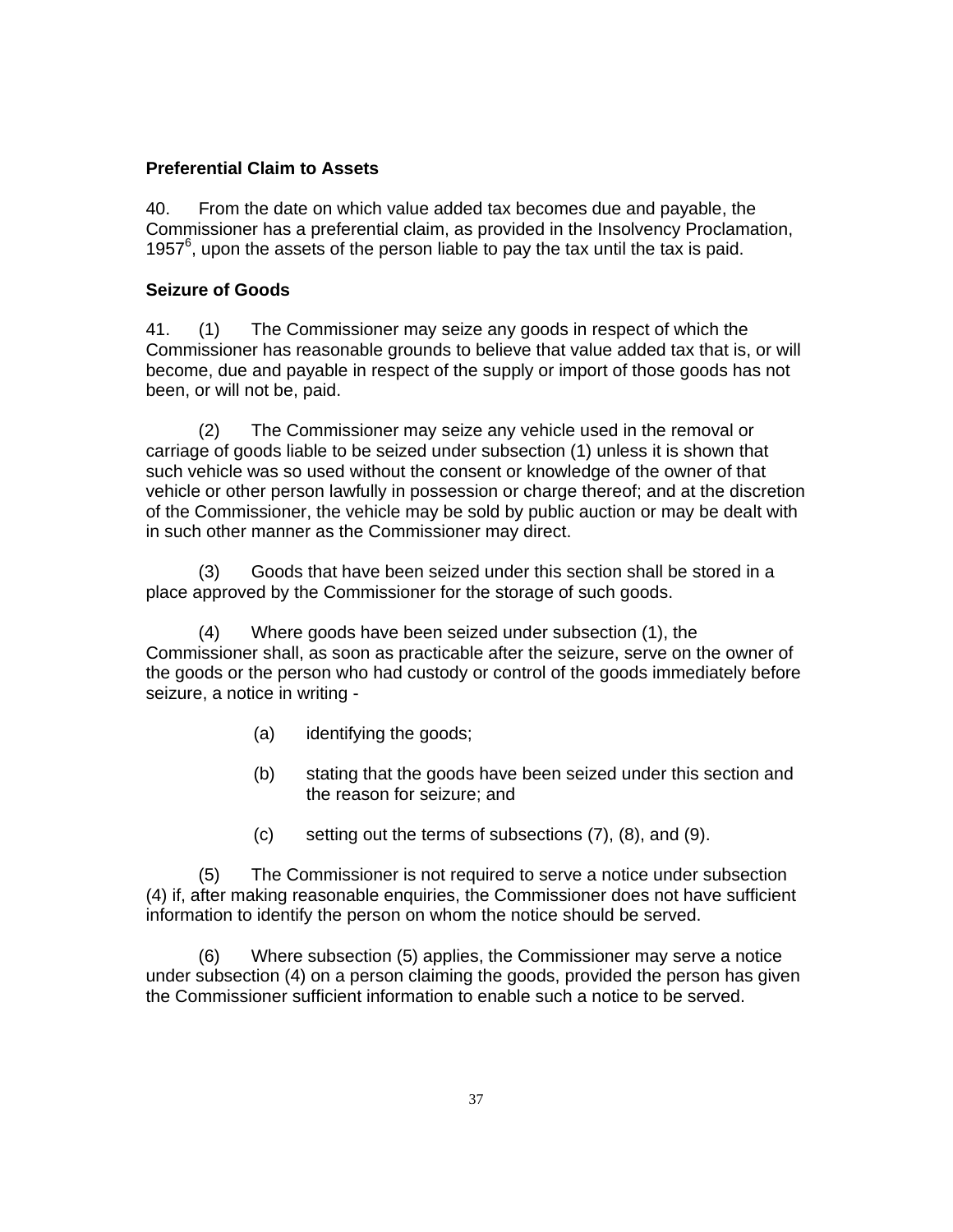(7) The Commissioner may authorise any goods seized under subsection (1) to be delivered to the person on whom a notice under subsection (4) has been served where that person has paid, or gives security (in accordance with section 39) for the payment of, the value added tax that is, or will become, due and payable in respect of the supply or import of the goods.

(8) Where subsection (7) does not apply, the Commissioner shall detain the goods seized under subsection (1) -

- (a) in the case of perishable goods, for such period as the Commissioner considers reasonable having regard to the condition of the goods; or
- (b) in any other case, until the later of
	- (i) twenty-one days after the seizure of the goods; or
	- (ii) twenty-one days after the due date for payment of the value added tax on the supply or import of the goods.

(9) Where the detention period in subsection (8) has expired, the Commissioner may sell the goods in the manner specified in section 42(4) and apply the proceeds of sale as set out in section 42(5).

(10) Nothing in this section precludes the Commissioner from proceeding under section 38 with respect to any balance owed if the proceeds of disposal are not sufficient to meet the costs of disposal and the value added tax due.

#### **Distress Proceedings**

42. (1) The Commissioner may recover unpaid value added tax by distress proceedings against the movable property of the person liable to pay value added tax (the "person liable") by issuing an order in writing, specifying the person against whose property the proceedings are authorised, the location of the property, and the value added tax liability to which the proceedings relate; and may require a police officer to be present while the distress is being executed.

(2) For the purposes of executing distress under subsection (1), the Commissioner may, at any time, enter any house or premises described in the order authorising the distress proceeding.

(3) Property upon which a distress is levied under this section (other than perishable goods) shall be kept for twenty-one days either at the premises where the distress was levied or at such other place as the Commissioner may consider appropriate, at the cost of the person liable.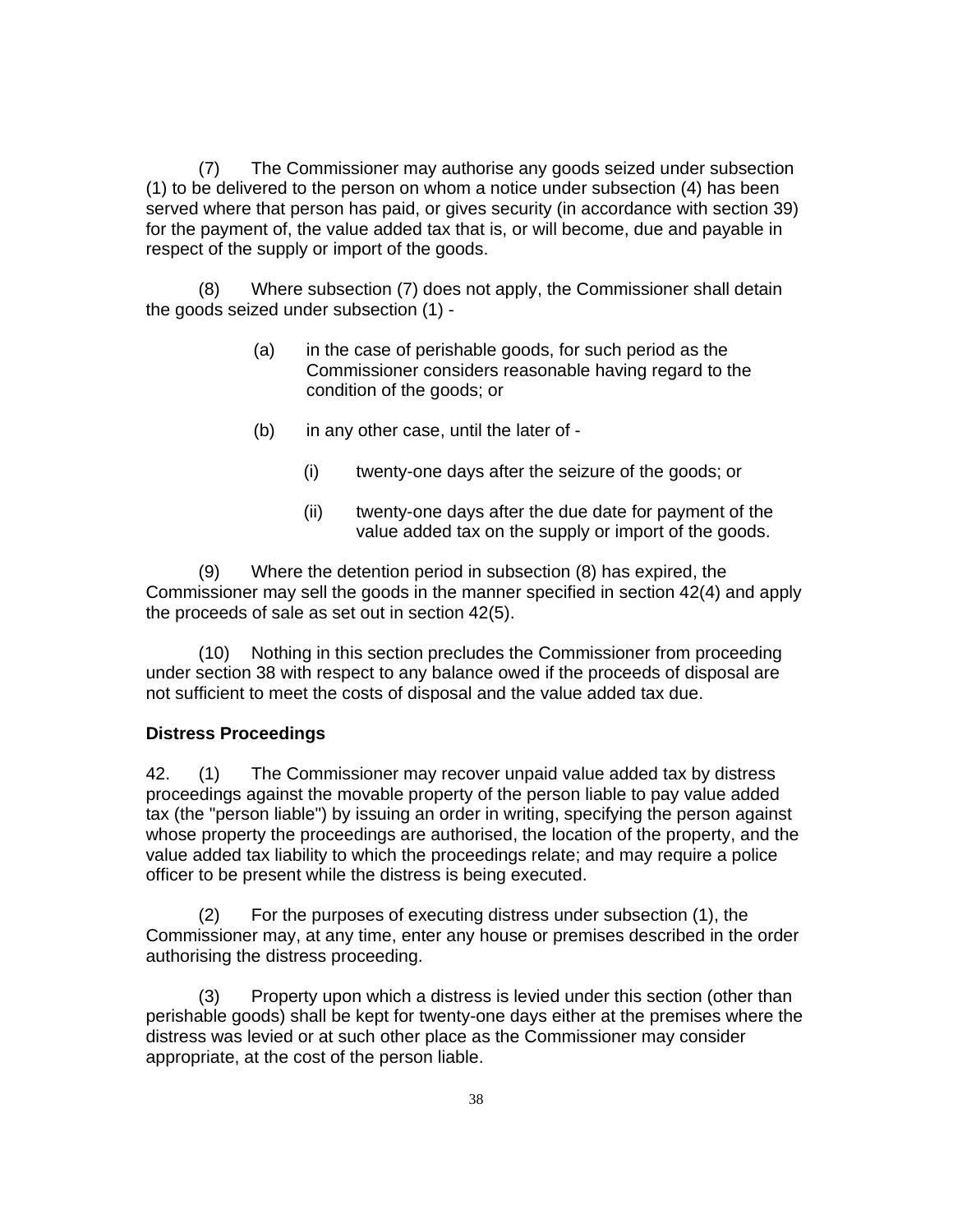(4) Where the person liable does not pay the tax due, together with the costs of the distress -

- (a) in the case of perishable goods, immediately after the distress is levied; or
- (b) in any other case, within twenty-one days after the distress is levied,

the property distrained upon may be sold by public auction, or in such other manner as the Commissioner may direct.

(5) The proceeds of a disposal under subsection (4) shall be applied by the auctioneer or seller -

- (a) first towards the cost of taking, keeping, and selling the property distrained upon;
- (b) then towards the outstanding liability under this Act of the person liable;
- (c) then towards any outstanding liability under the Income Tax Act, 1993 of the person liable; and
- (d) refund the remainder of the proceeds, if any, to the person liable.

(6) Nothing in this section precludes the Commissioner from proceeding under section 38 with respect to any balance owed if the proceeds of the distress are not sufficient to meet the costs thereof and the value added tax due.

(7) All costs incurred by the Commissioner in respect of any distress may be recovered by the Commissioner from the person liable and such costs shall be treated as value added tax and may be assessed by the Commissioner in the same manner as any other value added tax payable under this Act and an assessment under this subsection shall, for all purposes, be treated as an assessment under this Act.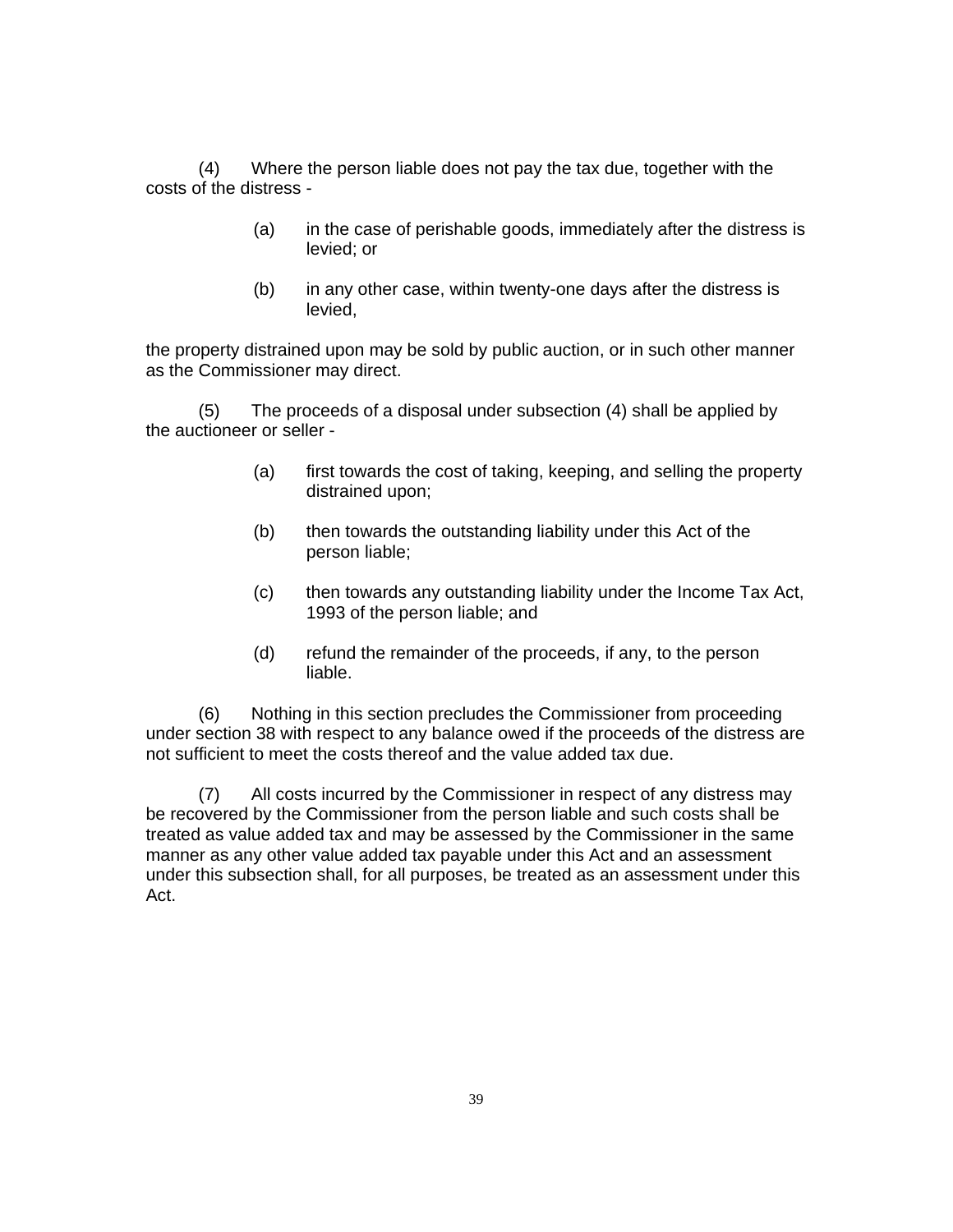#### **Recovery of Value Added Tax from Recipient of the Supply**

43. (1) Where, in respect of a taxable supply by a vendor, the vendor has, in consequence of a fraudulent action or misrepresentation by the recipient of the supply (the "recipient"), incorrectly treated the supply as an exempt supply, the Commissioner may raise an assessment upon the recipient for the amount of value added tax payable together with any additional tax that has become payable under section 55.

(2) The Commissioner shall serve notice of an assessment under subsection (1) on the recipient specifying -

- (a) the value added tax payable;
- (b) the date the value added tax is due and payable; and
- (c) the time, place, and manner of objecting to the assessment.

(3) An assessment raised under subsection (1) is treated as an assessment for all purposes of this Act.

(4) Subsection (1) does not preclude the Commissioner from recovering the value added tax and additional tax from the vendor and -

- (a) any amount recovered from the recipient is to be credited against the liability of the vendor; and
- (b) any amount recovered from the vendor is to be credited against the liability of the recipient.

(5) Where an amount of value added tax and additional tax referred to in subsection (1) is paid by the vendor, the vendor may recover the amount paid from the recipient.

#### **Recovery of Tax from Third Parties**

44. (1) Where a person liable to pay value added tax (the "person liable") fails to pay the tax on the date on which it is due and payable, the Commissioner may, by notice in writing, require a person -

- (a) owing or who may owe money to the person liable; or
- (b) holding or who may subsequently hold money for, or on account of, the person liable; or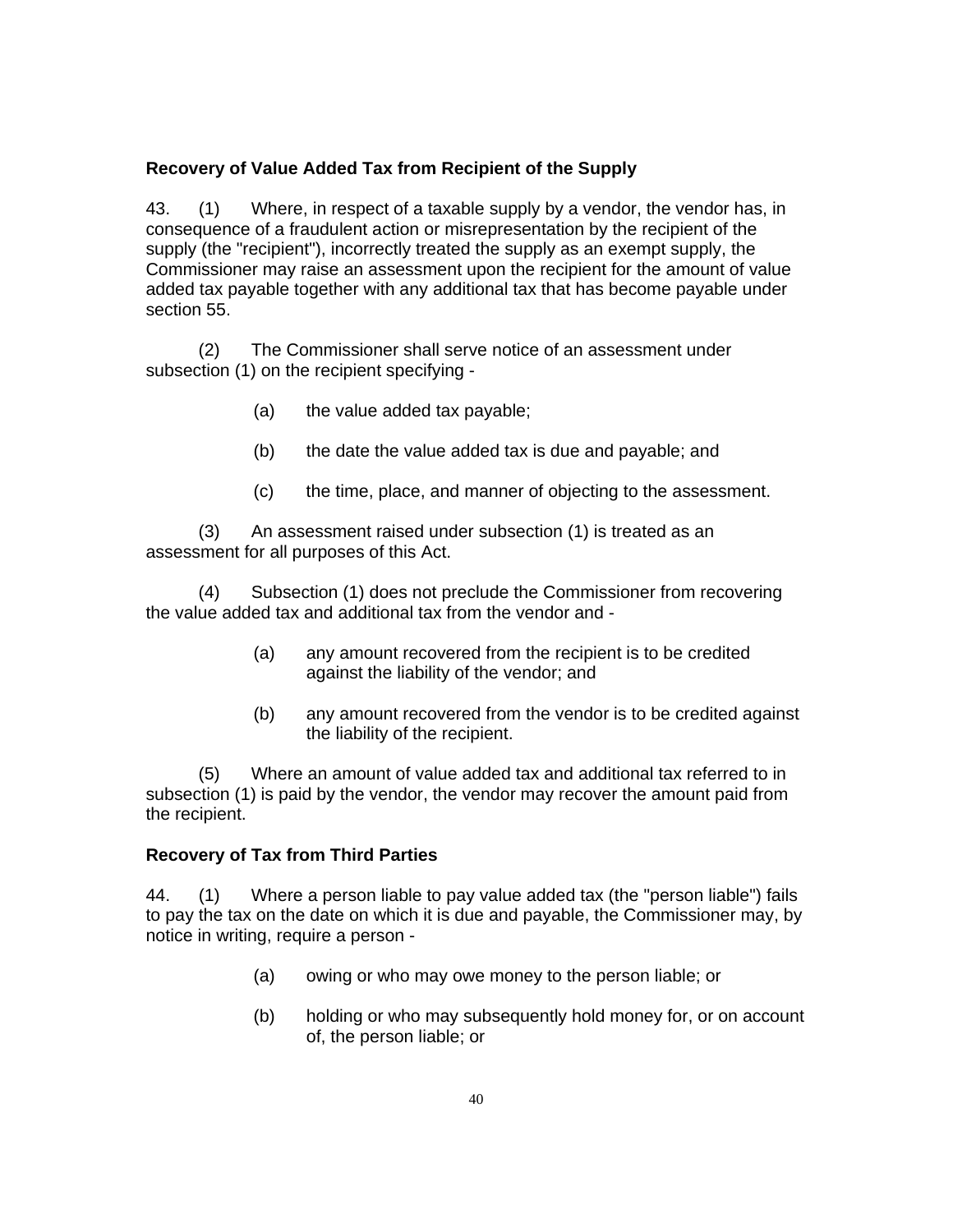(c) having authority from some other person to pay money to the person liable to pay the money to the Commissioner on the date set out in the notice, up to the amount of the value added tax due.

(2) The date specified in the notice under subsection (1) shall not be a date before the money becomes due to the person liable, or held on that person's behalf.

(3) A copy of a notice issued under subsection (1) shall be forwarded by the Commissioner to the person liable.

(4) A person making a payment pursuant to a notice under subsection (1) is deemed to have been acting under the authority of the person liable and of all other persons concerned and is hereby indemnified in respect of the payment.

#### **Duties of Receivers**

45. (1) In this section, "receiver" means a person who, with respect to an asset in Lesotho, is -

- (a) a liquidator of a company;
- (b) a receiver appointed out of court or by a court;
- (c) a trustee for an unrehabilitated insolvent;
- (d) a mortgagee in possession;
- (e) an executor of a deceased estate; or
- (f) any other person conducting the business of a person legally incapacitated.

(2) A receiver shall notify the Commissioner in writing within fourteen days after being appointed as receiver or of taking possession of an asset in Lesotho, whichever first occurs.

(3) The Commissioner may in writing notify a receiver of the amount which appears to the Commissioner to be sufficient to provide for any value added tax which is or will become payable by the person whose assets are in the possession of the receiver.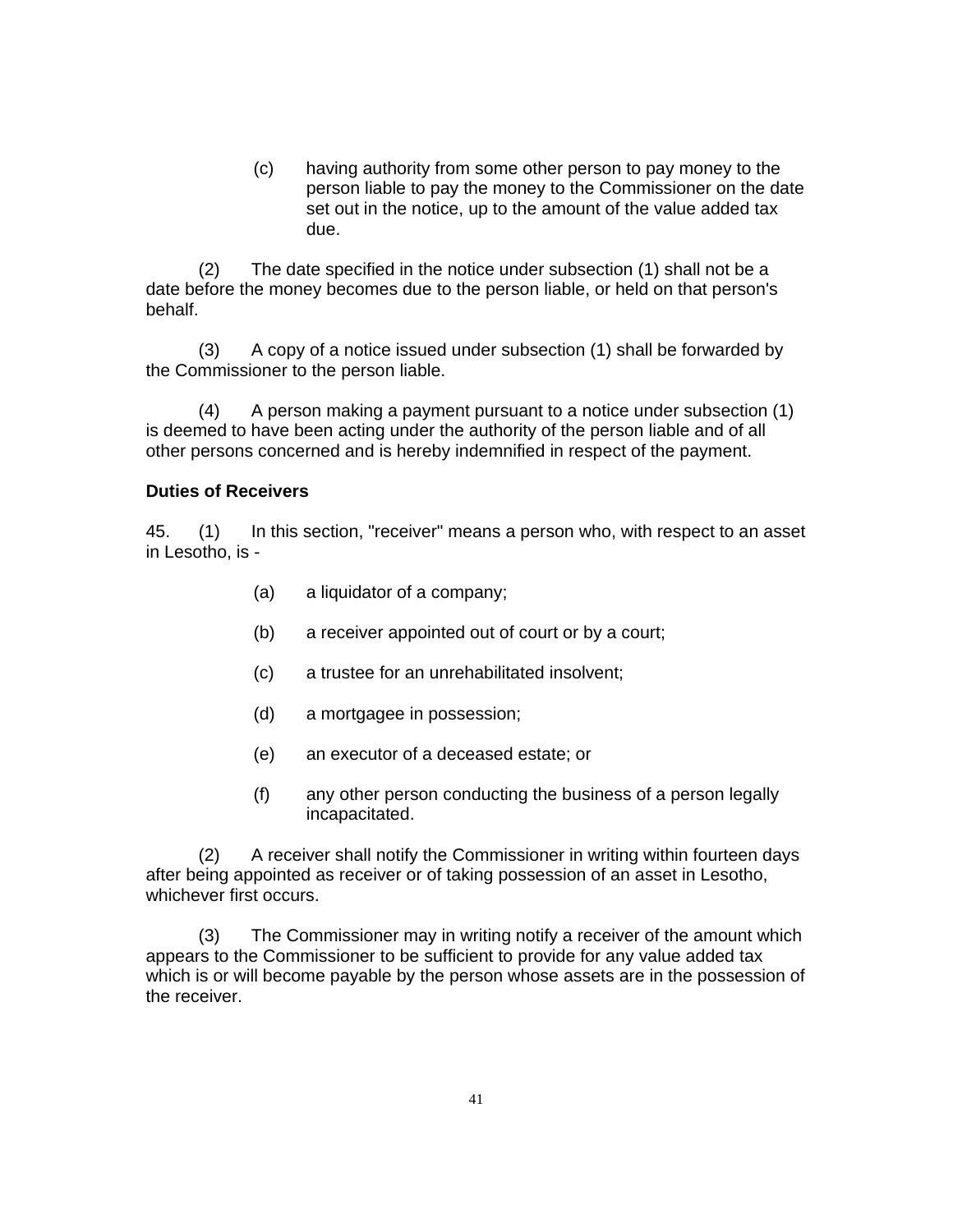(4) A receiver shall not part with any asset in Lesotho which is held by the receiver in his or her capacity as receiver without the prior written permission of the Commissioner.

- (5) A receiver
	- (a) shall set aside, out of the proceeds of sale of an asset, the amount notified by the Commissioner under subsection (3), or such lesser amount as is subsequently agreed on by the Commissioner;
	- (b) is liable to the extent of the amount set aside for the value added tax of the person who owned the asset; and
	- (c) may pay any debt that has priority over the value added tax referred to in this section notwithstanding any provision of this section.

(6) A receiver is personally liable to the extent of any amount required to be set aside under subsection (5) for the value added tax referred to in subsection (3) if, and to the extent that, the receiver fails to comply with the requirements of this section.

#### **PART IV REFUND OF VALUE ADDED TAX**

### **Refund of Overpaid Value Added Tax**

46. (1) Subject to subsection (3), a person may apply to the Commissioner for a refund of any value added tax paid in excess of the amount due under this Act.

(2) Where the Commissioner is satisfied that value added tax has been overpaid, and that the person applying for the refund has repaid the overpaid value added tax to the recipient of the supply to which the application for a refund relates either in cash or as a credit against any amount owing by the recipient, the Commissioner shall -

- (a) apply the amount of tax overpaid against any outstanding liability of the person under this Act;
- (b) apply the balance of the tax overpaid against any outstanding liability of the person under the Income Tax Act, 1993; and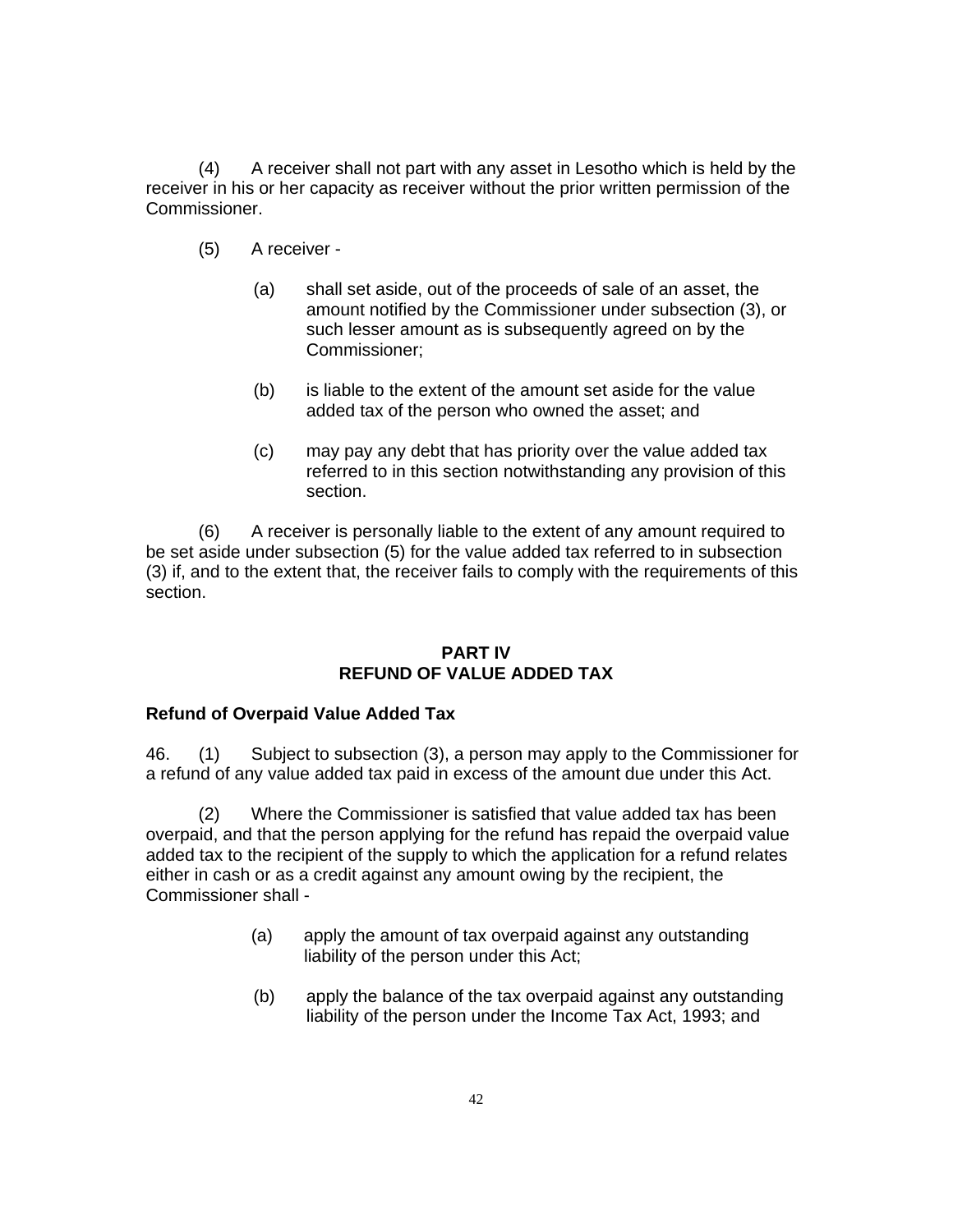(c) refund the remainder to the person applying under subsection  $(1).$ 

(3) Subject to subsection (4), if, for any calendar quarter, the total input tax credit allowed to a vendor under this Act exceeds the vendor's liability for value added tax for that period -

- (a) the excess is credited against any outstanding liability of the vendor under this Act; and
- (b) the remainder of the excess shall, upon application by the vendor, be refunded to the vendor.

(4) Where the excess referred to in subsection (3) is due to excess input tax credits which are a regular feature of the area of business activity in which the vendor is engaged, the vendor may apply to the Commissioner in writing for a refund to be made at the end of each tax period of the amount of the excess.

(5) An application for a refund under this section shall be made to the Commissioner in writing -

- (a) in the case of an application under subsection  $(3)(b)$ , within twenty days after the end of the calendar quarter; or
- (b) in any other case, within four years after the tax is due and payable under section 37.

(6) The Commissioner shall serve on a person applying for a refund a notice in writing of a decision in respect of the application.

(7) A person dissatisfied with a decision referred to in subsection (6) may only challenge the decision under Part II of Chapter VIII of this Act on the basis that the decision is an assessment.

(8) In this section, "calendar quarter" means the period of three months ending on the last day of March, June, September, and December.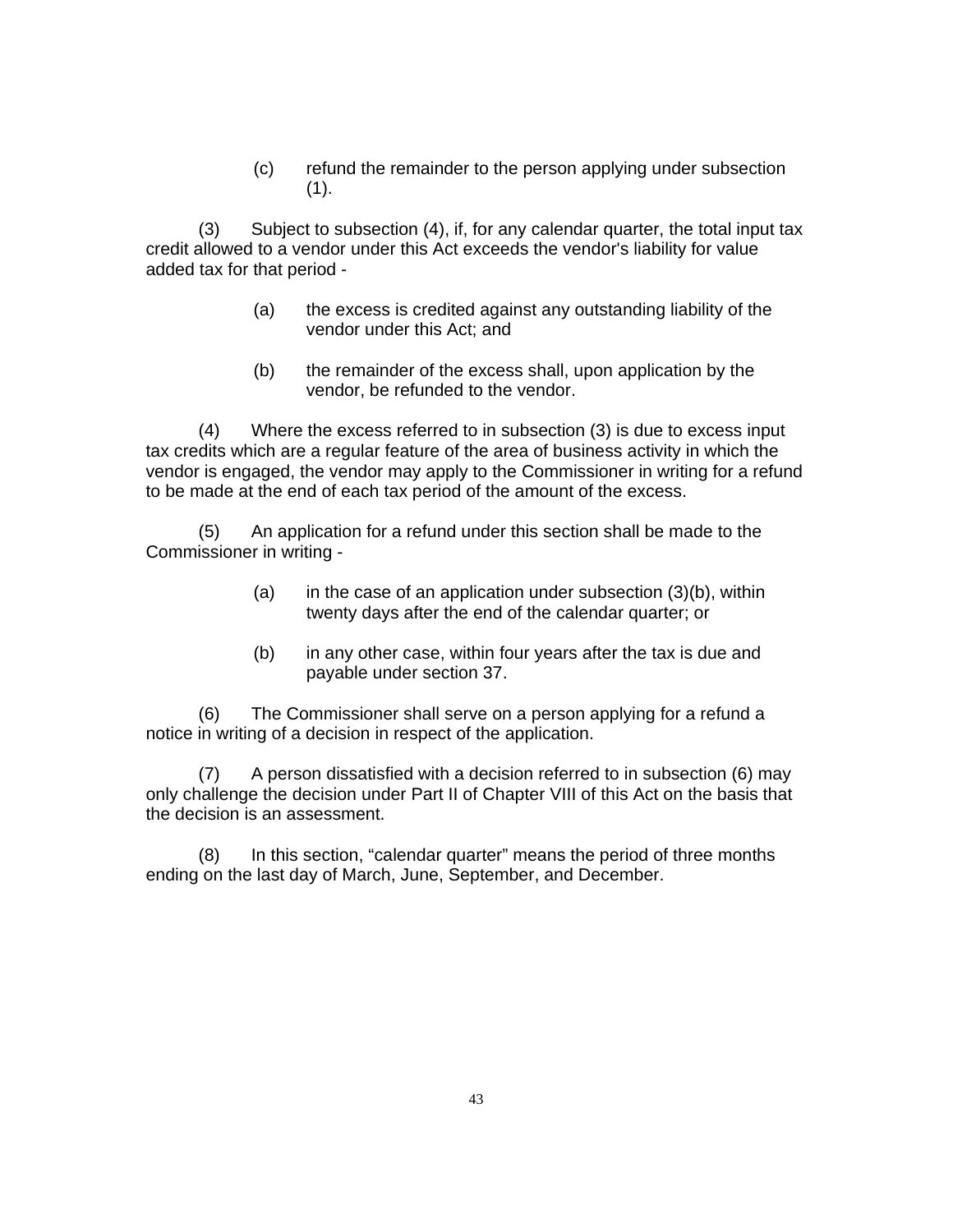#### **Refund of Value Added Tax to Diplomats, Contractors and Certain Organisations**

47. (1) In this section,

"aid project" means a project for the benefit of Lesotho provided for in an international agreement and which is financed by way of grant by a public international organisation or foreign government;

"charitable activities" means activities consisting of the provision of food, meals, board, lodging, clothing or other necessities, comforts, or amenities to any persons whom the Commissioner is satisfied are in need;

"contractor" means a person engaged by the Lesotho Government, a public international organisation, or a foreign government to provide construction, transportation, or any other service prescribed by Regulations;

"Lesotho Government" does not include a statutory corporation or any other body in which the Government or a statutory corporation has a controlling interest; and

"permanent resident" means a person who is not a citizen of Lesotho but who has been resident in Lesotho for a period or periods in total of seven years or more.

(2) Subject to subsection (6), the following persons are exempt from value added tax -

- (a) any person enjoying full or limited immunity, rights or privileges under the Diplomatic Privileges Act  $1969^7$ , or under recognized principles of International law;
- (b) any diplomatic or consular mission of a foreign country established in Lesotho, relating to transactions concluded for the official purposes of such mission.

 (3) Subject to subsections (7) and (8), the following persons are exempt from value added tax in the manner set out in subsection (4)-

- (a) a public international organisation or foreign government in accordance with an international agreement; and
- (b) a contractor entitled to exemption from value added tax under an aid project, to the extent provided for under the international agreement establishing the project.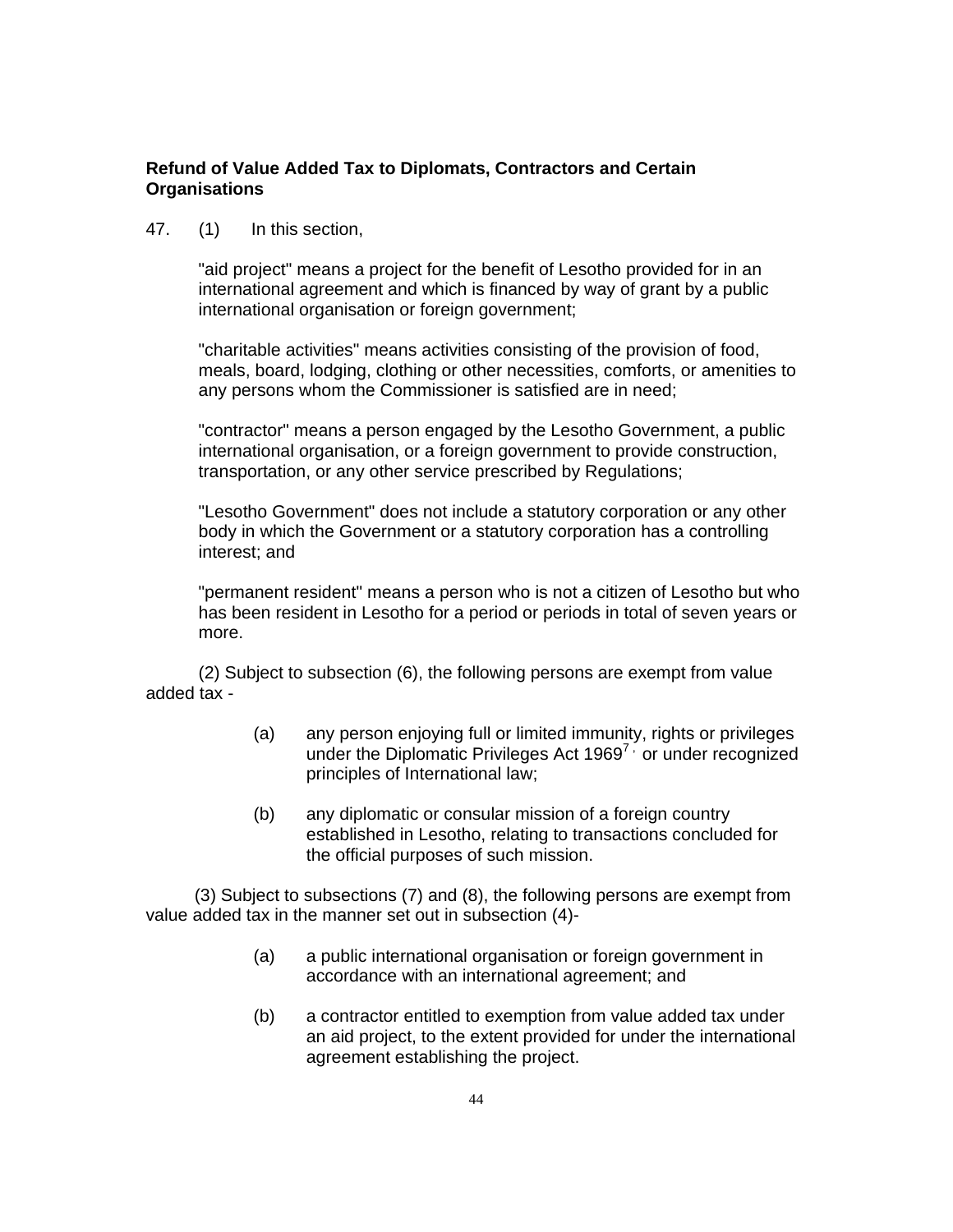(4) The exemption referred to in subsection (3) shall only operate by way of a refund of the value added tax paid or borne by the persons referred to in that subsection.

(5) The Minister may authorise the granting of a refund in respect of value added tax paid or borne by an organisation of a public character and permanent nature where the goods or services are for supply by the organisation in the course of providing charitable activities.

(6) The exemption referred to in subsection (2) (a) and (b) shall be made only where the foreign country which the diplomat, diplomatic or consular official or employee, or diplomatic or consular mission represents accords similar or equivalent relief to any diplomat, diplomatic or consular official or employee, or diplomatic or consular mission of the Government of Lesotho or, where the Government of Lesotho does not have a diplomatic or consular mission in the foreign country, that the country would accord such relief if there was such a mission in that country.

(7) Subsection (3)(b) does not apply to a person who is a citizen or permanent resident of Lesotho.

(8) Any claim for refund of tax under this section is to be made in such a form and such a time as the Commissioner may prescribe and shall be accompanied by proof of tax paid or such certification as the Commissioner may require.

#### **PART V RECORDS AND INVESTIGATION POWERS**

#### **Accounts and Records**

48. (1) A person liable for value added tax under this Act shall maintain in Lesotho in the Sesotho or English languages -

- (a) original value added tax invoices, credit notes, and debit notes received by the person;
- (b) a copy of all value added tax invoices, credit notes, and debit notes issued by the person;
- (c) customs documentation relating to imports and exports by the person; and
- (d) such other accounts and records as may be prescribed by the Commissioner.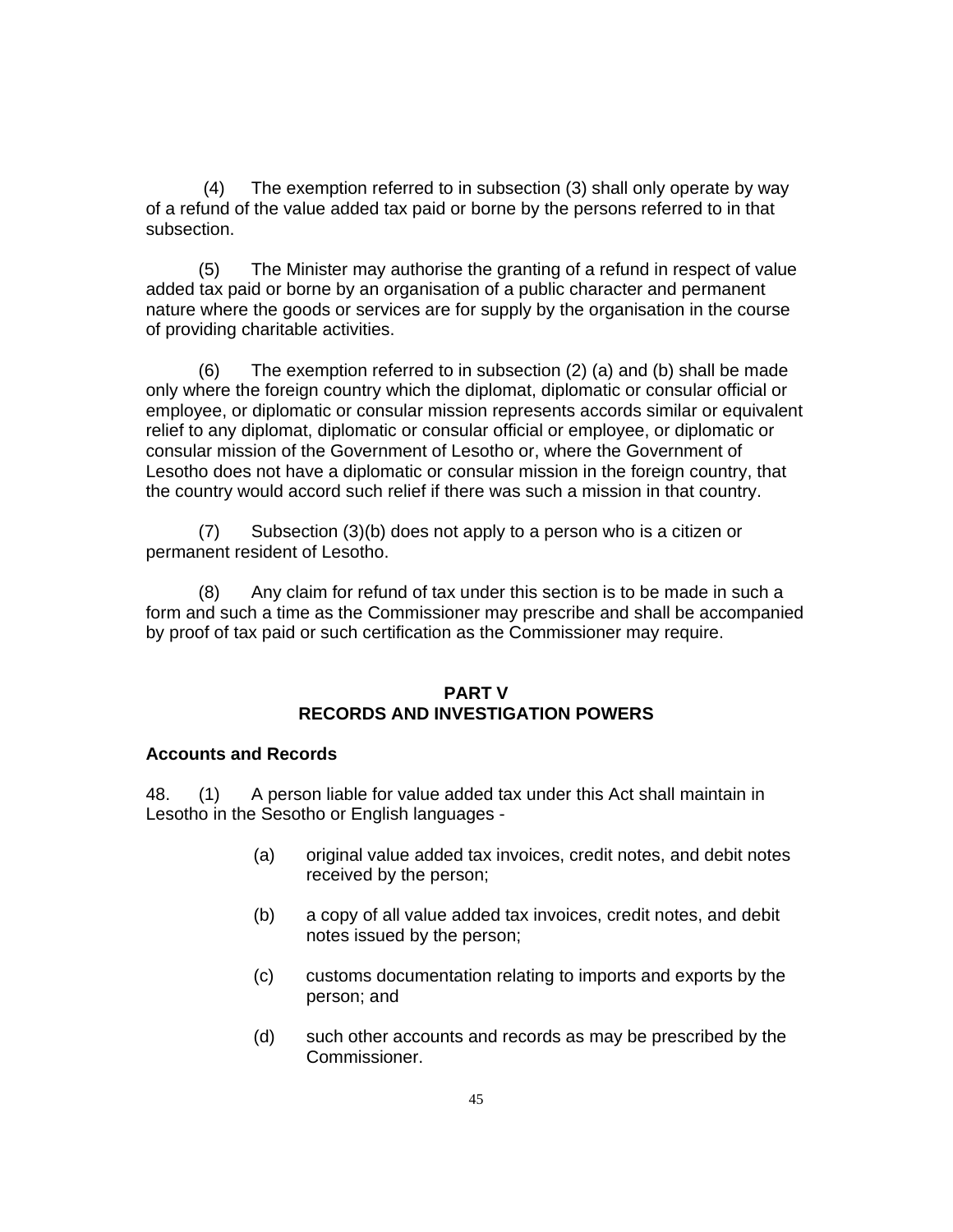(2) Every vendor shall maintain up to date books of account in Lesotho in the Sesotho or English languages which –

- (a) correctly record and explain the transactions entered into by the vendor;
- (b) will, at any time, enable the financial position of the vendor to be determined with reasonable accuracy;
- (c) will enable the accounts of the vendor to be readily and properly audited; and
- (d) will enable the directors of a vendor which is a company to ensure that any balance sheet, profit and loss account, or income and expenditure statement of the vendor complies with the requirements applicable under all relevant laws of Lesotho.

(3) Records or accounts required to be maintained under this section shall be retained for as long as they remain material in the administration of this Act.

#### **Access to Books, Records, and Computers**

49. (1) In order to enforce a provision of this Act, the Commissioner, or an officer authorised in writing by the Commissioner -

- (a) shall have at all times and without any prior notice to any person full and free access to any premises, place, book, record, or computer;
- (b) may make an extract or copy from any book, record, or computer-stored information to which access is obtained under paragraph (a);
- (c) may seize any book or record that, in the opinion of the Commissioner or authorised officer, affords evidence that may be material in determining the liability of any person under this Act;
- (d) may retain any such book or record for as long as is required for determining a person's liability or for any proceeding under this Act;
- (e) may, where a hard copy or computer disk of information stored on a computer is not provided, seize and retain the computer for as long as is necessary to copy the information required; and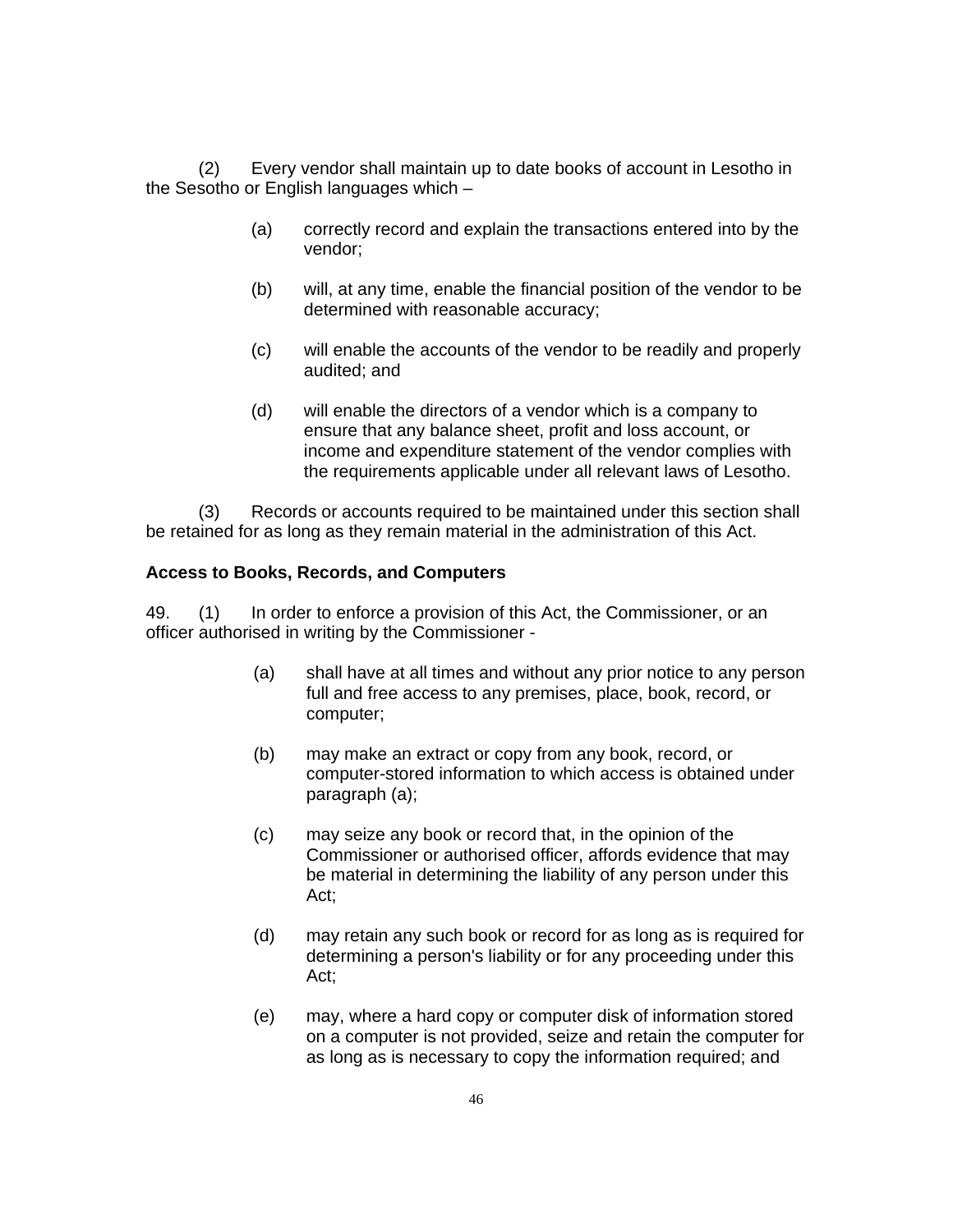- (f) (i) may station, on the premises to which access is gained under paragraph (a), an officer to collect data on a vendor's supply of goods and services in order to ascertain the tax payable; and
	- (ii) the officer shall fill in the data on a form prescribed by the Commissioner.

(2) An officer who attempts to exercise a power under subsection (1) on behalf of the Commissioner is not entitled to enter or remain on any premises or at any place if, upon being requested by the occupier of the premises or place, the officer does not produce an authorisation in writing from the Commissioner to the effect that the officer is authorised to exercise that power under this section.

(3) The owner, manager, or any other person on the premises or at the place entered or proposed to be entered under this section shall provide all reasonable facilities and assistance for the effective exercise of power under this section.

(4) A person whose books, records, or computer have been removed and retained under subsection (1) may examine them and make copies or extracts from them during regular office hours under such supervision as the Commissioner may determine.

(5) For the purposes of engaging in any audit or enforcement activity under this Act, including the exercise of powers under this section, the Commissioner may require a police officer to be present while such activity is being conducted.

### **Notice to Obtain Information or Evidence**

50. (1) The Commissioner may, by notice in writing, require a person, whether or not liable for value added tax under this Act -

- (a) to furnish such information as may be required by the notice; or
- (b) to attend at the time and place designated in the notice for the purpose of being examined on oath before the Commissioner or an officer authorised by the Commissioner for this purpose concerning the value added tax affairs of that person or any other person, and for that purpose the Commissioner or an authorised officer may require the person examined to produce any book, record, or computer-stored information in the control of the person.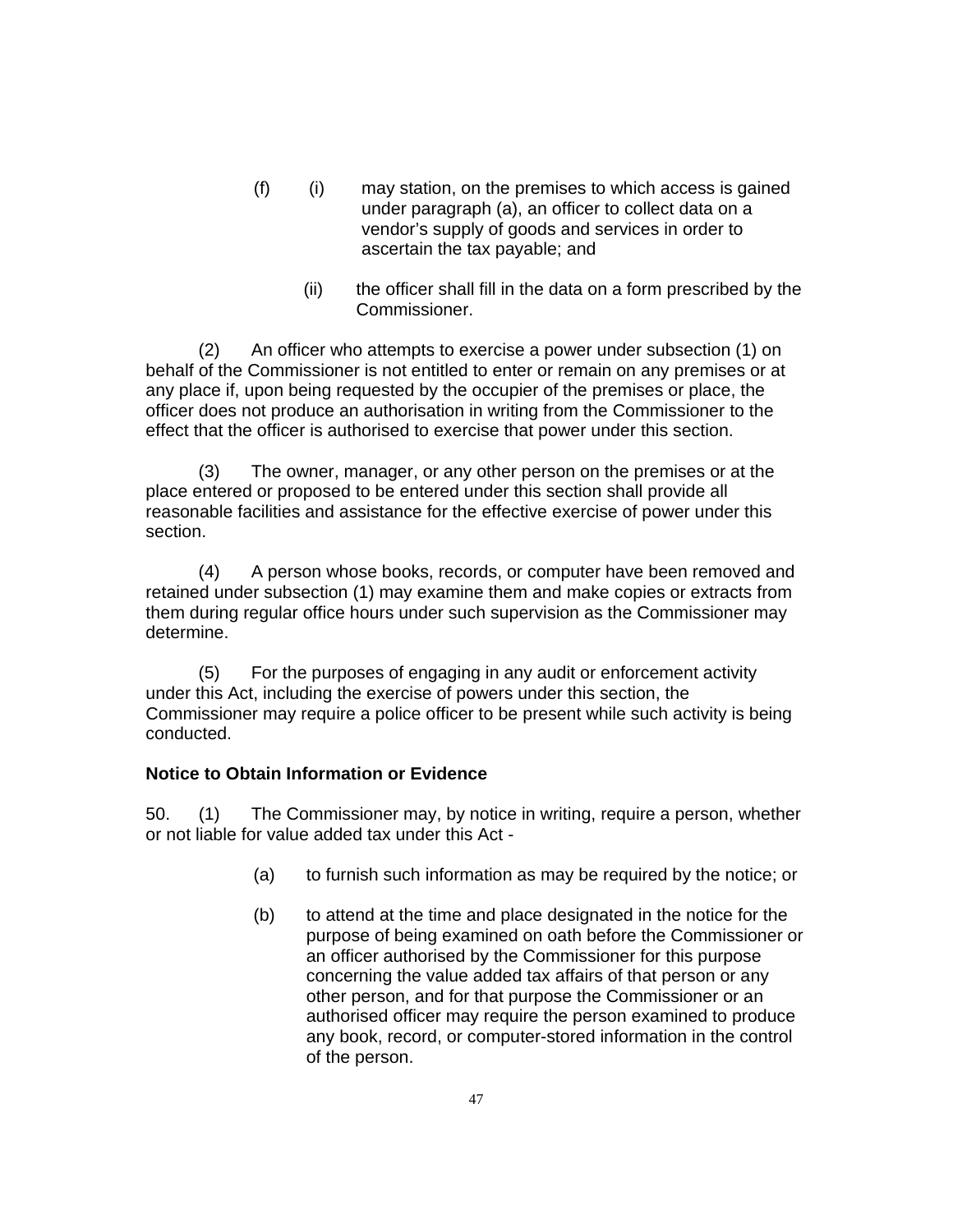(2) Where the notice requires the production of a book or record, it is sufficient if such book or record is described in the notice with reasonable certainty.

(3) A notice issued under this section shall be served by or at the direction of the Commissioner by a signed copy delivered by hand to the person to whom it is directed, or left at the person's last and usual place of abode, and the certificate of service signed by the person serving the notice is evidence of the facts stated therein.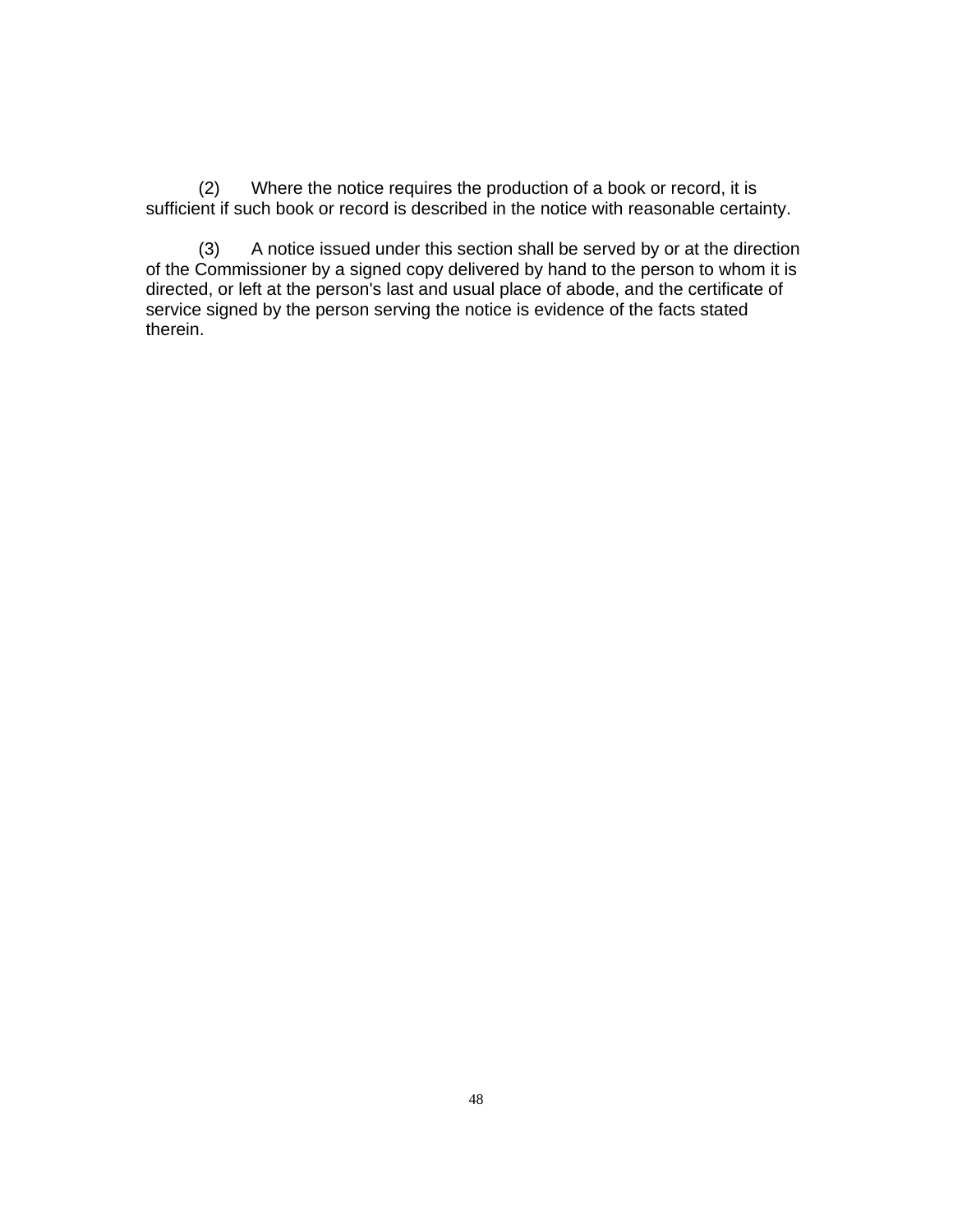#### **Books and Records not in Sesotho or English Language**

51. Where any book or record referred to in section 49 or 50 is not in the Sesotho or English language, the Commissioner may, by notice in writing, require the person keeping the book or record to provide at that person's expense a translation into the Sesotho or English language by a translator approved by the Commissioner for this purpose.

### **PART VI TAXPAYER IDENTIFICATION NUMBER**

#### **Taxpayer Identification Number**

52. The Commissioner may require a person to include the taxpayer identification number issued by the Commissioner to that person in any return, notice, or other document used for the purposes of this Act.

## **PART VII ADDITIONAL TAX AND OFFENCES**

### **Division I: Additional Tax**

### **Additional Tax for Failure to Apply for Registration**

53. A person who fails to apply for registration as required by section 17(1), (3), or (6) is liable for additional tax equal to double the amount of value added tax payable during the period commencing on the day by which the person was required to apply for registration under section 17(1), (3), or (6) until either the person files an application for registration with the Commissioner or the Commissioner registers the person under section 17(10).

### **Additional Tax for Failure to File Return**

54. A person who fails to file a return within the time required under this Act is liable for additional tax on the value added tax payable for the period of the return at the rate of 3% per month or part of the month the return is outstanding.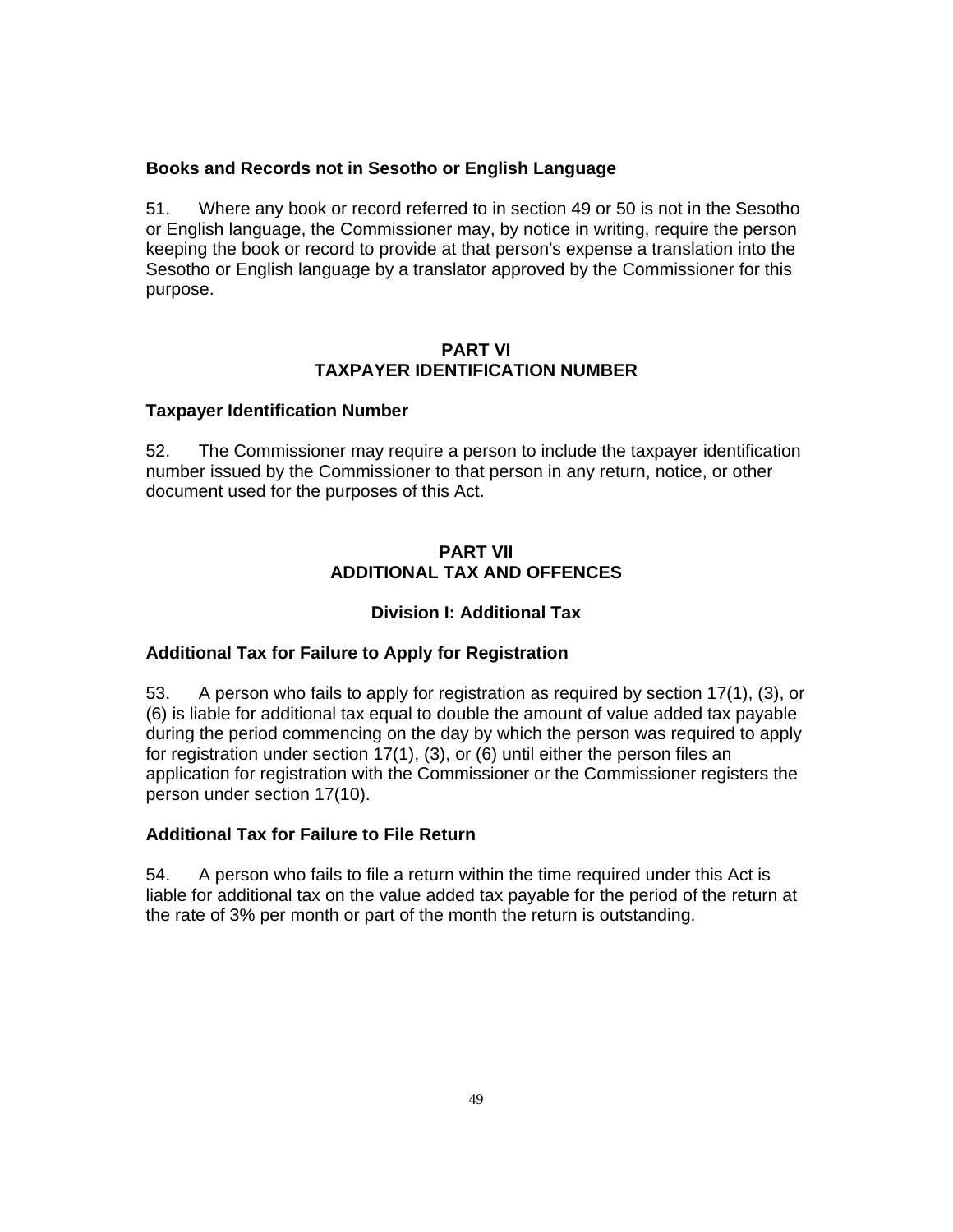#### **Additional Tax for Failure to Pay Value Added Tax When Due**

55. (1) A person who fails to pay value added tax imposed by this Act on or before the due date is liable for additional tax on the unpaid value added tax at the rate of 3% per month or part of the month the value added tax is outstanding.

(2) If a person pays additional tax under subsection (1) and the value added tax to which it relates is found not to have been due and payable by the person and is refunded, then the additional tax, or that much of the additional tax as relates to the amount of the refund, shall also be refunded to that person.

#### **Additional Tax in Relation to Records**

56. A person who fails to maintain proper records in a tax period in accordance with the requirements of this Act is liable for additional tax equal to double the amount of value added tax payable by the person for the tax period.

#### **Additional Tax in Relation to False or Misleading Statements**

- 57. (1) Where a person knowingly or recklessly
	- (a) makes a statement to a taxation officer that is false or misleading in a material particular; or
	- (b) omits from a statement made to a taxation officer any matter or thing without which the statement is misleading in a material particular,

and the value added tax properly payable by the person exceeds the tax that would have been payable if the person was assessed on the basis that the statement was not false or misleading, the person is liable for additional tax equal to double the amount of the excess.

(2) Section 70(3) applies in determining whether a person has made a statement to a taxation officer.

#### **Recovery of Additional Tax**

58. (1) Where good cause is shown, in writing, by the person liable for additional tax, the Commissioner may remit in whole or part any additional tax payable.

(2) Subject to subsection (3), the imposition of additional tax is in addition to any penalty imposed as a result of a conviction for an offence under Division II.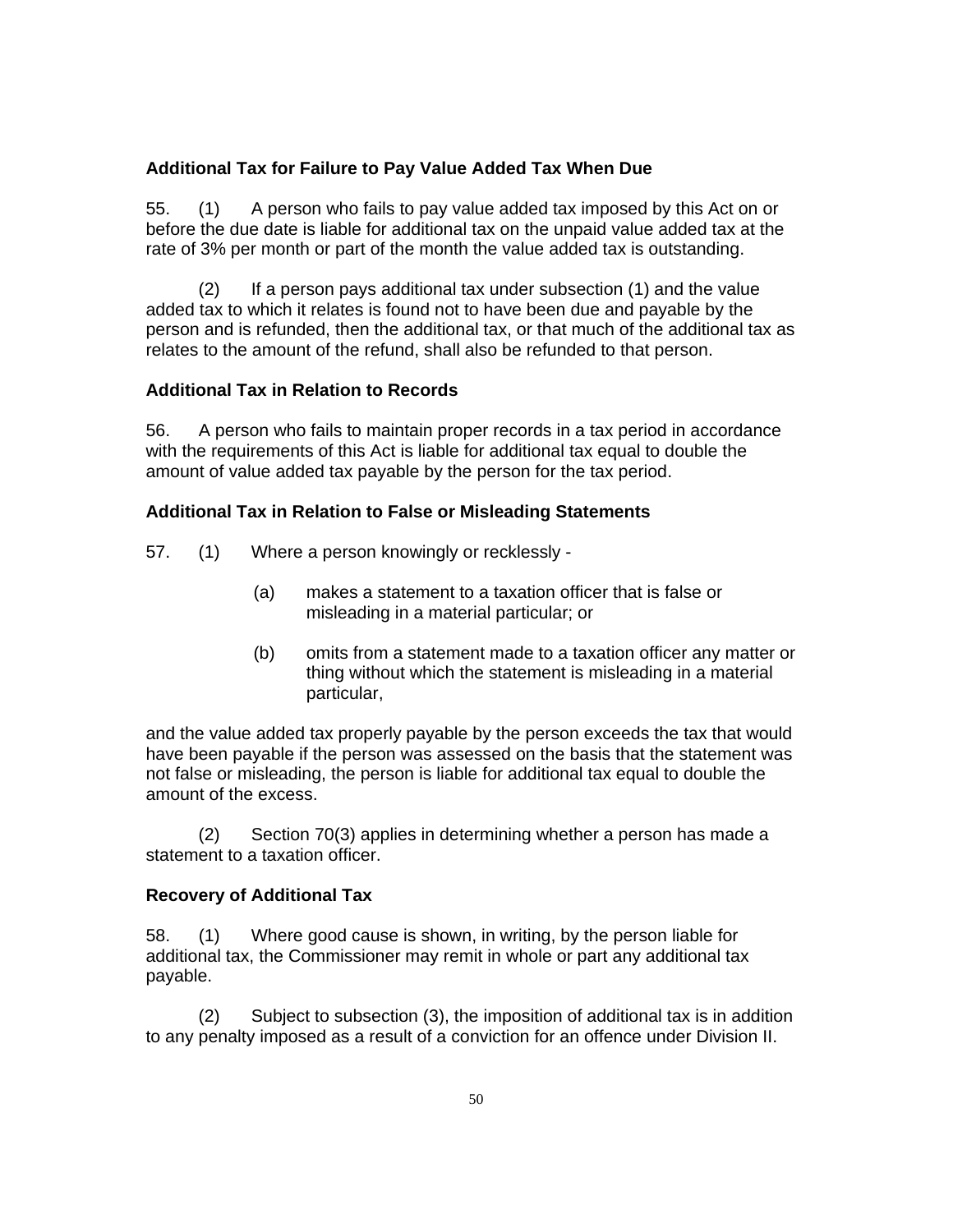(3) No additional tax is payable under section 53, 56, or 57 where the person has been convicted of an offence under section 59, 64, or 70 in respect of the same act or omission.

(4) If additional tax under section 53, 56, or 57 has been paid and the Commissioner institutes a prosecution proceeding under section 59, 64, or 70 in respect of the same act or omission, the Commissioner shall refund the amount of additional tax paid; and that additional tax is not payable unless the prosecution is withdrawn.

(5) Additional tax shall for the purposes of Chapter VIII be treated as value added tax of the same nature as the value added tax to which it relates and shall be payable in and for the same tax period as that value added tax.

(6) Additional tax shall be assessed by the Commissioner in the same manner as the value added tax to which it relates and an assessment of additional tax shall be treated for all purposes as an assessment under this Act.

### **Division II: Offences**

#### **Offences Related to Registration**

59. A person who fails -

- (a) to apply for registration as required by section  $17(1)$ ,  $(3)$ , or  $(6)$ ;
- (b) to notify the Commissioner of a change in circumstances as required by section 17(16); or
- (c) to apply for cancellation of registration as required by section 18(1),

commits an offence and is liable on conviction to -

- (i) where the failure is deliberate or reckless, a fine not less than M4,000 but not exceeding M12,000 or to imprisonment for a term not less than 2 years but not exceeding 6 years, or both; or
- (ii) in any other case, a fine not less than M2,000 but not exceeding M6,000 or to imprisonment for a term not less than 1 year but not exceeding 3 years, or both.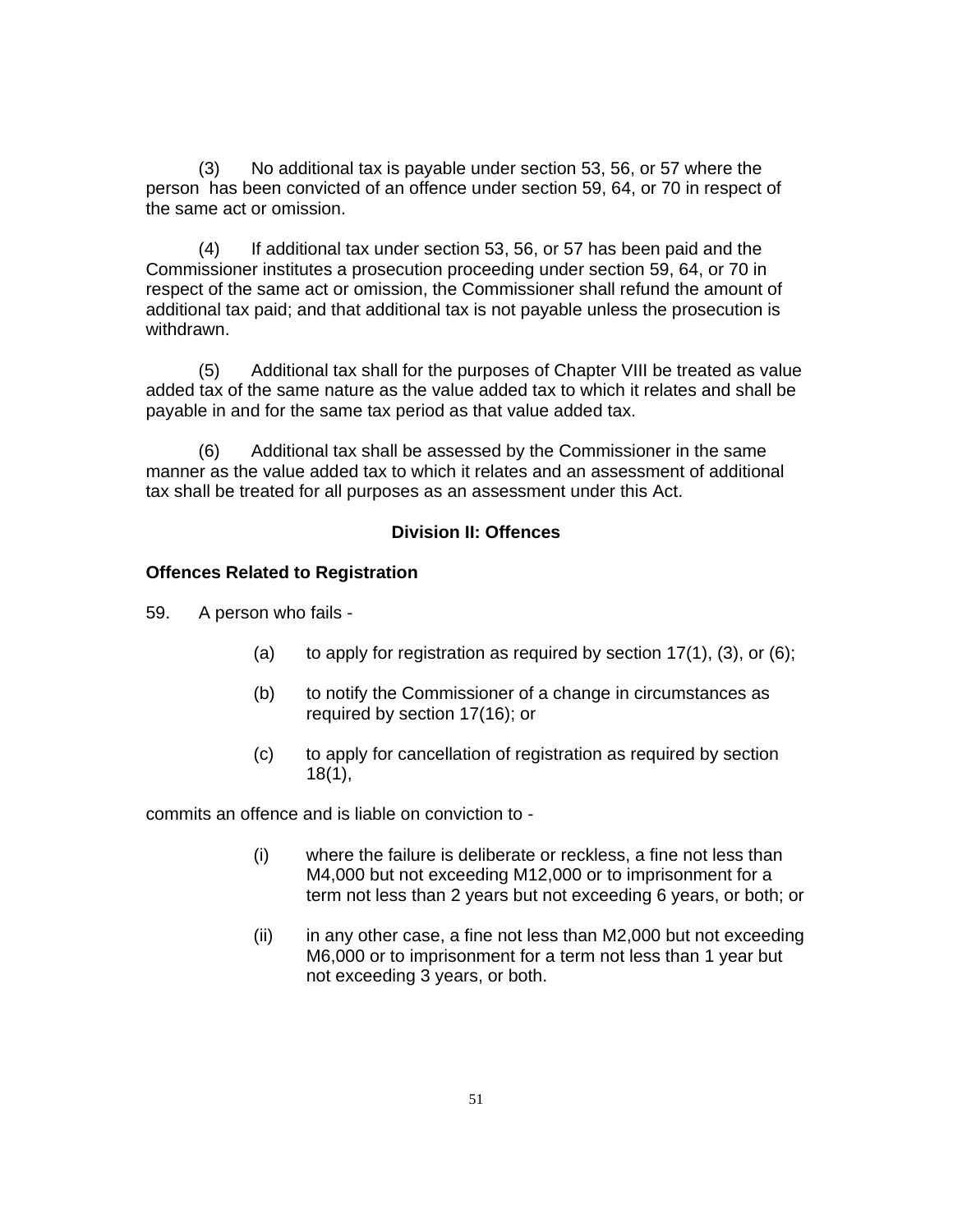# **Offences Related to Value Added Tax Invoices, Credit Notes, and Debit Notes**

60. (1) A vendor who fails to provide a value added tax invoice as required by section 24(1) or (6), or a credit or debit note as required by section 25 commits an offence and is liable on conviction to a fine not less than M2,000 but not exceeding M6,000 or to imprisonment for a term not less than 1 year but not exceeding 3 years, or both.

(2) A person who provides a value added tax invoice otherwise than as provided for in section 24(1) or (6), or a credit or debit note otherwise than as provided for in section 25 commits an offence and is liable on conviction to -

- (a) where the provision of the value added tax invoice, credit note, or debit note otherwise than as required is deliberate or reckless, a fine not less than M4,000 but not exceeding M12,000 or to imprisonment for a term not less than 2 years but not exceeding 6 years, or both;
- (b) in any other case, a fine not less than M2,000 but not exceeding M6,000 or to imprisonment for a term not less than 1 year but not exceeding 3 years, or both.

# **Failure to File a Return or Pay Value Added Tax When Due**

- 61. (1) Any person who fails
	- (a) to file a return or other document; or
	- (b) to pay value added tax when due,

as required by this Act commits an offence and is liable on conviction to a fine not less than M2,000 but not exceeding M6,000 or to imprisonment for a term not less than 1 year but not exceeding 3 years, or both.

 (2) If a person convicted of an offence under subsection (1) fails to file the return or document or pay the value added tax due within the period specified by the Commissioner, that person commits an offence and is liable on conviction to a fine of M1,000 for each day during which the failure continues and, in addition, to imprisonment for three months.

### **Failure to Give Security**

62. Any person who, without any reasonable cause, fails to give security as required by section 39 commits an offence and is liable on conviction to a fine not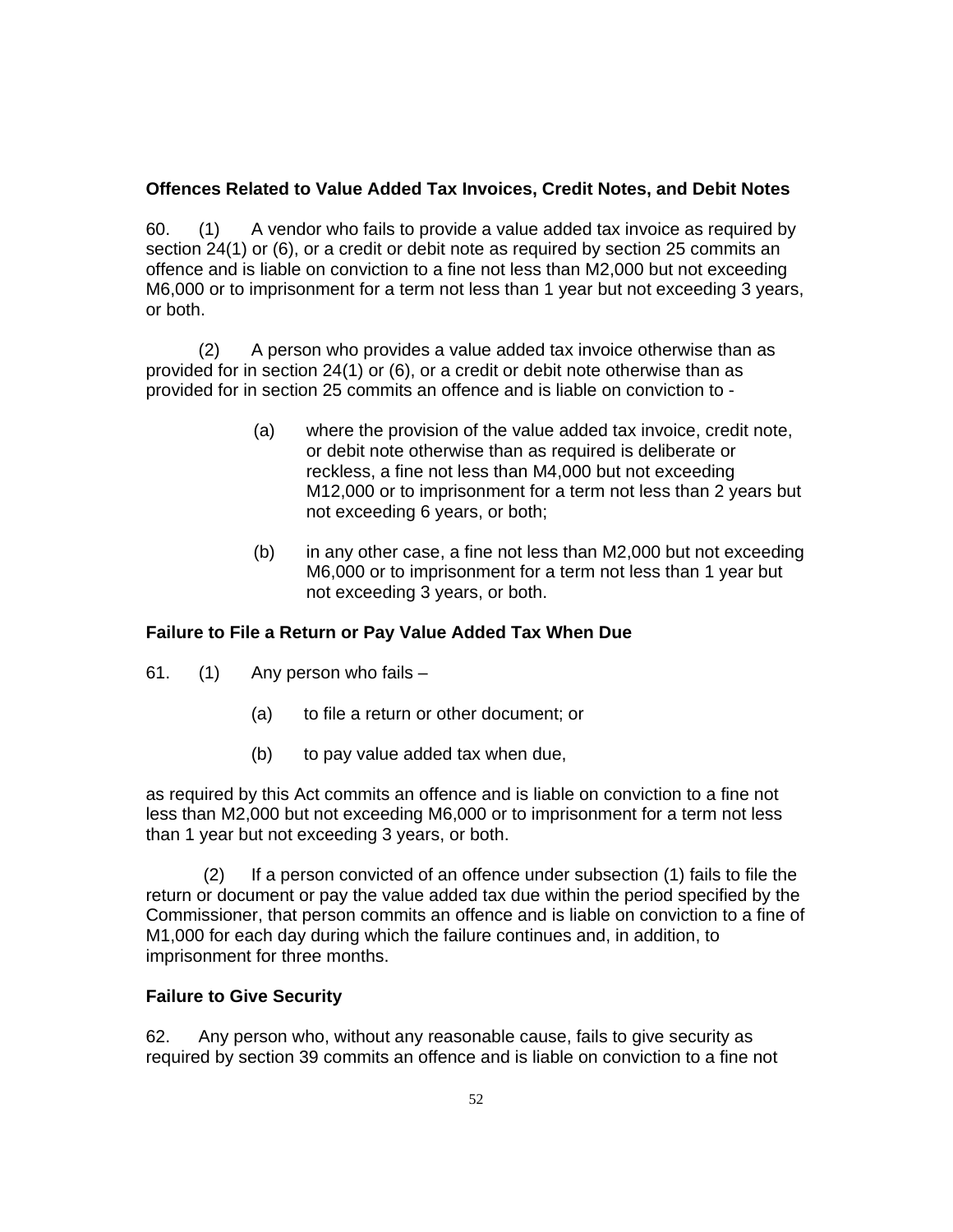less than M4,000 but not exceeding M12,000 or to imprisonment for a term not less than 2 years but not exceeding 6 years, or both.

## **Failure to Comply with Recovery Provisions**

- 63. (1) A person who fails to comply with
	- (a) a notice under section 44; or
	- (b) the requirements of section 45,

commits an offence and is liable on conviction to a fine not less than M4,000 but not exceeding M12,000 or to imprisonment for a term not less than 2 years but not exceeding 6 years, or both.

(2) Where a person is convicted of an offence under subsection (1)(a), the Court may, in addition to imposing a penalty, order the convicted person to pay to the Commissioner an amount not exceeding the amount which the person failed to pay as required by section 44.

### **Failure to Maintain Proper Records**

64. A person who fails to maintain proper records in accordance with the requirements of this Act commits an offence and is liable on conviction to -

- (a) where the failure was deliberate or reckless, a fine not less than M4,000 but not exceeding M12,000 or to imprisonment for a term not less than 2 years but not exceeding 6 years, or both; or
- (b) in any other case, a fine not less than M2,000 but not exceeding M6,000 or to imprisonment for a term not less than 1 year but not exceeding 3 years, or both.

### **Failure to Provide Reasonable Assistance**

65. A person who fails to provide the Commissioner or an authorised officer with all reasonable facilities and assistance as required by section 49(3) commits an offence and is liable on conviction to a fine not less than M6,000 but not exceeding M12,000 or to imprisonment for a term not less than 3 years but not exceeding 6 years, or both.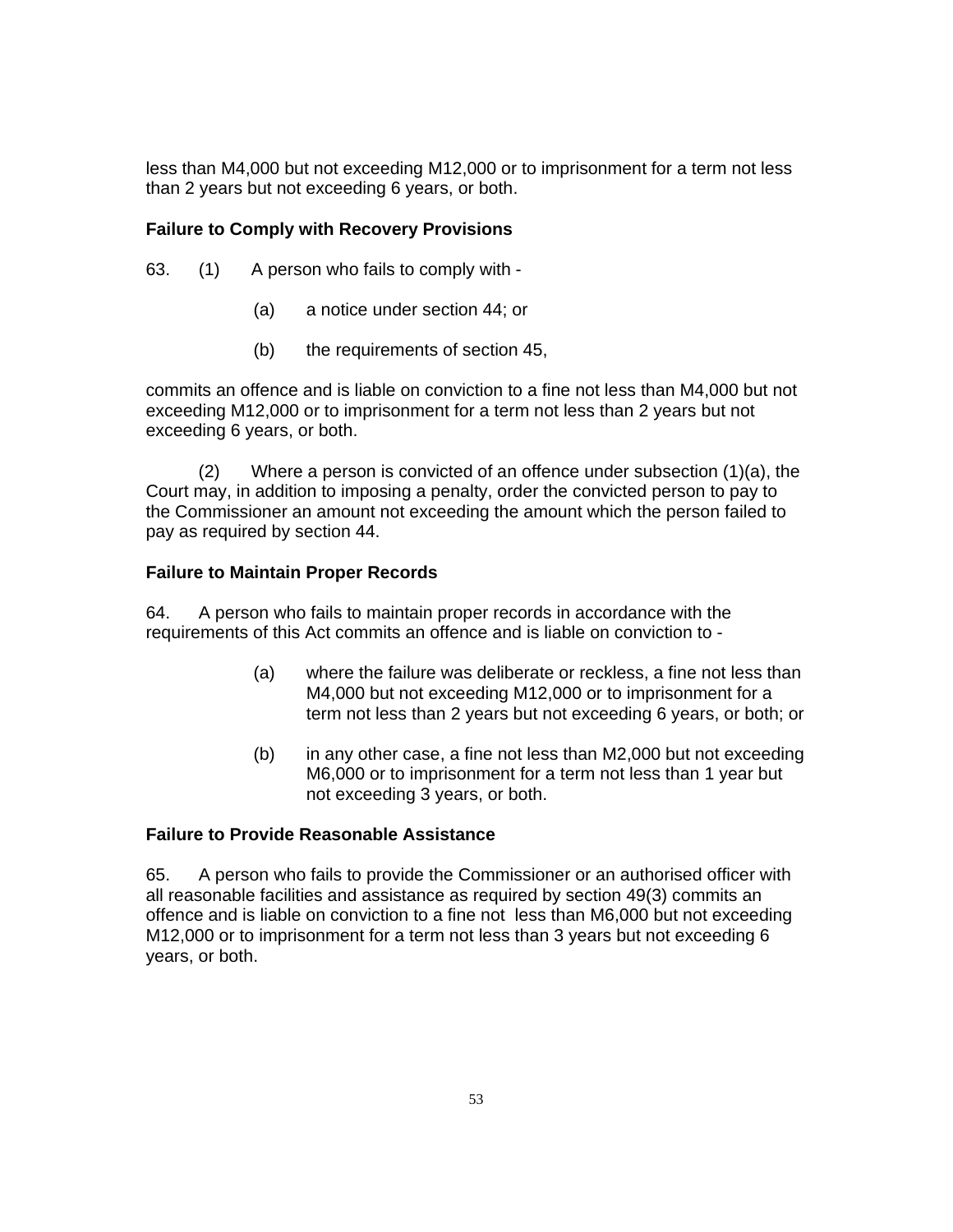### **Failure to Comply with a Section 50 Notice**

66. A person who fails to comply with a notice issued under section 50 commits an offence and is liable on conviction to a fine not less than M6,000 but not exceeding M12,000 or to imprisonment for a term not less than 3 years but not exceeding 6 years, or both.

### **Improper Use of Taxpayer Identification Number or Value Added Tax Number**

67. (1) A person who knowingly uses a false taxpayer identification number or value added tax number (including the taxpayer identification number or value added tax number of another person) on a return or document prescribed or used for the purposes of this Act commits an offence and is liable on conviction to a fine not less than M4,000 but not exceeding M12,000 or to imprisonment for a term not less than 2 years but not exceeding 6 years, or both.

(2) Subsection (1) does not apply to a person who has used the taxpayer identification number or value added tax number of another person with the permission of that other person on a return or document relating to the value added tax affairs of that other person.

# **Failure to Maintain Secrecy**

68. A person who contravenes section 76 commits an offence and is liable on conviction to a fine not less than M8,000 but not exceeding M24,000 or to imprisonment for a term not less than 4 years but not exceeding 12 years or both.

# **Breach of Section 86**

69. (1) A person who contravenes section 86(1) commits an offence and is liable on conviction to a fine not less than M2,000 but not exceeding M6,000 or to imprisonment for a term not less than 1 year but not exceeding 3 years or both.

(2) A person who charges value added tax in the circumstances specified in section 86(4) commits an offence and is liable on conviction to a fine not less than M2,000 but not exceeding M6,000 or to imprisonment for a term not less than 1 year but not exceeding 3 years or both.

### **False or Misleading Statements**

- 70. (1) A person who
	- (a) makes a statement to a taxation officer that is false or misleading in a material particular; or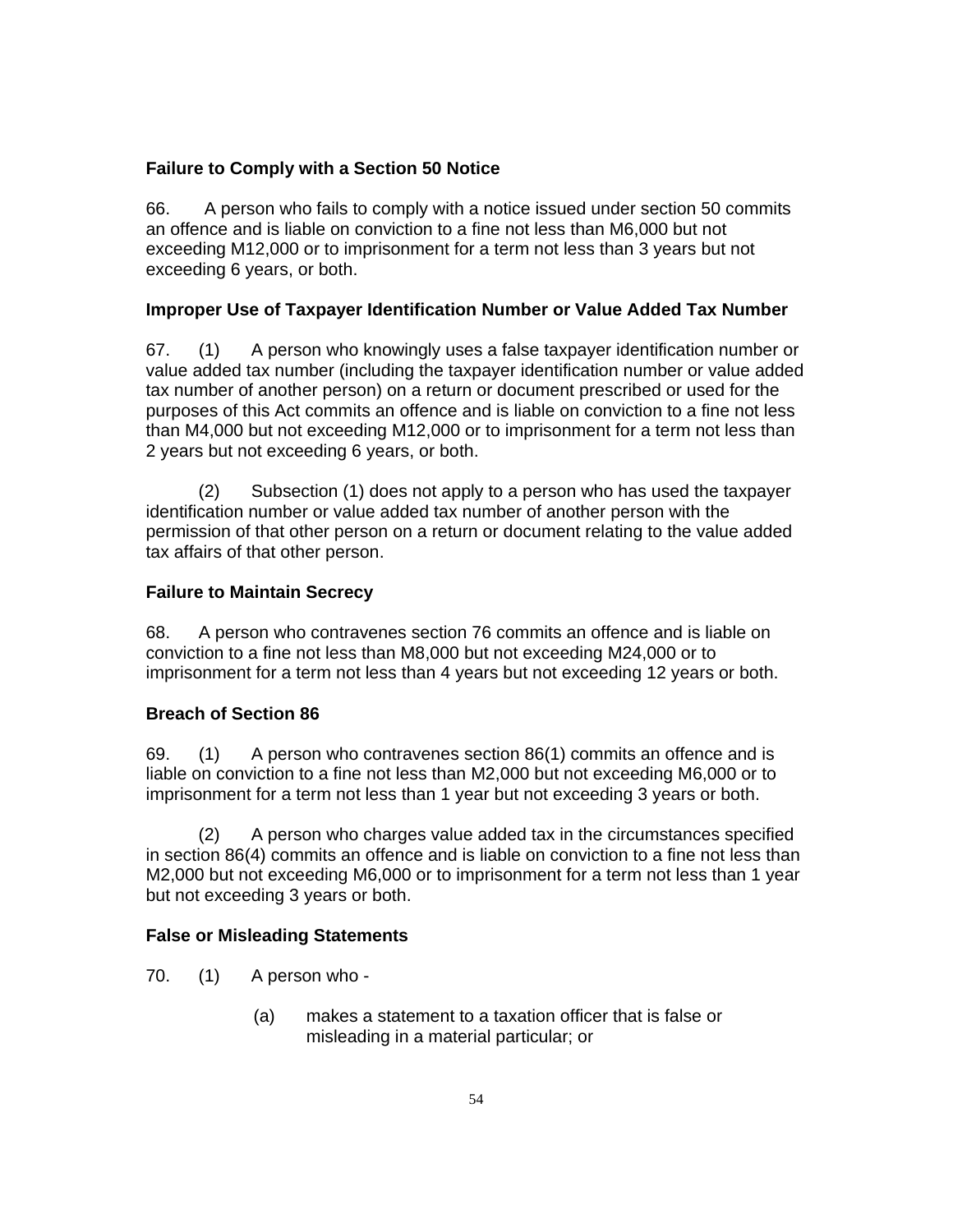(b) omits from a statement made to a taxation officer any matter or thing without which the statement is misleading in a material particular,

commits an offence and is liable on conviction to -

- (i) where the statement or omission was made knowingly or recklessly, a fine not less than M4,000 but not exceeding M12,000 or to imprisonment for a term not less than 2 years but not exceeding 6 years or both; or
- (ii) in any other case, a fine not less than M2,000 but not exceeding M6,000 or to imprisonment for a term not less than 1 year but not exceeding 3 years or both.

(2) It is a defence to a prosecution under subsection (1) if it is proved that the person did not know and could not reasonably be expected to have known that the statement to which the prosecution relates was false or misleading.

(3) A reference in this section to a statement made to a taxation officer is a reference to a statement made orally, in writing, or in any other form to that officer acting in the performance of his or her duties under this Act, and includes a statement made -

- (a) in an application, certificate, declaration, notification, return, objection, or other document made, prepared, given, filed, or furnished under this Act;
- (b) in information required to be furnished under this Act;
- (c) in a document furnished to a taxation officer otherwise than pursuant to this Act;
- (d) in answer to a question asked of a person by a taxation officer; or
- (e) to another person with the knowledge or reasonable expectation that the statement would be conveyed to a taxation officer.

### **Obstructing Taxation Officers**

71. A person who obstructs the Commissioner or an authorised officer in the performance of his or her duties under this Act commits an offence and is liable on conviction to a fine not less than M4,000 but not exceeding M12,000 or to imprisonment for a term not less than 2 years but not exceeding 6 years or both.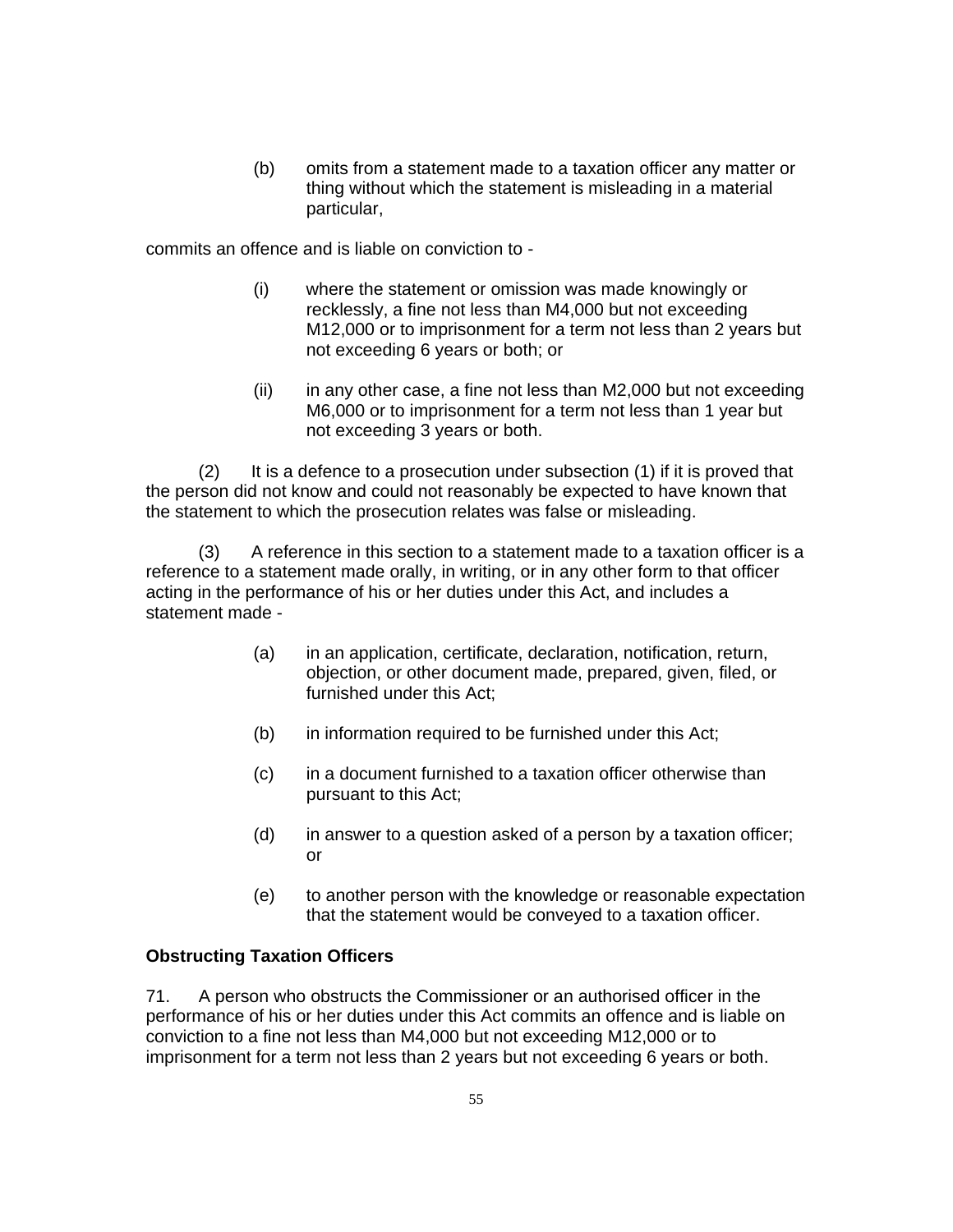### **Impersonating an Officer**

72. Any person who holds out that he or she is an officer engaged in carrying out the provisions of this Act or an officer authorised by the Commissioner for the purposes of entry and search as contemplated in section 49 commits an offence and is liable on conviction to a fine not less than M6,000 but not exceeding M20,000 or to imprisonment for a term not less than 3 years but not exceeding 10 years or both.

### **Offences by Companies**

73. (1) Where an offence under this Division has been committed by a company, every person who at the time of the commission of the offence -

- (a) was a nominated person, director, general manager, secretary, member of the committee of management, or other similar officer of the company; or
- (b) was acting or purporting to act in such capacity, is deemed to have committed the offence.
- (2) Subsection (1) does not apply where
	- (a) the offence was committed without such person's consent or knowledge; and
	- (b) the person exercised all such diligence to prevent the commission of the offence as ought to have been exercised having regard to the nature of the person's functions and all the circumstances.

#### **PART VIII ADMINISTRATION**

### **Division I: Office of the Commissioner of Value Added Tax**

#### **Appointment of Commissioner and Deputy Commissioner of Value Added Tax**

74. (1) The offices of Commissioner of Value Added Tax and Deputy Commissioner of Value Added Tax shall be offices in the Public Service and the appointments shall be in accordance with the provisions of the Constitution.

(2) The Commissioner has the general administration of this Act.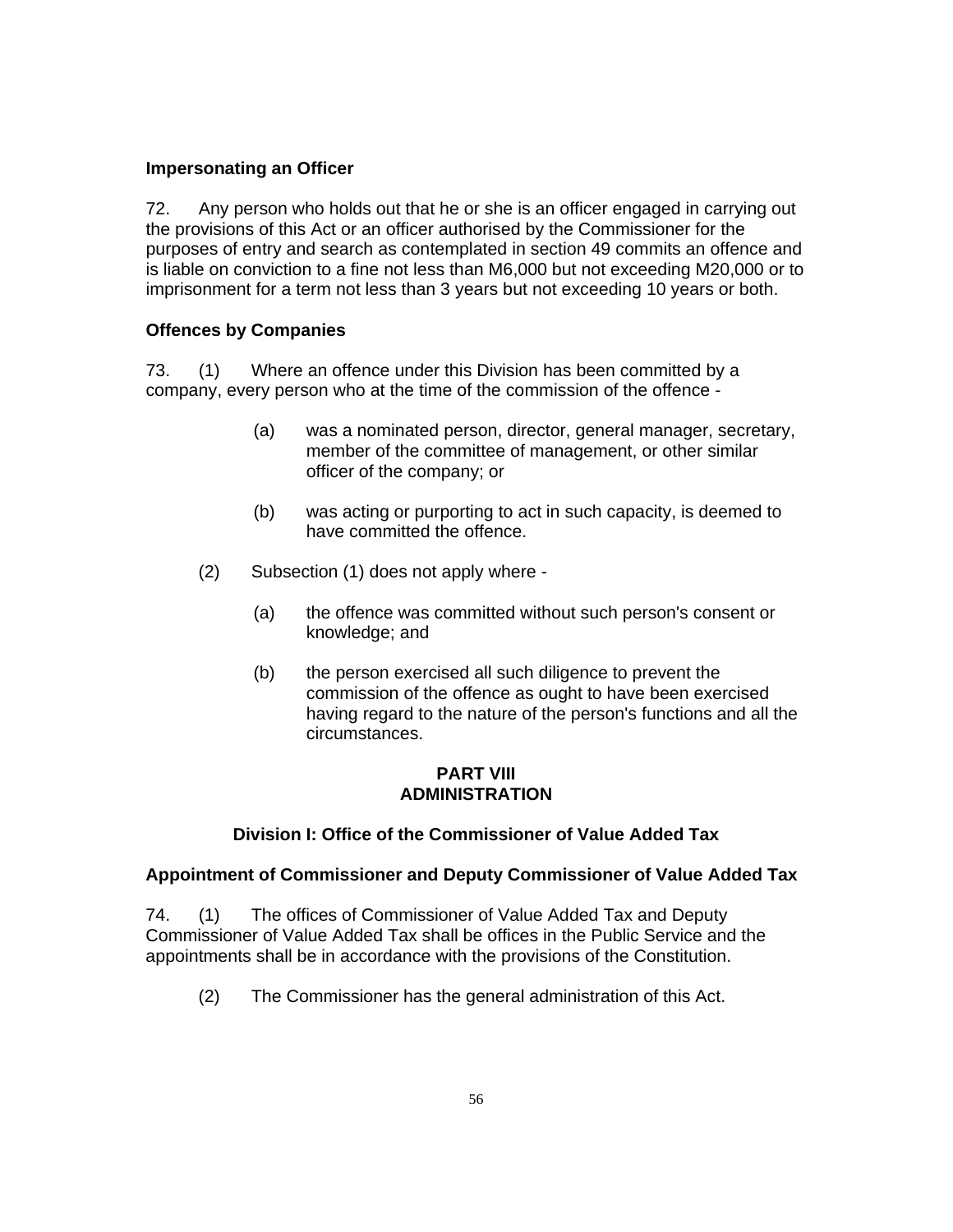(3) The Deputy Commissioner shall perform, under the direction of the Commissioner, such general official duties as is required to be performed by this Act or by the Commissioner; and shall, in the case of illness, absence, or temporary incapacity of the Commissioner, act in the office of the Commissioner.

(4) A notice in the Gazette that a person has been appointed to hold an office under subsection (1) is conclusive evidence of that appointment.

### **Delegation**

75. The Commissioner may delegate to any officer of the Department of Value Added Tax any power or duty conferred or imposed on the Commissioner by this Act, other than this power of delegation.

### **Secrecy**

76. (1) Subject to subsections (3) and (4), a person appointed under or employed in the carrying out of this Act, shall preserve secrecy with regard to all information or documents which may come to his or her knowledge in an official capacity in the performance of duties under this Act, and shall not communicate such information or the contents of such documents to any other person except in the performance of his or her duties under this Act or by order of a competent court.

(2) A person appointed to audit the assessments and accounts of the Commissioner, is, for the purposes of this section, deemed to be a person employed in carrying out the provisions of this Act.

(3) Subsection (1) does not prohibit the disclosure of information or documents to -

- (a) the Minister or any other person where that disclosure is necessary for the purposes of this Act or any other law;
- (b) to the Auditor-General or a person authorised by the Auditor-General; or
- (c) to an authorised officer of the government of a country with which an agreement for the avoidance of double taxation or for reciprocal administrative assistance exists, to the extent permitted under that agreement.

(4) The information obtained by the Commissioner in the performance of the Commissioner's duties under this Act may be used by the Commissioner for the purposes of any other fiscal law administered by the Commissioner or under which the Commissioner is appointed collector of tax.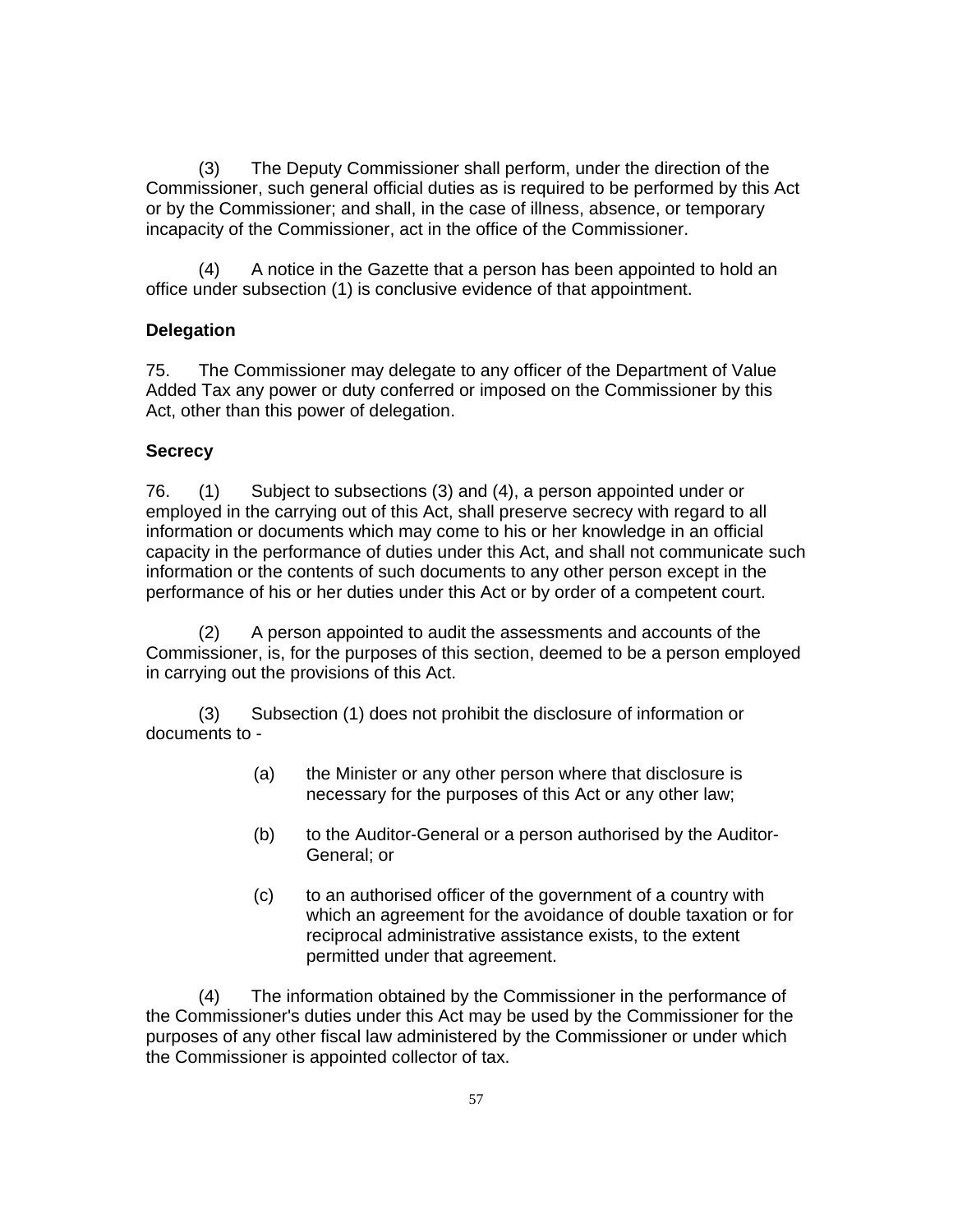(5) No officer or employee of the Department of Value Added Tax may assume his or her duties unless he or she has first taken and subscribed before a Commissioner of Oaths the prescribed oath of secrecy.

(6) Any person receiving documents or information under subsection (3) is required to keep them secret under the provisions of this section, except to the minimum extent necessary to achieve the purpose for which the disclosure was necessary.

#### **Division II: Forms and Notices**

#### **Forms and Notices; Authentication of Documents**

77. (1) Forms, notices, returns, statements, tables, and other documents prescribed or published by the Commissioner may be in such form as the Commissioner determines for the efficient administration of this Act and publication of such documents in the Gazette is not required.

(2) The Commissioner shall make the documents referred to in subsection (1) available to the public at the Value Added Tax Office and at any other locations, or by mail, as the Commissioner determines.

(3) A notice or other document issued, served, or given by the Commissioner under this Act is sufficiently authenticated if the name or title of the Commissioner, or authorised officer, is printed, stamped, or written on the document.

### **Service of Notices and Other Documents**

78. Unless otherwise provided in this Act, a notice or other document required or authorised by this Act to be served -

- (a) on a person being an individual other than in a representative capacity, is considered sufficiently served if -
	- (i) personally served on that person;
	- (ii) left at the person's usual or last known place of abode, office, or place of business in Lesotho; or
	- (iii) sent by registered post to such place of abode, office, or place of business, or to the person's usual or last known address in Lesotho; or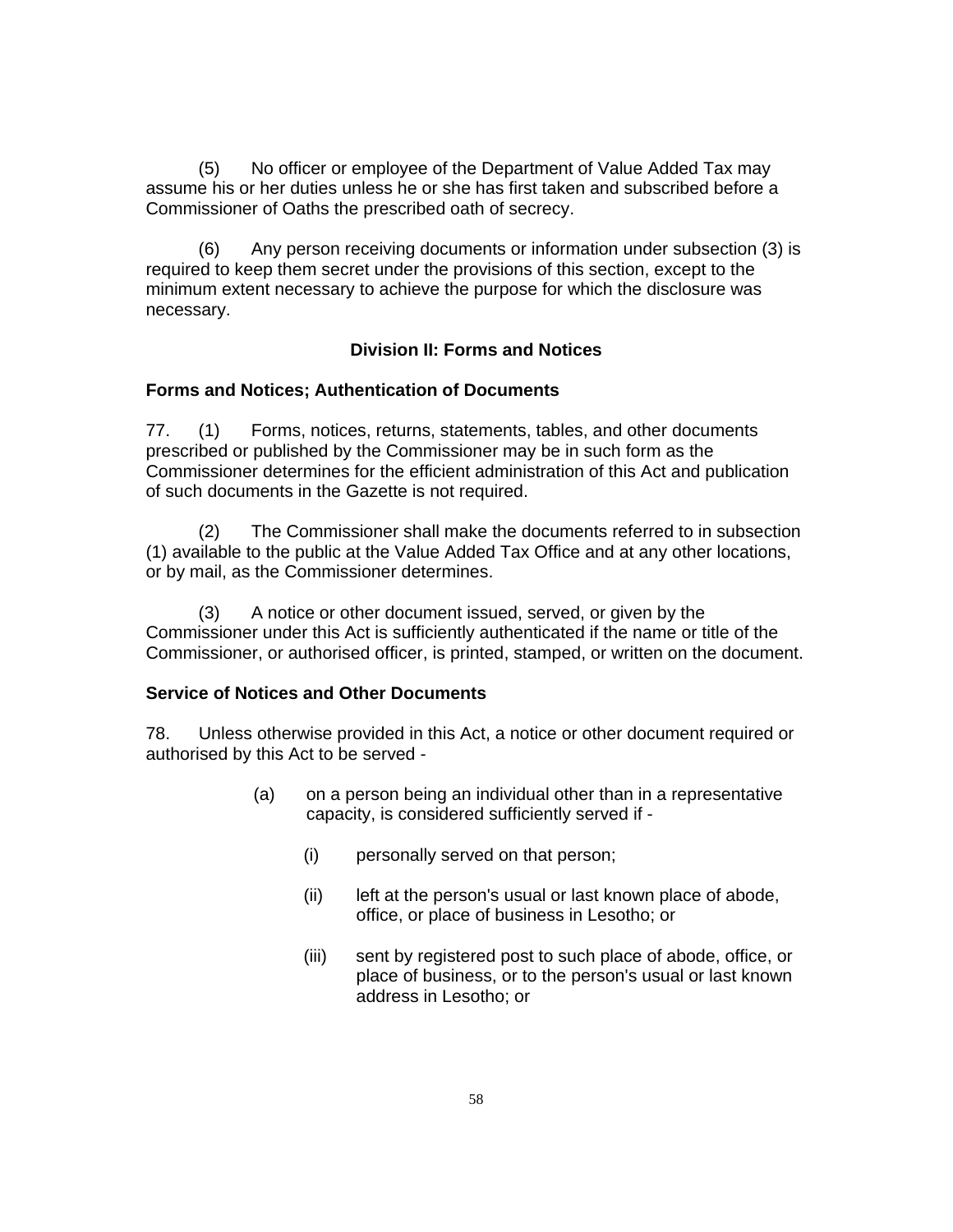- (b) on any other person, is considered sufficiently served if
	- (i) personally served on the person's nominated person;
	- (ii) left at the registered office of the person or the person's address for service of notices under this Act; or
	- (iii) there is no such office or address, it is left at or sent by registered post to any office or place of business of the person in Lesotho.

#### **Division III: Nominated Person**

#### **Nominated Person**

79. (1) Every vendor being a partnership, trust, company, or an individual whose principal place of business is outside Lesotho or who is outside Lesotho for more than one tax period shall have a nominated person for value added tax purposes who is an individual who resides in Lesotho.

(2) The name of the nominated person shall be notified to the Commissioner –

- (a) in the case of a partnership, trust, company, or an individual whose principal place of business is outside Lesotho, in the first tax period in which the partnership, trust, company, or individual becomes a vendor; or
- (b) in the case of an individual who is outside Lesotho, in the first tax period in which the individual is outside Lesotho.

(3) Where a vendor fails to comply with subsection (2), the nominated person will be a person specified by the Commissioner.

(4) A vendor may by notice in writing to the Commissioner change the nominated person.

(5) Subject to section 80, the nominated person is responsible for any obligation imposed on the partnership, trust, company, or individual under this Act.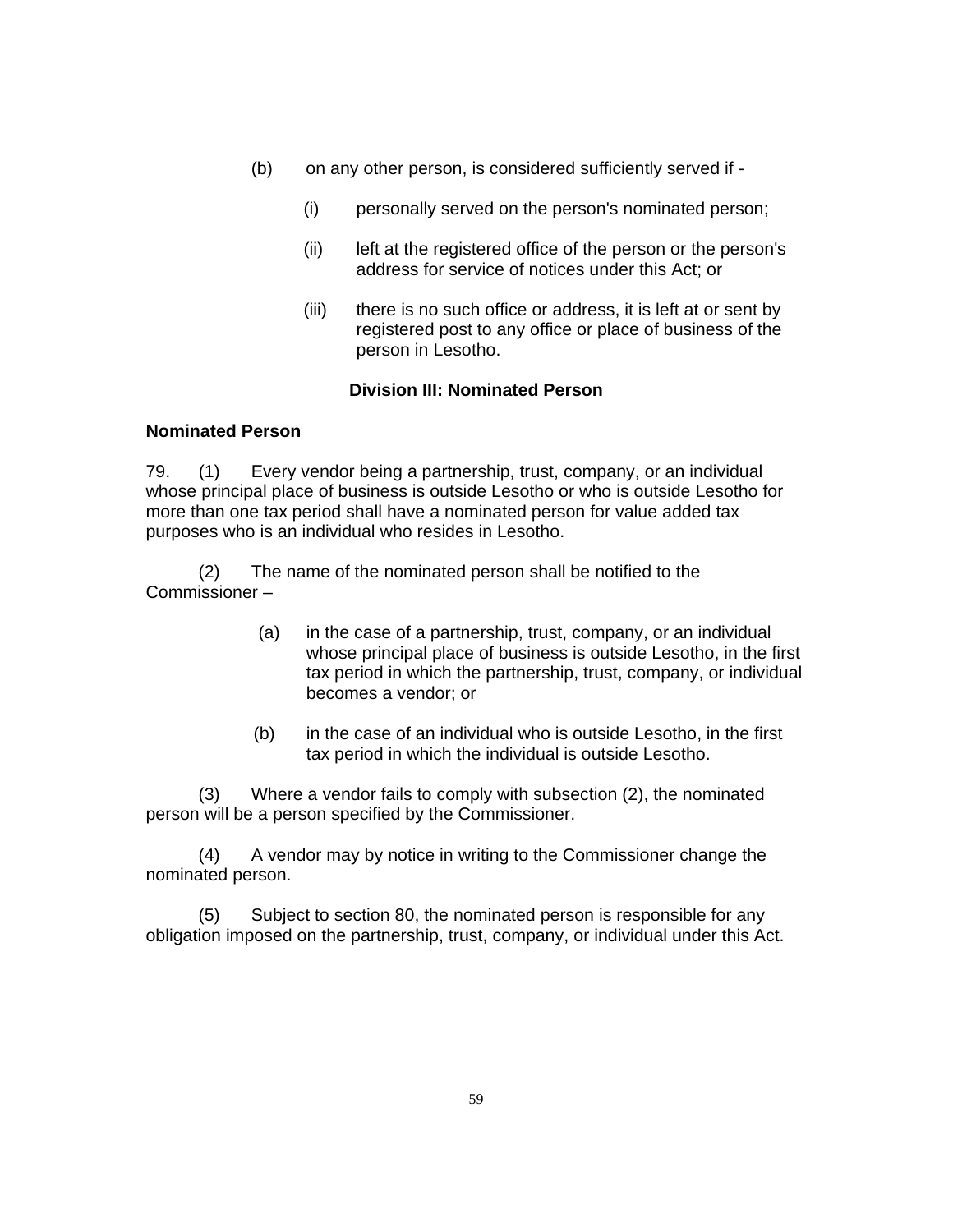#### **Division IV: Application of Act to Partnerships, Unincorporated Associations, Trustees, and Agents**

### **Application of Act to Partnerships and Unincorporated Associations**

80. (1) This Act applies to a partnership as if the partnership were a person, but with the following changes -

- (a) obligations that would be imposed on the partnership are instead imposed on each partner, but may be discharged by any of the partners;
- (b) the partners are jointly and severally liable to pay any amount due under this Act that would be payable by the partnership; and
- (c) any offence under this Act that would otherwise be committed by the partnership is taken to have been committed by each of the partners.

(2) This Act applies to an unincorporated association as if it were a person, but the obligations that would be imposed on the association are imposed instead on each member of the committee of management of the association, but may be discharged by any of those members.

(3) In a prosecution of a person for an offence that the person is taken to have committed under subsection  $(1)(c)$ , it is a defence if the person proves that the person –

- (a) did not aid, abet, counsel, or procure the relevant act or omission; and
- (b) was not in any way knowingly concerned in, or party to, the relevant act or omission.

 (4) Any person responsible, on behalf of the State, for accounting for the receipt and payment of moneys under the provisions of any law or for the receipt and payment of public funds or of funds voted by Parliament shall be responsible for performing any duties (including the payment of tax) imposed by this Act on the State.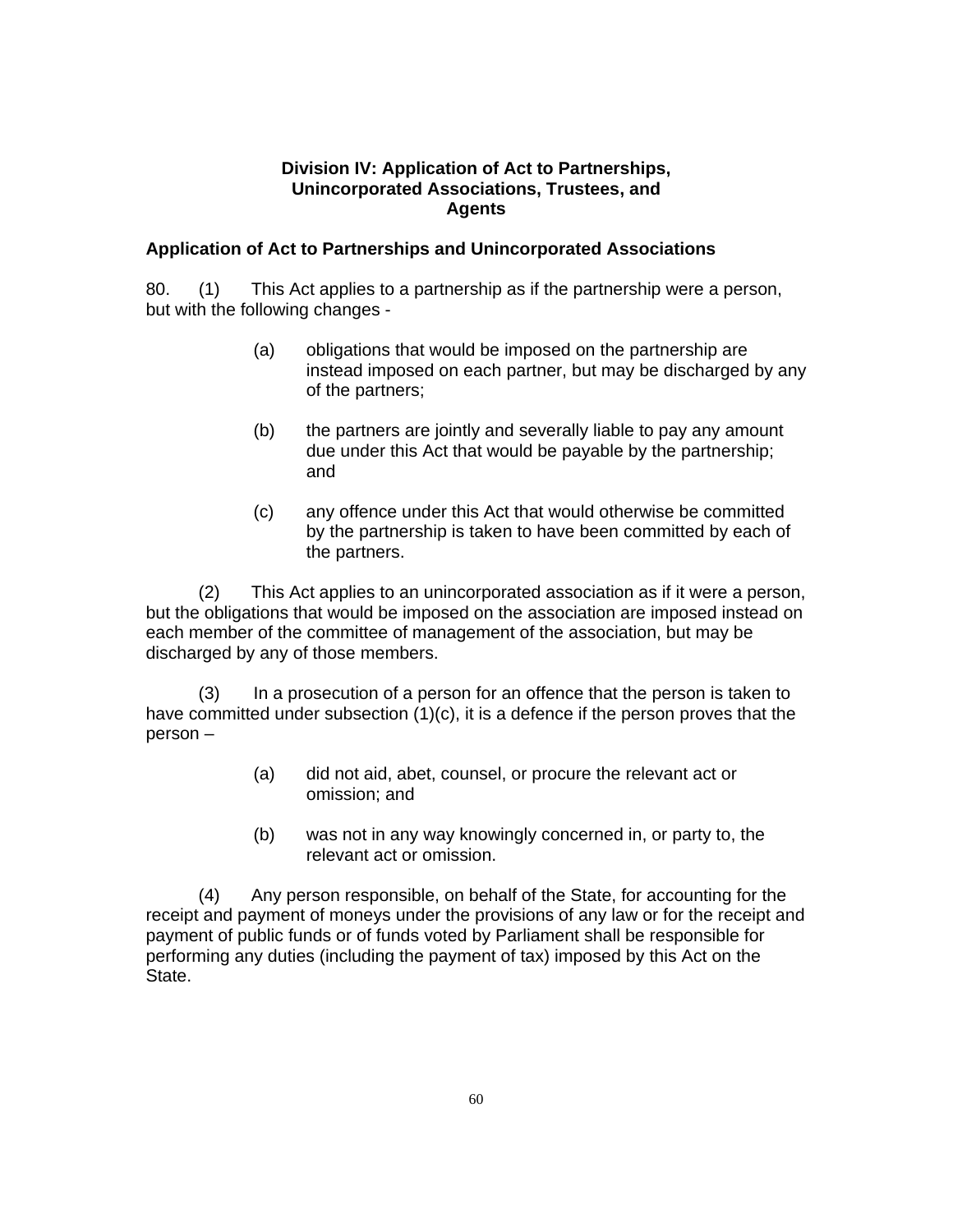(5) Any person who is responsible for accounting for the receipt and payment of moneys or funds on behalf of a regional or local public authority or body shall be responsible for performing any duties (including the payment of tax) imposed by this Act on the authority or body.

### **Trustees**

81. A person who is a trustee in more than one capacity is treated for the purposes of this Act as a separate person in relation to each of those capacities.

#### **Agents and Auctioneers**

82. (1) Where a taxable supply has been made in the circumstances specified in section 8(11)(a) and the recipient of the supply is a vendor, the agent may issue a value added tax invoice in accordance with this Act in relation to the supply as if the agent had made the supply; and the principal shall not also issue a value added tax invoice in relation to the supply.

(2) Where a taxable supply has been made in the circumstances specified in section 8(11)(b) and the principal is a vendor, at the request of the agent, a value added tax invoice in relation to the supply may be issued to the agent; and a value added tax invoice shall not be issued to the principal in relation to the supply.

(3) Where value added tax is payable by an auctioneer in respect of the supply of goods specified under section 8(13), the auctioneer shall charge the purchaser the amount of value added tax payable in respect of the sale by adding the value added tax to the amount of a successful bid, or, in the case of sales out-ofhand, to the purchase price and shall recover that tax from the purchaser.

### **CHAPTER IX MISCELLANEOUS PROVISIONS**

#### **Currency Conversion**

83. (1) For the purposes of this Act, all amounts of money are to be expressed in Maloti.

(2) If an amount is expressed in a currency other than Maloti, the amount shall be converted at the exchange rate applying between the currency and Maloti at the time the amount is taken into account under this Act.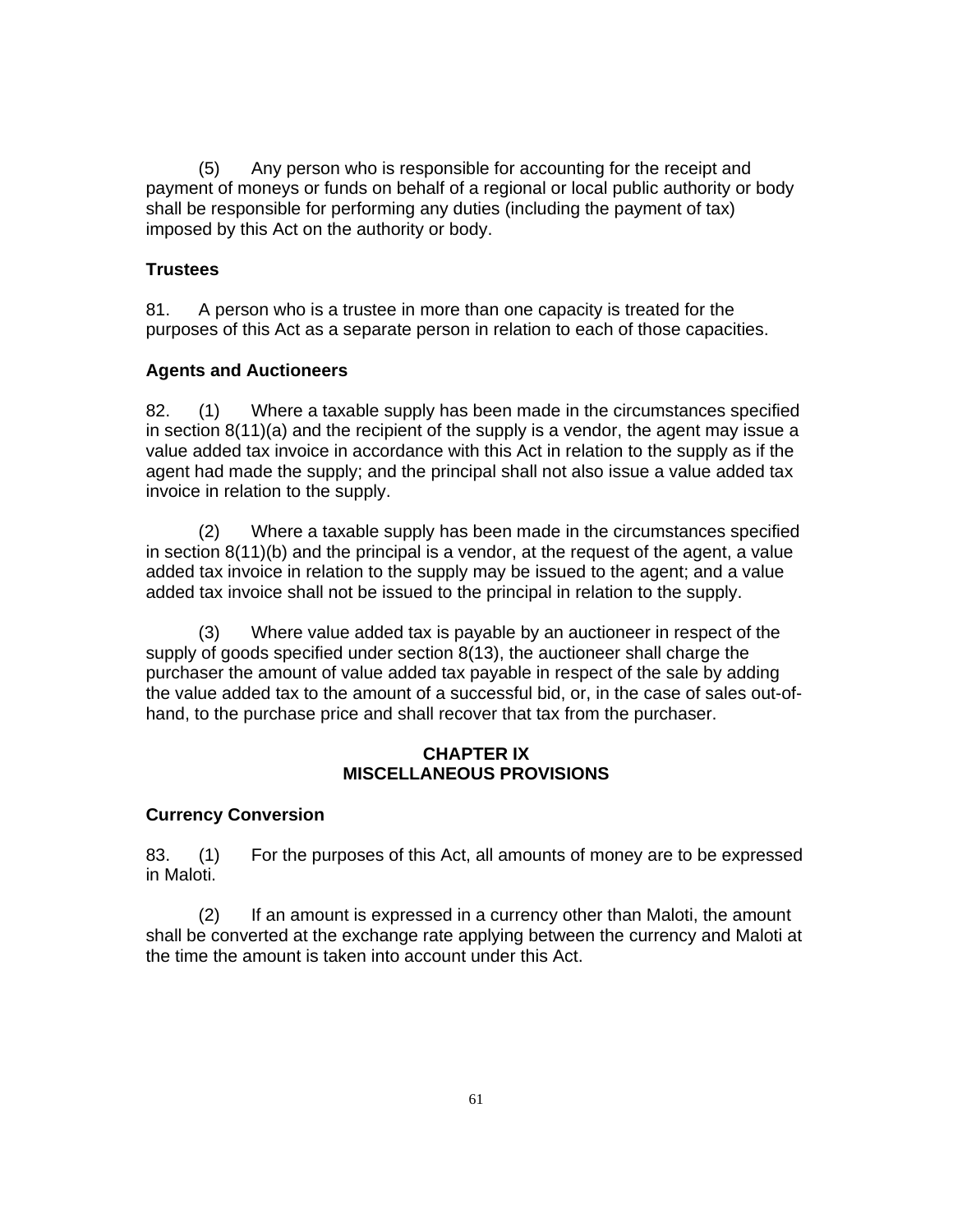#### **Schemes for Obtaining Undue Value Added Tax Benefits**

84.  $(1)$  In this section –

"scheme" includes any agreement, arrangement, promise, or undertaking whether express or implied and whether or not enforceable, or intended to be enforceable, by legal proceedings, and any plan, proposal, course of action, or course of conduct; and

"tax benefit" includes -

- (a) a reduction in the liability of any person to pay value added tax;
- (b) an increase in the entitlement of a person to a credit or refund; or
- (c) any other avoidance or postponement of liability for the payment of value added tax.

(2) Notwithstanding anything in this Act, if the Commissioner is satisfied that a scheme has been entered into or carried out where -

- (a) a person has obtained a tax benefit in connection with the scheme; and
- (b) having regard to the substance of the scheme, it could be concluded that the person, or one of the persons, who entered into or carried out the scheme did so for the sole or dominant purpose of enabling the person to obtain the tax benefit,

the Commissioner may determine the liability of the person who has obtained the tax benefit as if the scheme had not been entered into or carried out, or in such manner as in the circumstances the Commissioner considers appropriate for the prevention or reduction of the tax benefit.

#### **Goods Requiring Registration or Clearance**

85. (1) Where goods require registration under any law, that registration shall not be effected unless the person seeking registration under that law proves to the registering authority that value added tax has been paid in respect of the supply of those goods to, or import by, the person, or the supply is exempt from, or otherwise not subject to, value added tax under this or any other law.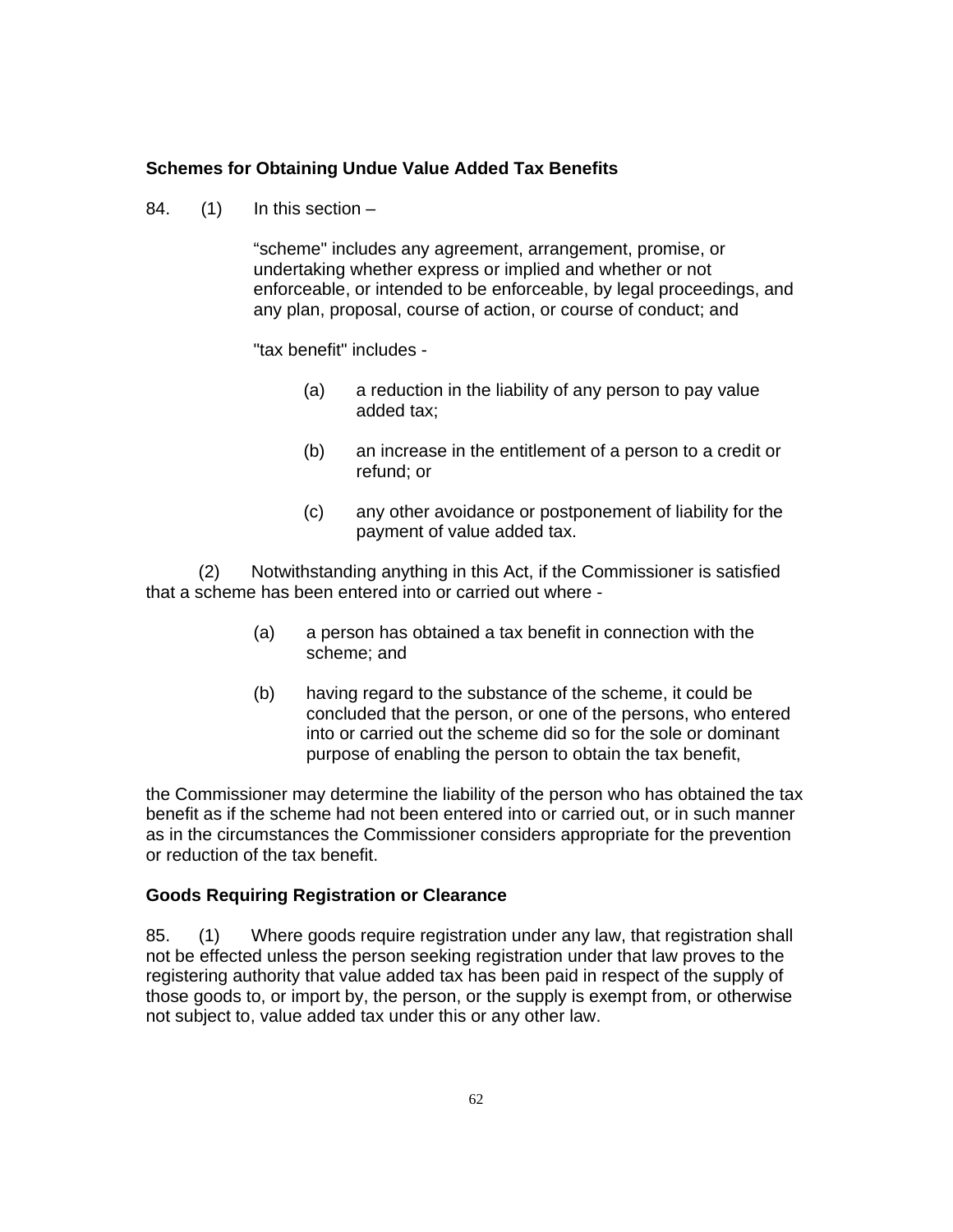(2) If goods imported into Lesotho have to be cleared under the Customs and Excise Act, 1982, the goods shall not be cleared for collection unless the importer produces proof that value added tax has been paid or that the goods are exempt from value added tax.

(3) Registration or clearance in contravention of this section is null and void.

#### **Prohibition on Advertising; Pricing on Tax-Exclusive or Tax-Inclusive Basis**

86. (1) A person shall not advertise or hold out to the public or to a purchaser that the value added tax payable in respect of a supply shall be borne or absorbed by the person, or that value added tax will not be considered as an element in the price, or that if value added tax is included in the price it shall be refunded.

(2) Except as provided under subsection (3), a taxable supply shall be priced exclusive of tax and the value added tax payable shall -

- (a) form a part of the price of the transaction;
- (b) be entered in a different column on the invoice; and
- (c) be recovered from the purchaser by the seller.

 (3) A vendor making taxable supplies to a person who is not a vendor shall state the price for the supply as inclusive of tax and the vendor -

- (a) shall display a sign in a prominent location on the business premises, or disclose prominently on its invoices that the supplies are made inclusive of tax; and
- (b) shall disclose prominently on its invoices that the supplies are taxable or exempt from tax and, if taxable, the rate charged.

(4) Notwithstanding section 5 and subject to this Act, where any person who is not a vendor states that value added tax is charged in respect of a supply of goods or services, the person shall be liable to pay the tax to the Commissioner within seven days of the date of the supply and the tax shall be treated as value added tax for all purposes of the Act.

(5) Subject to section 15, where the amount of value added tax that a vendor states has been charged in respect of a taxable supply exceeds the tax properly chargeable in respect of the supply, the value added tax payable in respect of the supply is the amount stated as charged on the supply.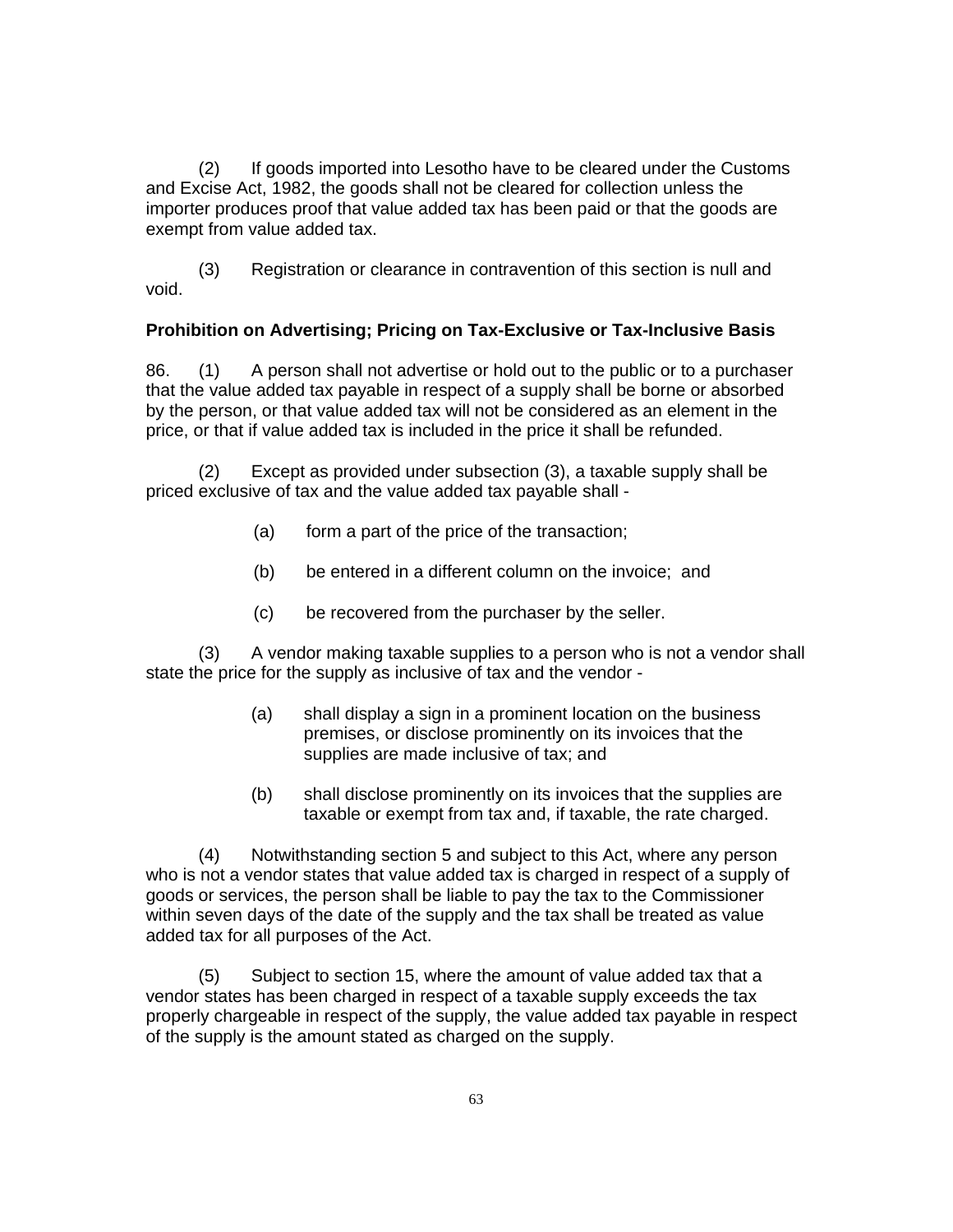#### **International Agreements**

87. (1) The Minister may, on behalf of the Government, enter into an agreement with the Government of another country on a reciprocal basis for the prevention of fiscal evasion or avoidance, the rendering of assistance and cooperation and the establishment of a refund system in respect of general sales tax or value added tax collected in the participating countries.

(2) An agreement entered into under subsection (1) may be laid before the National Assembly as soon as may be after the agreement is entered into.

(3) The Minister may, at any time, amend or terminate an agreement entered into under subsection (1).

(4) An agreement made under this section may be published in the Gazette.

(5) Where an international agreement provides for reciprocal assistance in the collection of tax and the Commissioner has received a request from a country pursuant to that agreement for the collection from any person in Lesotho of an amount due by that person under the tax laws of the country, the Commissioner may, by notice in writing, require the person to pay the amount on a date specified in the notice to the Commissioner for transmission to the proper authority in that other country.

(6) If a person fails to comply with a notice under subsection (5), the amount in question may be recovered by commissioner for transmission to the proper authority in that country as if it were a tax payable by the person under this Act.

#### **Regulations and Amendment of Schedules**

88. (1) The Minister may make regulations -

- (a) for the better carrying into effect of the purposes of this Act;
- (b) to amend a Schedule to this Act;
- (c) to amend any monetary amount set out in this Act;
- (d) to amend the time for filing a value added tax return under section 27; or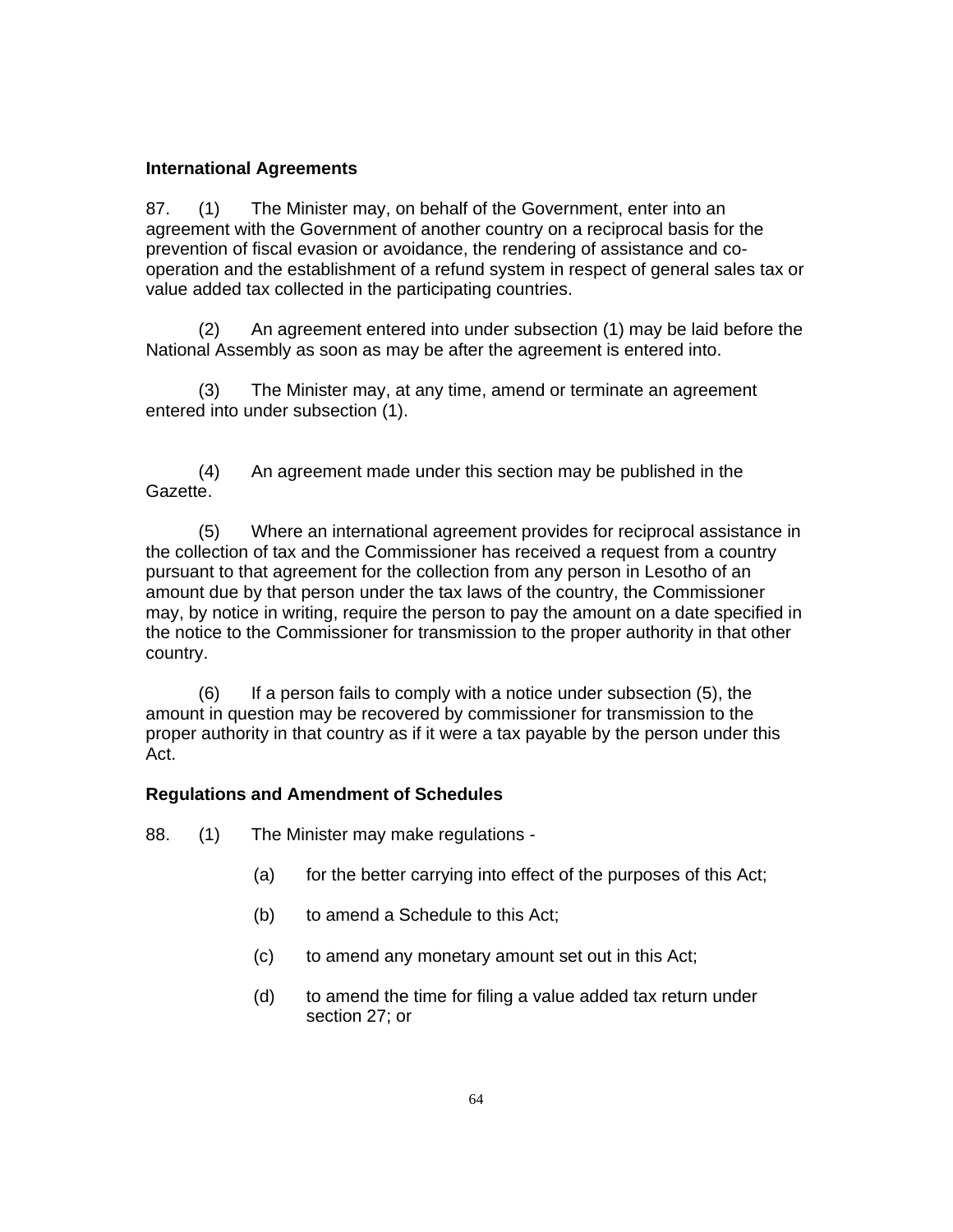- (e) to amend the rate of additional tax imposed under sections 54 and 55.
- (2) The regulations may
	- (a) contain a provision of a saving or transitional nature; or
	- (b) prescribe specific offences for breach of the regulations.

(3) If the regulations so provide, they may take effect from the date on which this Act comes into effect or a later date, regardless of whether they are published in the Gazette after a notice under this Act is published in the Gazette.

#### **Repeal**

89. Subject to section 90, the Sales Tax Act, 1995 $^8$  is repealed.

#### **Transitional**

90. (1) In this section -

"commencement date" means the date on which this Act comes into operation under section 2;

"qualifying goods or services", in relation to a vendor, means –

- (a) goods on hand at the commencement date held for re-supply by the vendor in substantially the same state in the course of making taxable supplies on or after the commencement date;
- (b) goods on hand at, or services acquired before, the commencement date held for use by the vendor as raw materials in manufacturing goods to be supplied in taxable supplies on or after the commencement date; or
- (c) services acquired before the commencement date and held for re-supply by the vendor in substantially the same state in the course of making taxable supplies on or after the commencement date,

provided the goods or services were acquired by the vendor not more than two months before the commencement date; and

"Repealed Legislation" means the legislation repealed under section 89.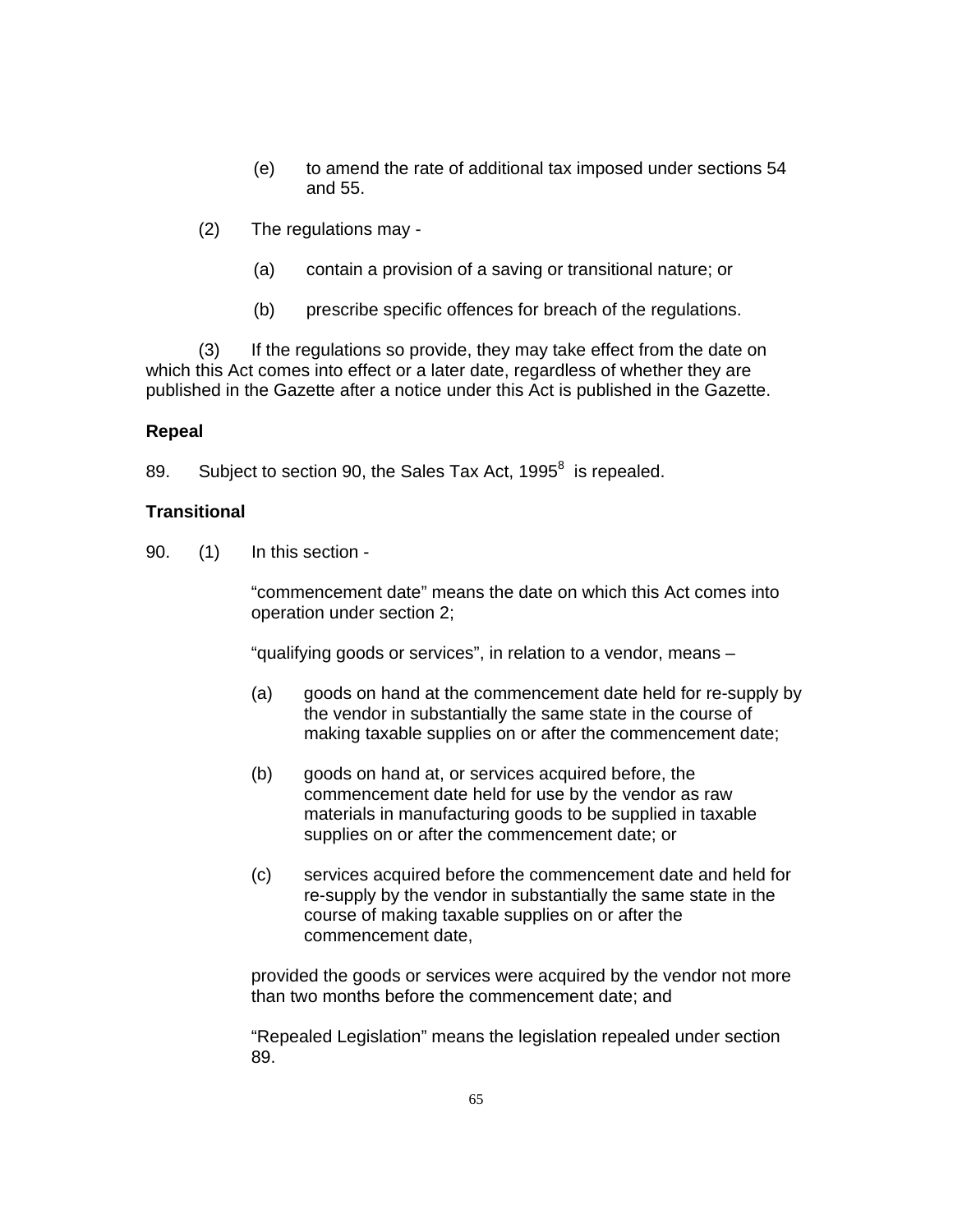(2) The Repealed Legislation continues to apply to a supply or import of goods or services prior to the commencement date.

(3) All appointments made under the Repealed Legislation and subsisting at the date of commencement of this Act are deemed to be appointments made under this Act; and an oath of secrecy taken under the Repealed Legislation is treated as having been taken under this Act.

(4) All forms and documents used in relation to the Repealed Legislation may continue to be used under this Act and all references in those forms and documents to provisions of and expressions appropriate to the Repealed Legislation are taken to refer to the corresponding provisions and expressions of this Act.

(5) A supply to, or import by, the Lesotho Government is an exempt supply until the Minister provides otherwise in a notice published in the Gazette.

 (6) A vendor may make an application in writing to the Commissioner that sales tax paid by the vendor in respect of the acquisition of qualifying goods or services is allowed as a credit under section 23 in the first tax period of the vendor under the Act.

- (7) An application under subsection (6)
	- (a) shall be made within two months after the commencement date; and
	- (b) shall include documentary proof that sales tax has been paid in respect of the acquisition of the goods or services to which the application relates.

 (8) Subject to subsection (9), the Commissioner may grant an application under subsection (6) where the Commissioner is satisfied that the goods or services to which the application relates are qualifying goods or services and that sales tax has been paid in respect of the acquisition of the goods or services.

 (9) The sales tax allowed as a credit under subsection (8) shall not exceed the amount of value added tax which would have been payable had the goods or services been acquired on or after the commencement date.

 (10) A vendor dissatisfied with a decision of the Commissioner under subsection (8) may only challenge the decision under Part II of Chapter VIII on the basis that the decision is an assessment.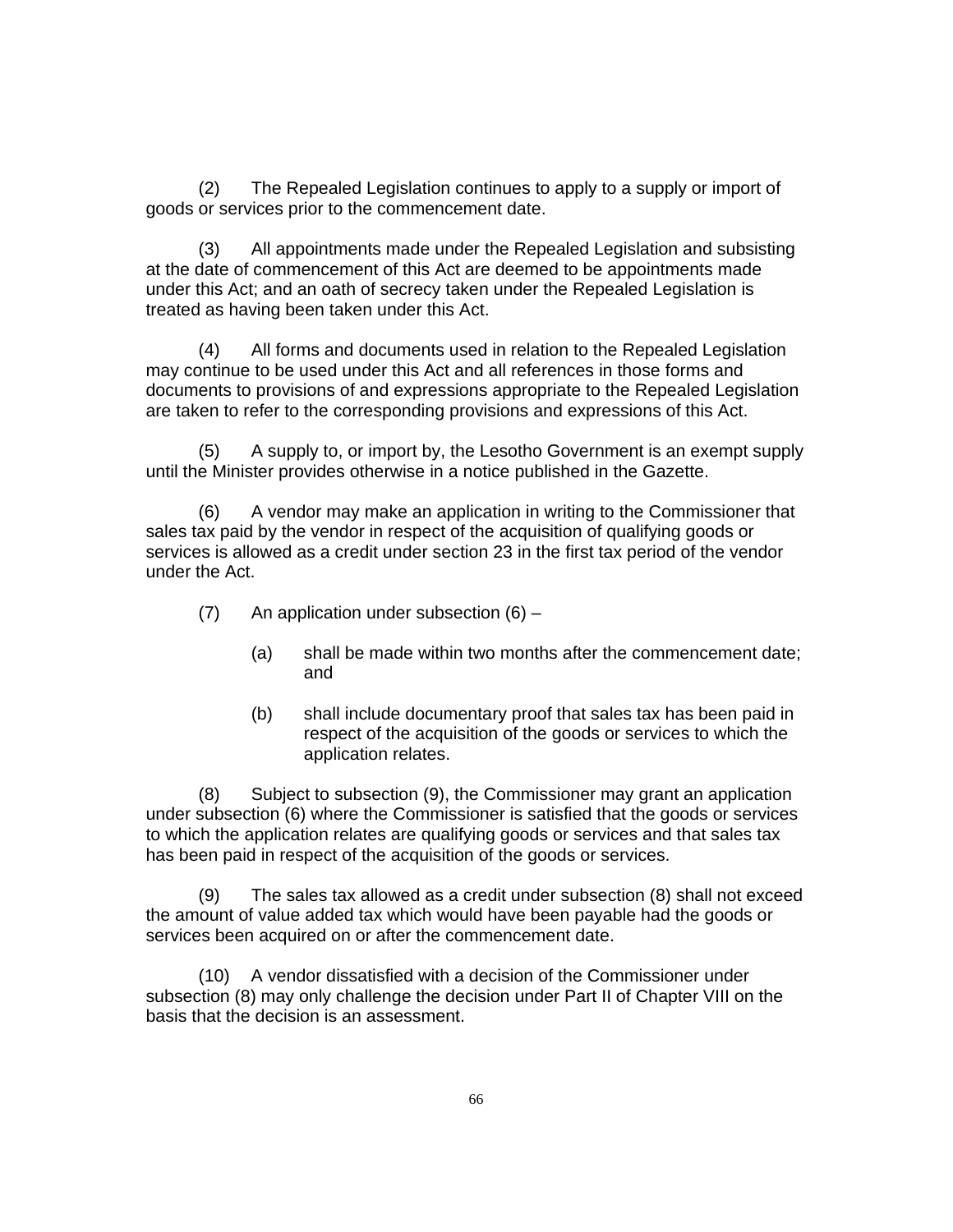### **NOTES**

- 1. Proclamation No.5 of 1919 [Auction Sales Proclamation 1919]<br>2. Act No.24 of 1974 [Hire Purchase Act 1974]
- Act No.24 of 1974 [Hire Purchase Act 1974]
- 3. Act No.27 of 1969 [industrial licensing Act 1969]
- 4. Act No.10 of 1982 [Customs and Excise Act 1982]
- 5. Act No.9 of 1993 [Income Tax Act 1993]
- 6. Proclamation No.51 of 1957 [Insolvency Proclamation 1957]
- 7. Act No. 31 of 1969 [Diplomatic Privileges Act 1969]
- 8. Act No.14 of 1995 [Sales Tax Act 1995]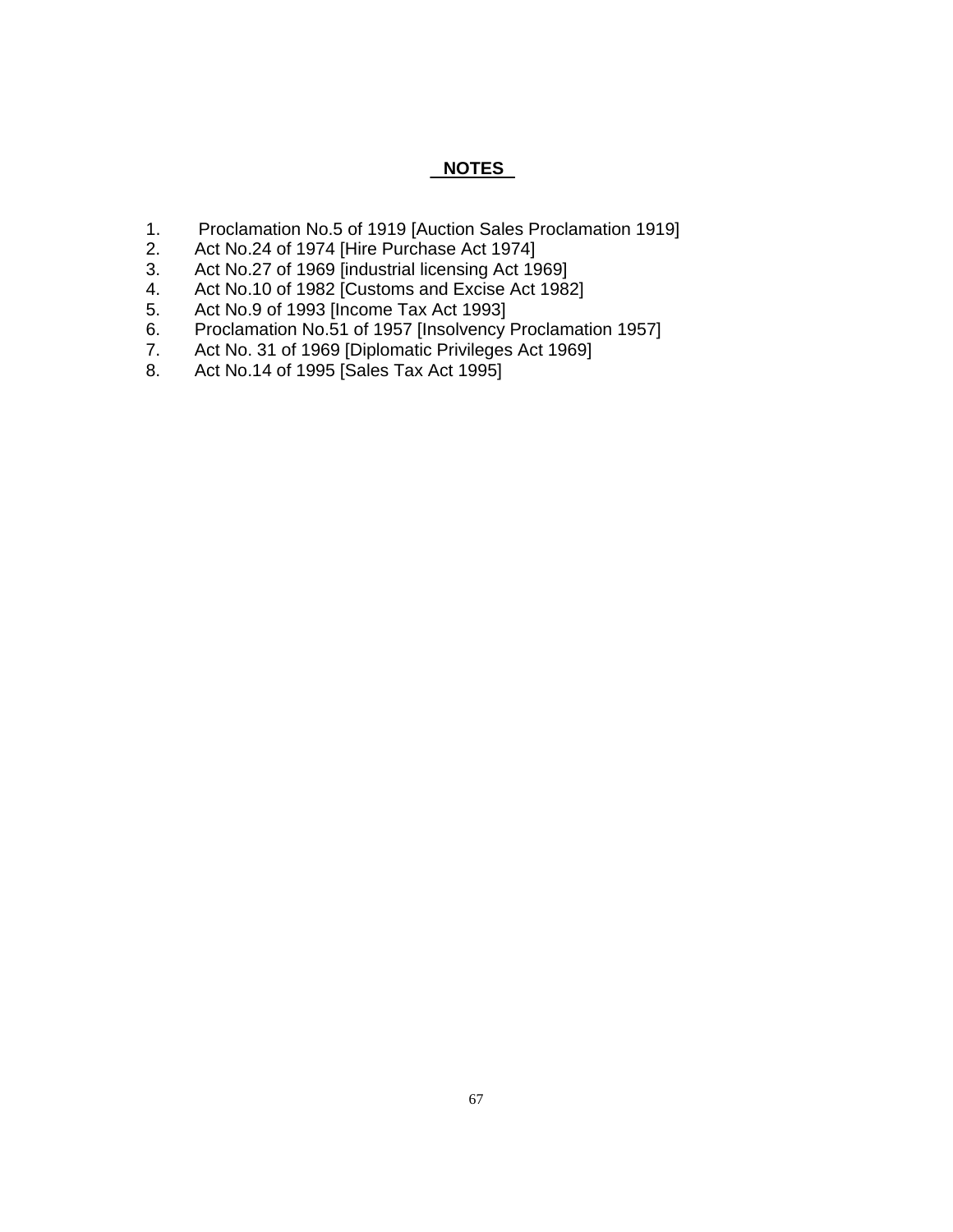#### **SCHEDULES**

#### **SCHEDULE I (Section 3)**

#### **Public International Organisations**

African Development Bank African Development Fund Anglo De Beers Forest Services (Lesotho) Catholic Relief Services Co-operative for American Remittances Everywhere Crown Agents/Customs Cooperative Council Customs cooperation Council Development Bank of South Africa European Bank for Reconstruction and Development European Development Fund European Union Food and Agriculture Organisation Intergovernmental Maritime Consultative Organisation International Atomic Energy Agency International Bank for Reconstruction and Development International Centre for Setlement of Ivestment Disputes International Civil Aviation Organisation International Committee of the Red Cross International Criminal Police Organisation International Development Association International Finance Corporation International Fund for Agricultural Development International Labour Organisation International Maritime Satellite Organisation International Monetary Fund International Secretariat for Volunteer Services International Telecommunications Satellite Organisation International Telecommunications Union International Voluntary Service International Wheat Advisory Committee Multilateral Investment Guarantee Agency Multinational Programming and Operational Centre Organisation for Economic Co-operation and Development Organisation of African Unity Overseas Development Administration Preferential Trade Agreement for Eastern and Southern African States Skillshare Africa The Southern African Development Community United International Bureau for the Protection of Intellectual Property United Nations related Agencies and Specialised Agencies of that Organisation United States Peace Corps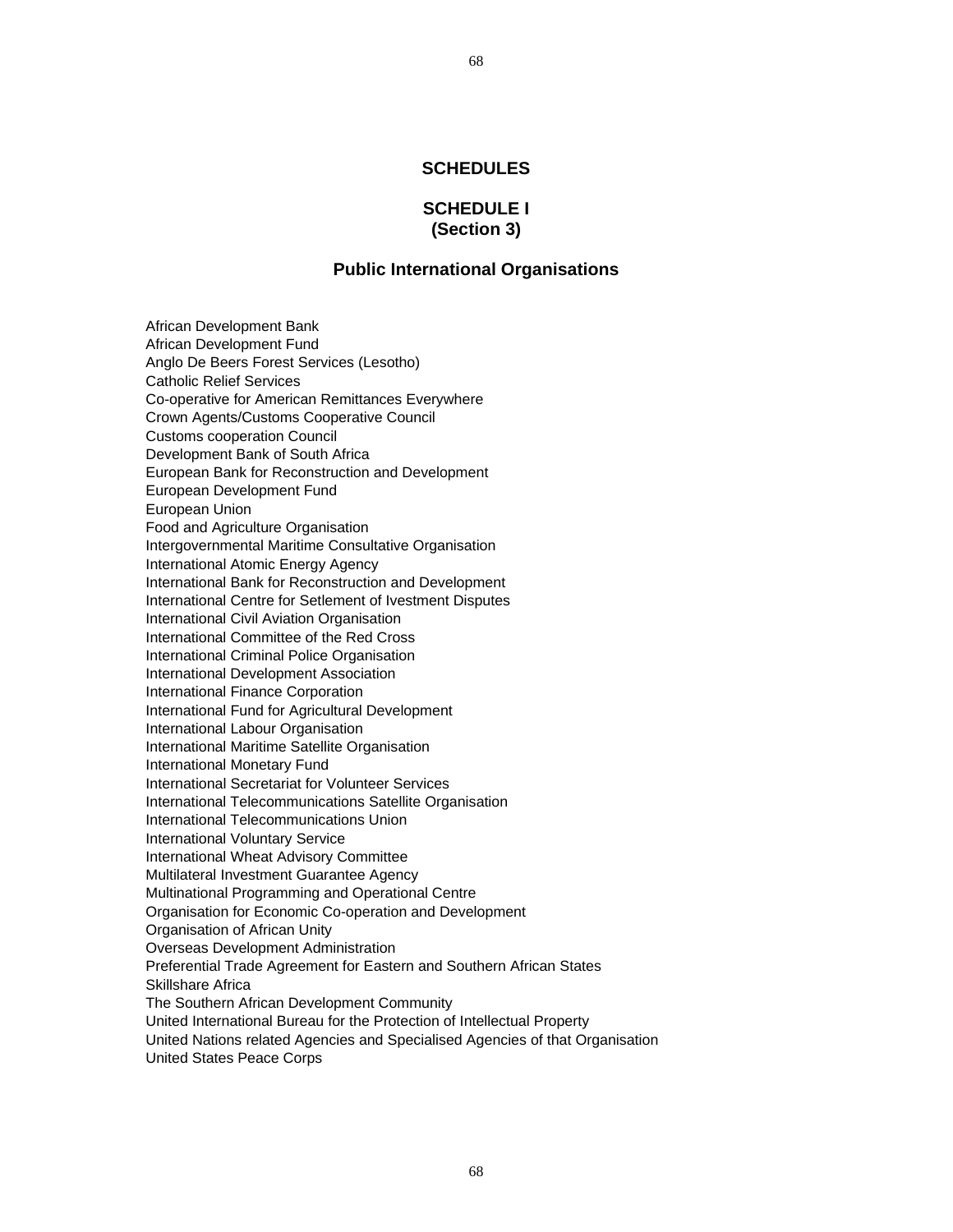Universal Postal Union Voluntary Service Overseas World Food Programme World Health Organisation World Intellectual Property Organisation World Meteorological Organisation World Tourism Organisation World Trade Organisation World University Services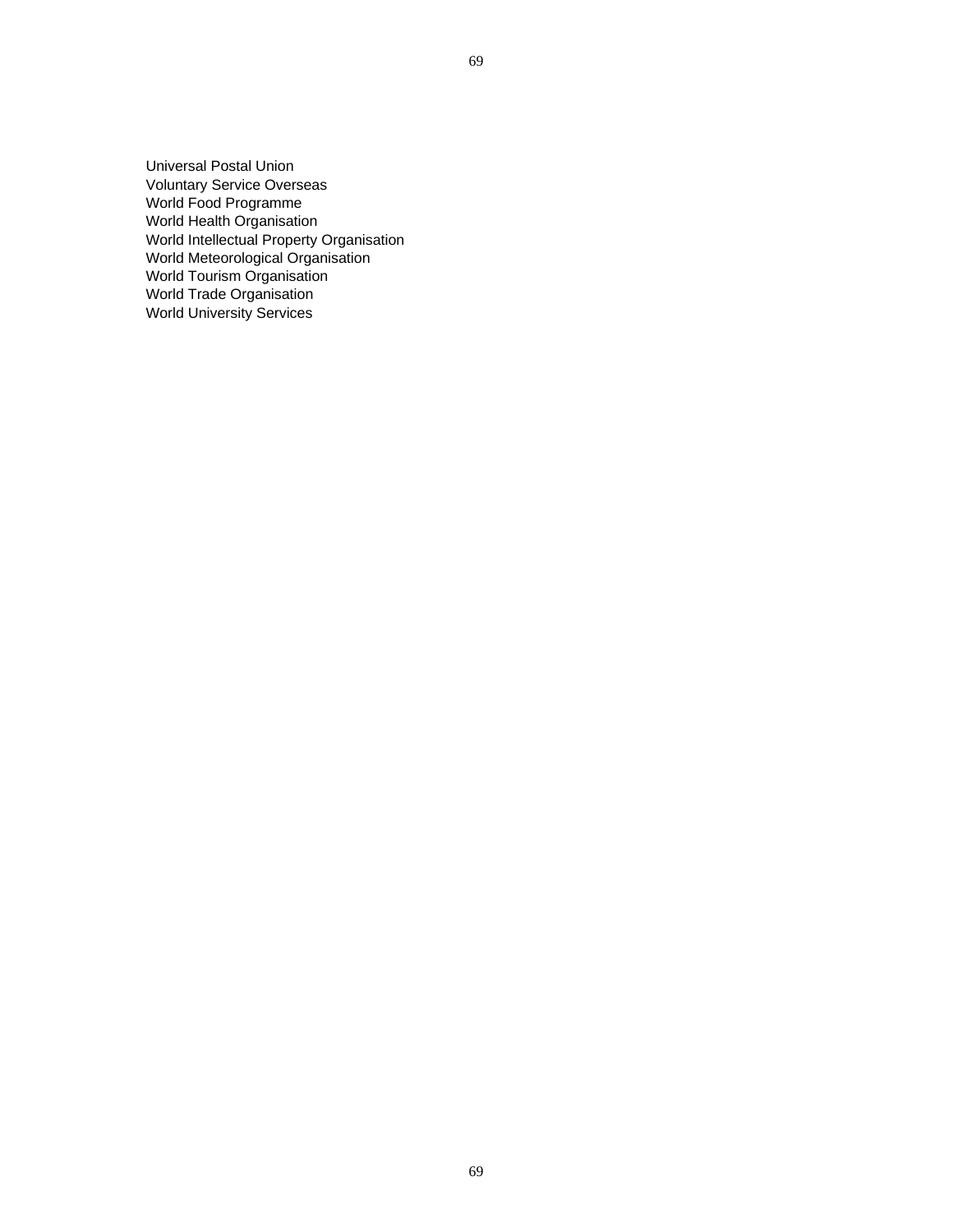#### **SCHEDULE II (SECTION 6)**

## **Goods Prescribed for the Purposes of Section 6(3)**

The following goods are prescribed for the purposes of section 6(3):

1. Goods imported into Lesotho in respect of which no customs duty is payable in terms of the Customs and Excise Act, 1982, being -

- (a) goods for Heads of State, Diplomatic, and other Foreign Representatives;
- (b) used personal effects and sporting or recreational equipment, imported as passengers' baggage;
- (c) goods imported as accompanied passengers' baggage by any person (other than an import from the Republic of South Africa) and cleared at the place where he or she enters Lesotho, being per person -
	- (i) wine, not exceeding the duty free limit specified in the Customs and Excise Act, 1982;
	- (ii) spirituous and other alcoholic beverages, a total quantity not exceeding the duty free limit specified in the Customs and Excise Act, 1982;
	- (iii) manufactured tobacco, not exceeding the duty free limits as specified in the Customs and Excise Act, 1982;
	- (iv) perfumery, not exceeding the duty free limit as specified in the Customs and Excise Act, 1982; or
	- (v) other new or used goods of a total value not exceeding the duty free limit as specified in the Customs and Excise Act, 1982;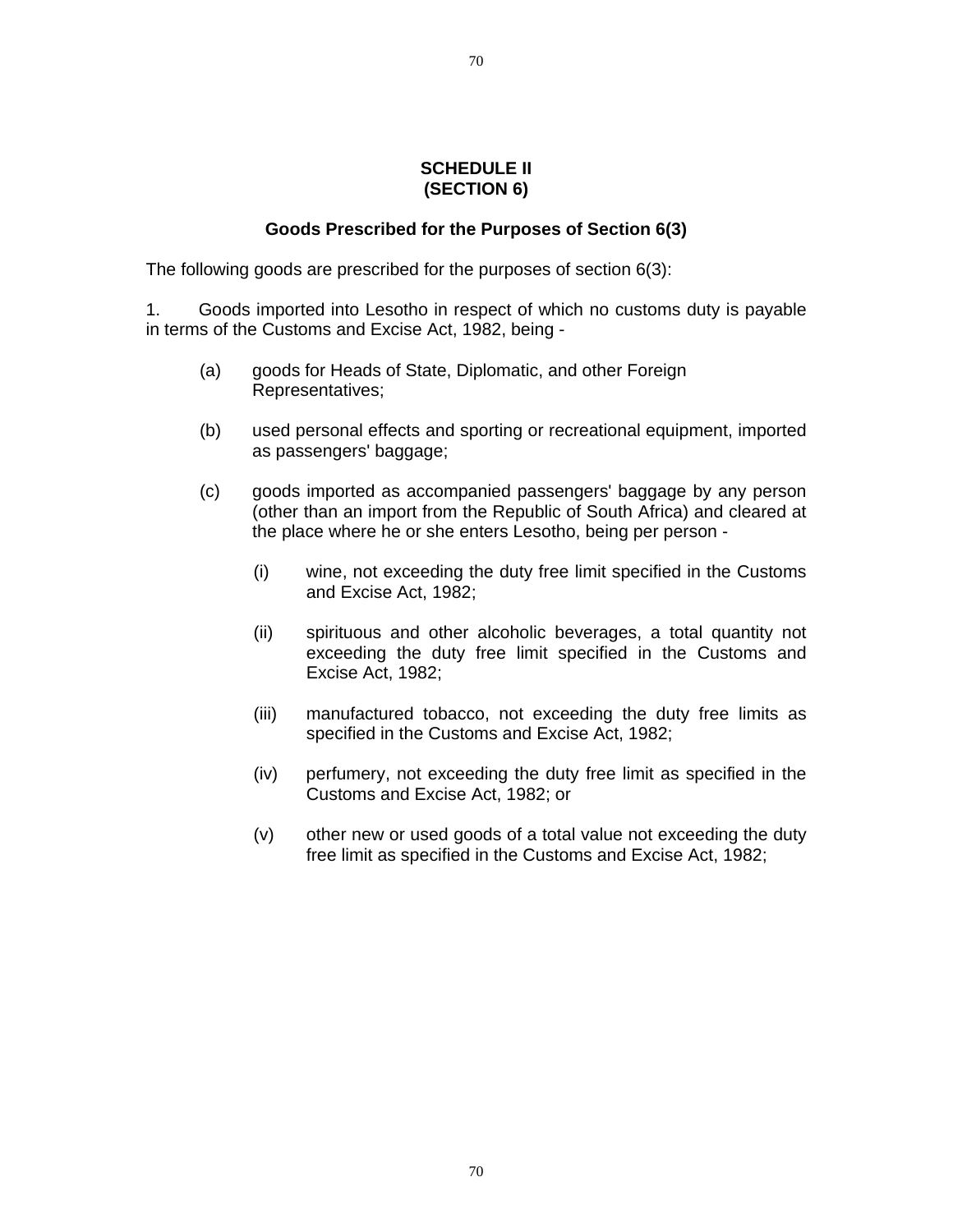- (d) household furniture and effects, and other removable articles, including one motor vehicle per household and equipment necessary for the exercise of the calling, trade, or profession, being the bona fide property of a natural person (including a returning resident of Lesotho and members of his or her family), imported for own use on a change of residence to Lesotho, but not including -
	- (i) industrial, commercial, or agricultural plant;
	- (ii) alcoholic beverages; or
	- (iii) tobacco goods;
- (e) bona fide unsolicited gifts of not more than two parcels per person per calendar year and of which the value per parcel does not exceed the limit specified in the Customs and Excise Act, 1982 consigned by natural persons abroad to natural persons in Lesotho, but not including goods contained in passengers' baggage, wine, spirits, and manufactured tobacco including cigarettes and cigars;
- (f) goods imported
	- (i) for the relief of distressed persons in cases of famine or other national disasters; or
	- (ii) in terms of an obligation under any multilateral international agreement to which Lesotho is a party;
- (g) goods imported for any purpose agreed upon between the Governments of Lesotho, the Republic of South Africa, Botswana, Swaziland, and Namibia;
- (h) goods temporarily admitted for specific purposes; and
- (i) goods temporarily admitted subject to exportation in the same state
	- (i) publications and other advertising matter relating to fairs, exhibitions, and tourism in foreign countries, when imported by a tourist agency of a foreign government recognised by the Commissioner for the purposes of this exemption; or
	- (ii) invalid carriages, whether or not motorised or otherwise mechanically propelled.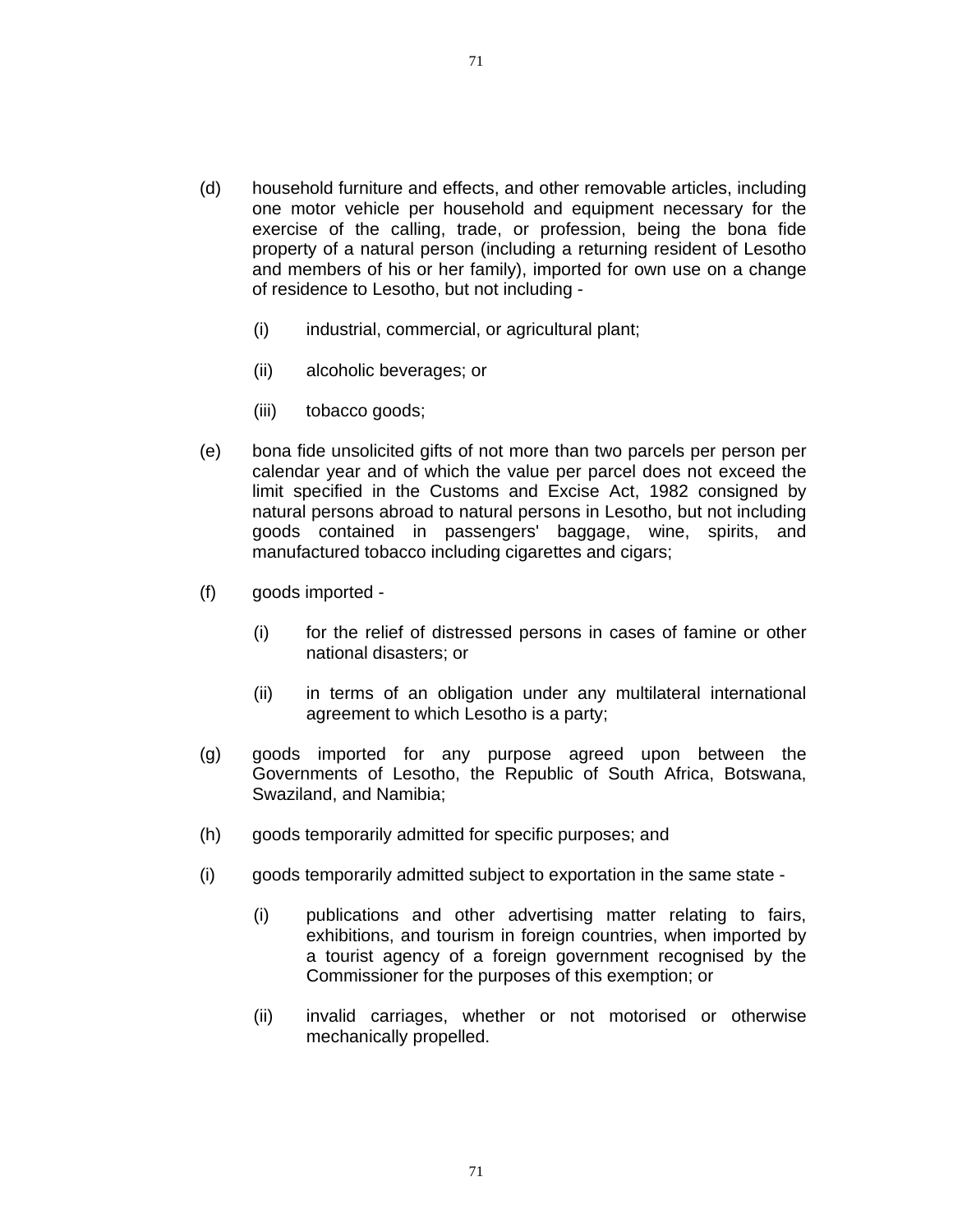2. Goods imported into Lesotho in respect of which the Director of Customs and Excise has, in terms of the provisions of the Customs and Excise Act, 1982, granted permission that entry need not be made, being -

- (a) containers temporarily imported;
- (b) human remains;
- (c) goods that, in the opinion of the Director for Customs and Excise, are of no commercial value;
- (d) goods imported under an international carnet; or
- (e) goods of a value for customs duty purposes not exceeding M500, and on which no such duty is payable in terms of the said Act.

3. An import of goods by an employee of a foreign government or public international organisation seconded to Lesotho if -

- (a) the goods are personal effects; and
- (b) the import takes place within six months of the employee's arrival in Lesotho; and
- (c) the exemption is provided for in an international agreement.

4. An import of goods, other than registrable goods as referred to in section 85(1), by an individual on which value added tax has been imposed under the law of the Republic of South Africa, provided -

- (a) the goods are for use or consumption by the individual importing the goods and are not for re-supply or for use in any business of the individual or any other person; and
- (b) the individual has taken delivery of the goods in the Republic of South Africa; and
- (c) the individual has provided the Commissioner with documentary evidence that value added tax has been paid in the Republic of South Africa and a declaration that the tax has not and will not be refunded to the individual; and
- (d) the total value of the goods does not exceed the limit set out by the Minister in Regulations.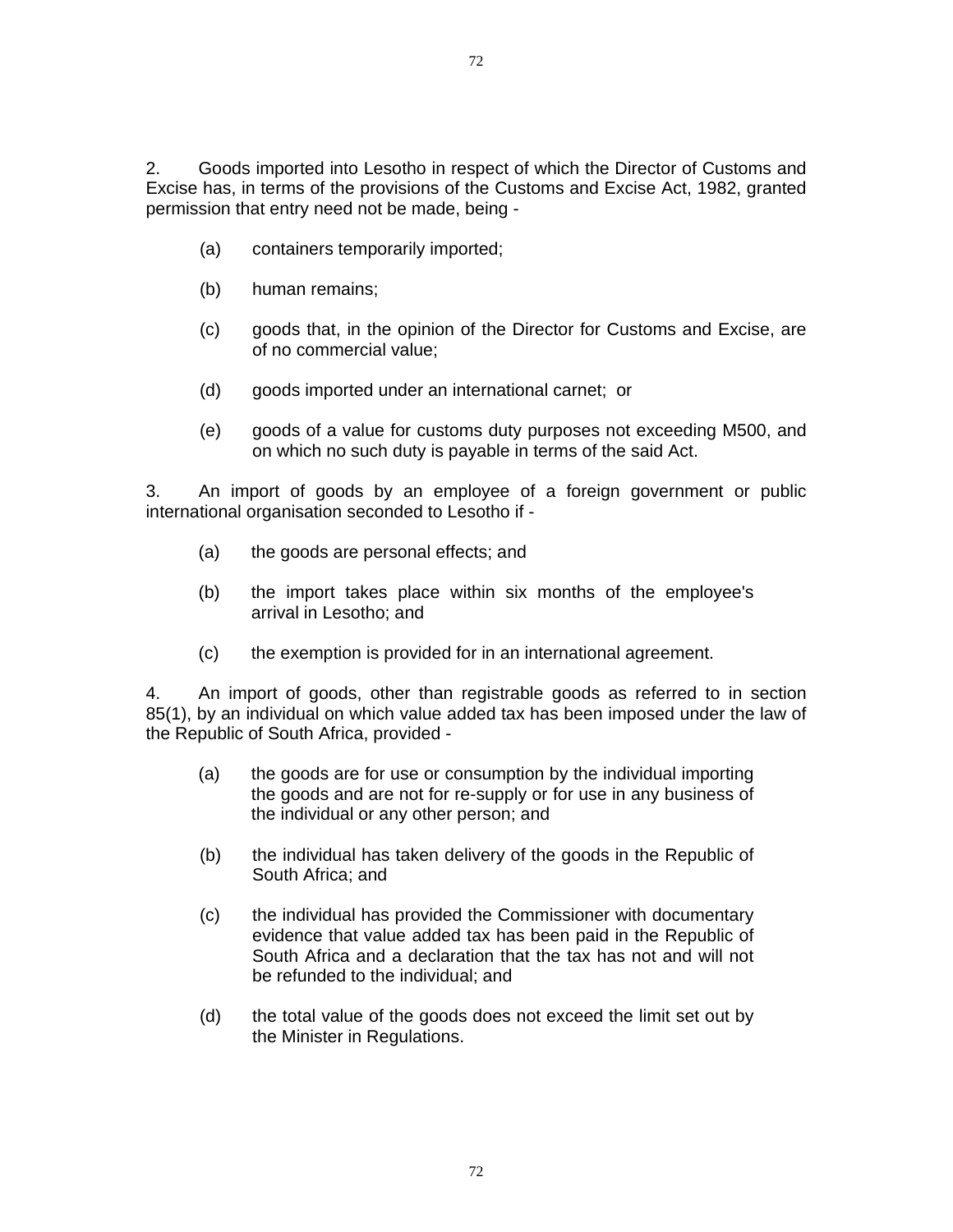## **SCHEDULE III (Sections 24 and 25)**

## **Value Added Tax Invoices, Credit Notes and Debit Notes**

1. A value added tax invoice as required by section 24 shall, unless the Commissioner provides otherwise, contain the following particulars -

- (a) the words "value added tax invoice" written in a prominent place;
- (b) the commercial name, address, place of business, and taxpayer identification number of the vendor making the supply;
- (c) the commercial name, address, place of business, and taxpayer identification number of the vendor to whom the supply is made;
- (d) the individualised invoice number and the date on which the value added tax invoice is issued;
- (e) a description of the goods or services supplied and the date on which the supply is made;
- (f) the quantity or volume of the goods or services supplied; and
- (g) either
	- (i) where a taxable supply is made without a separate amount of being identified as a payment of tax, a statement that the consideration for the supply includes a charge in respect of the tax and the rate at which the tax was charged; or
	- (ii) in any other case, the total amount of the tax charged, the consideration for the supply, and the consideration inclusive of tax.

2. A credit note as required by section 25(1) shall, unless the Commissioner provides otherwise, contain the following particulars -

- (a) the words "credit note" in a prominent place;
- (b) the commercial name, address, place of business, and the taxpayer identification number of the vendor making the supply;
- (c) the commercial name, address, place of business, and the taxpayer identification number of the vendor to whom the supply is made;